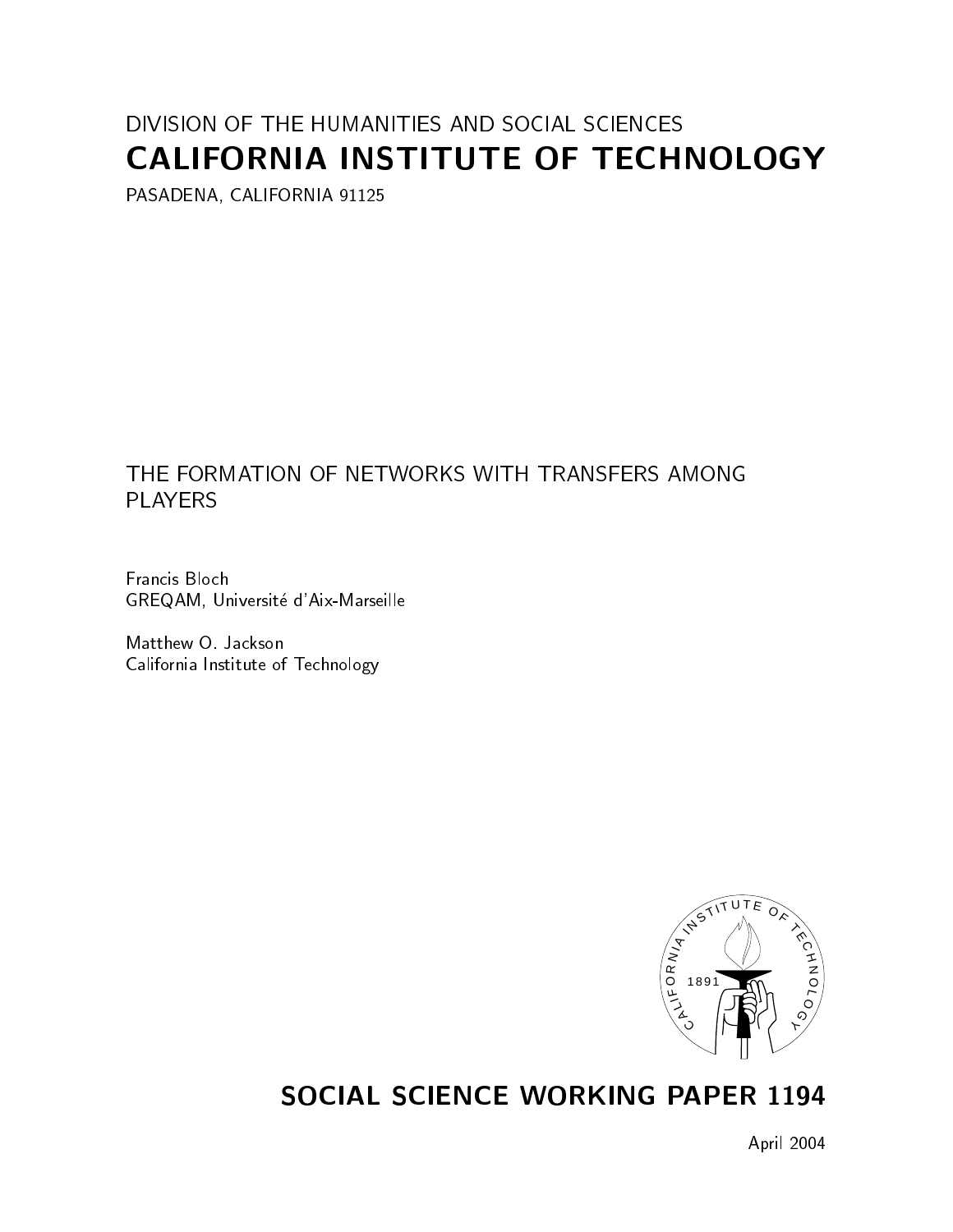# The Formation of Networks with Transfers among Players

Matthew O. Jackson Francis Bloch

We examine the formation of networks among a set of players whose payoffs depend on the structure of the network. We focus on games where players may bargain by promising or demanding transfer payments when forming links. We examine several variations of the transfer/bargaining aspect of link formation. One aspect is whether players can only make and receive transfers to other players to whom theyare directly linked, or whether they can also subsidize links that they are not directly involved in. Another aspect is whether or not transfers related to a given link can be made contingent on the full resulting network or only on the link itself. A final aspect is whether or not players can pay other players to refrain from forming links. We characterize the networks that are supported under these variations and show how each of the above aspects is related either to accounting for a specific type of externality, or to dealing with the combinatorial nature of network payoffs.

JEL classication numbers: A14, C71, C72

Key words: Networks, Network Games, Network Formation, Game Theory, Efficient Networks, Side Payments, Transfers, Bargaining, Externalities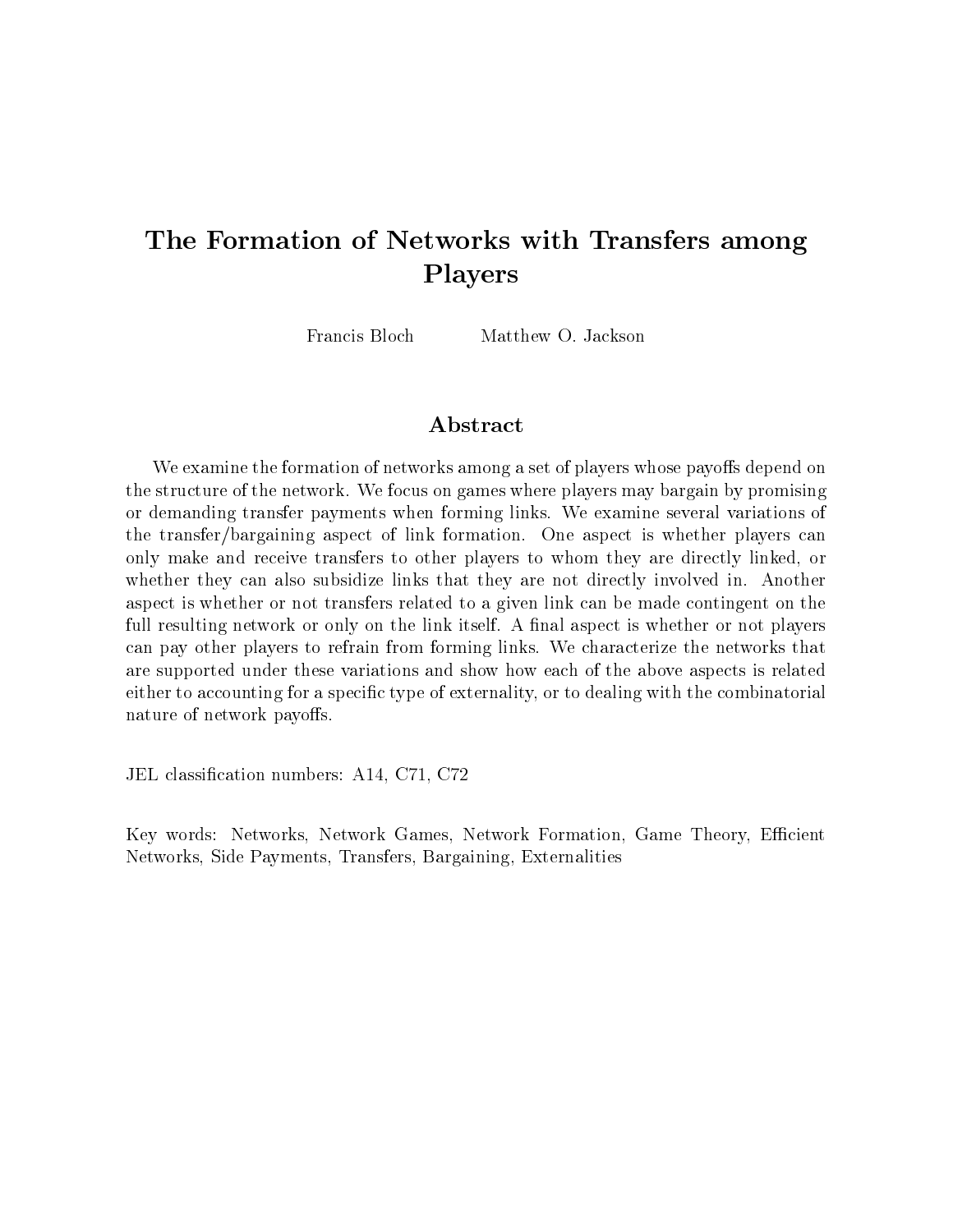# The Formation of Networks with Transfers among Players

Francis Bloch Matthew O. Jackson

### **Introduction**  $\mathbf 1$

Many social, economic, and political interactions take the form of a network of bilateral relationships. This ranges from friendships to trading relationships and political alliances. As the structure of the network of relationships can have a profound impact on the welfare of all the involved parties, it is essential to develop a good understanding of which networks are likely to form and how this depends on the specifics of the circumstances. This paper contributes to a growing literature that models network formation.<sup>1</sup>

Here, our focus is on the role played by transfers payments in the formation of social and economic networks. In many applications, agents bargain on possible transfers at the time of forming relationships. For example, when two airlines form a code-sharing agreement, included in that agreement are the details of how the costs and revenues on cross-booked passengers are to be split. Similarly, when two political parties form an electoral pact, they explicitly or implicitly agree on the division of seats, committee positions, cabinet posts, and government benefits. Without transfer payments (in currency or in kind), many agreements would simply never exist.

Our first objective in this paper is to construct a simple model where the agreement on transfers is part of the process of the formation of links. Our second objective is to study how the formation of networks depends on the types of transfers that agents can make. How important is it that agents can subsidize the formation of links that they are not directly involved in? How important is it that agents be able to make payments contingent on the full network that emerges? What is the role of making payments to other players if they refrain from forming links? Since the types of payments that agents will have at their discretion depends on the application, the answers to these questions

Financial support from the Lee Center for Advanced Networking and from the NSF under grant SES-0316493 is gratefully acknowledged. We thank Anke Gerber and the participants of the Ninth Coalition Theory Network Workshop for a helpful discussion of the paper, and Toni Calvo-Armengol for comments on an earlier draft.

<sup>1</sup>See Jackson (2003b) for a survey of the literature that is most closely related to our work here.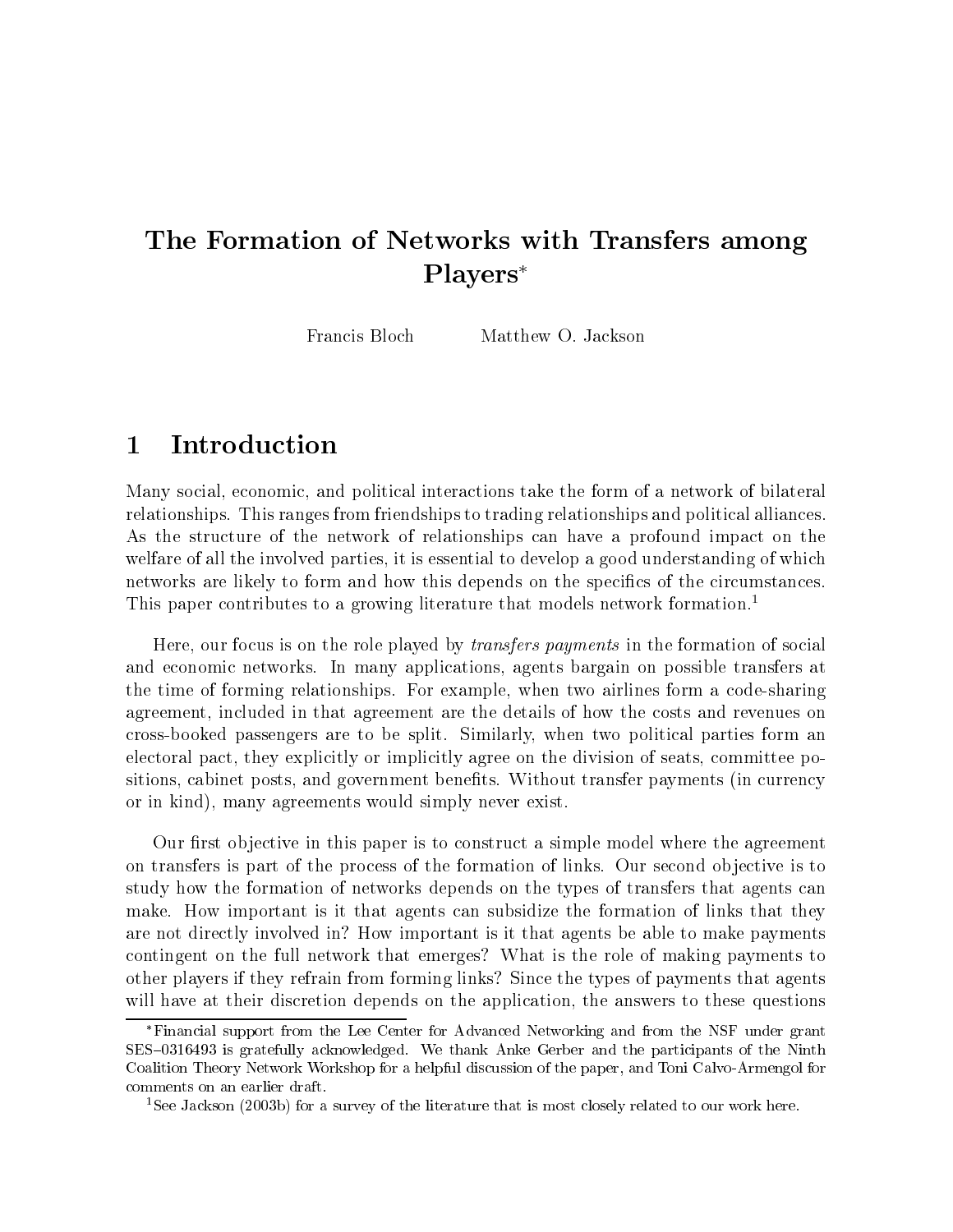help us to understand the relationship between the networks that emerge, and for instance whether efficient networks form, and the specifics of the social or economic interaction.

Our results outline some simple and intuitive relationships between the types of transfers available and the networks that emerge. The main results can be summarized as follows. If transfers can only be made between the players directly involved in a link, then the set of networks that emerge as equilibria are characterized by a balance condition. While there are some settings where efficient networks are supported with only direct transfers, there are many settings where the networks that form will be inefficient. If players can make indirect transfers, so that they can subsidize the formation of links between other players, then they can properly account for some forms of positive externalities. However, even with indirect transfers, we still need to worry about the fact that there are many different combinations of links that players might consider forming or not forming. Thus, even though links are bilateral, the multitude of such relationships results in some multilateral decision problems. This means that in order to guarantee that efficient networks form, players need not only to be able to make indirect transfers in order to deal with (positive) externalities, but also to make those transfers contingent on the network that emerges in order to take care of the multitude of interrelated bilateral problems. Thus, there is a basic sense in which one can view the role of indirect payments as taking care of externalities, and contingencies as taking care of the combinatorial nature of network formation. Finally, in order to handle negative externalities, players need to be able to pay other players not to form links. Our analysis also includes some discussion of how to model equilibrium, and we defer all discussion of that analysis until we have laid out the details of the network formation games. This outlining of the relationship between the types of transfers admitted and the types of externalities and the multilateral decision problem that are overcome is the first that we know of in the networks literature, or even the contracting literature for that matter.

Before presenting the model, let us briefly discuss its relationship to the most closely related literature. This paper fits into a recent literature that examines network formation when players act in their own interest and their payoffs may depend on the whole structure of the network. Thi such network games, Jackson and Wolffisky (1990) showed that the networks that maximize society's overall payoff will often not be stable in an equilibrium sense, regardless of how players' payoffs are allocated or re-allocated (subject to two basic conditions of anonymity and component balancedness).3 Moreover, simple examples showed that even when players have the ability to make side-payments, efficient networks may fail to form because side-payments do not enable players to overcome the difficulties linked with network externalities.

This tension between efficiency and stability underlies our analysis of link formation with transfers, and we develop a deeper understanding of the source of such inefficiencies.

<sup>2</sup>See Jackson (2003a) for a survey of this literature; as well as Slikker and van den Nouweland (2001a) for a look at the literature that deals with communication structures in cooperative game theory, where a graph structure determines which coalitions can generate value.

<sup>3</sup>See Jackson and Wolinsky (1996) and Dutta and Mutuswami (1997) for detailed discussion of the role of the conditions.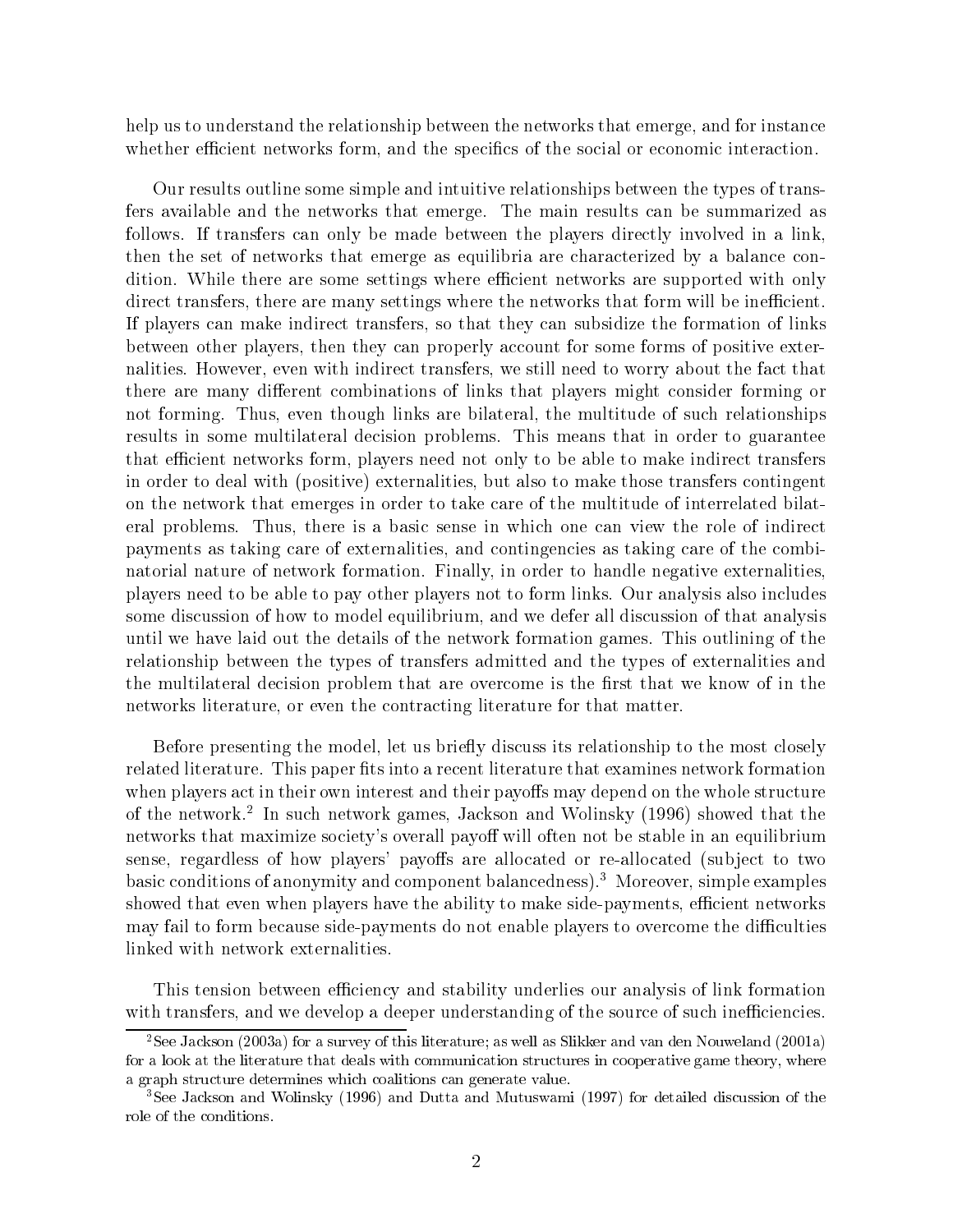We identify two reasons why side-payments may be ineffective in resolving the conflict between efficiency and stability. First, there is the fairly obvious point that widespread externalities in the network may imply that agents have to have input into the formation of links by *other players* for the efficient network to form. For example, if the efficient network involves the formation of a link between two players who get a negative utility from that link, side-payments will be ineffective in reaching the efficient outcome. Second, is the less obvious point that since players are involved in multiple bilateral relationships at the same time, side-payments negotiated bilaterally may not be sufficient to sustain the formation of efficient networks. In some situations, players may have an incentive to renege on different relationships at once, even though each bilateral relationship can be sustained by side-payments. The main message of this paper is that the two difficulties identied above can be overcome by enlarging the range of possible transfers, and can be traced to specific features of the transfers. Network externalities can be dealt with if players have the ability to make indirect transfers, subsidizing the formation of links by other players or paying players not to form links. The combinatorial difficulties linked to the multitude of bilateral relationships can be solved if players have the ability to make contingent transfers depending on the network being formed. In particular, if players can make indirect contingent transfers, efficient networks can be sustained by individual incentives under very mild regularity conditions.

Ours is not the first paper to look at the endogenous determination of payoffs together with network formation. Recent models of network formation by Currarini and Morelli  $(2000)$  and Mutuswami and Winter  $(2002)^4$  allow players to simultaneously bargain over the formation of links and the allocation of value. In particular, Currarini and Morelli (2000), and Mutuswami and Winter (2002), model network formation as a sequential process where players move in turn and announce the total payoff that they demand from the eventual network that will emerge, as well as the specic links that they are willing form. The network that forms as a function of the announcements is the largest one such that the total demands are compatible with the total value that is generated. They show that the equilibria of such games are efficient networks, assuming that there are no externalities across network components and that some other payoff monotonicity conditions are satisfied. Part of the intuition is that by moving in sequence and making such take it or leave it demands, players can extract their marginal contribution to an efficient network, and this provides correct incentives in some situations.

Currarini and Morelli (2000) and Mutuswami and Winter (2002) make the important point that the ability to determine payoffs in conjunction with link formation may aid in the emergence of efficient networks. However, these sequential games have special features and are better for illustrating the importance of taking such bargaining seriously (or for implementing variations on the Shapley value), than for providing reasonable models of network formation. In particular, the end-gaming and finite extensive forms drive the results. Moreover, while they provide some sufficient conditions for the support of efficient networks, they do not give us much of a feel for how generally this might hold, or how this depends on the structure of the process. In particular, the nature of the game

<sup>4</sup>See also Slikker and van den Nouweland (2001b) in the context of communication games.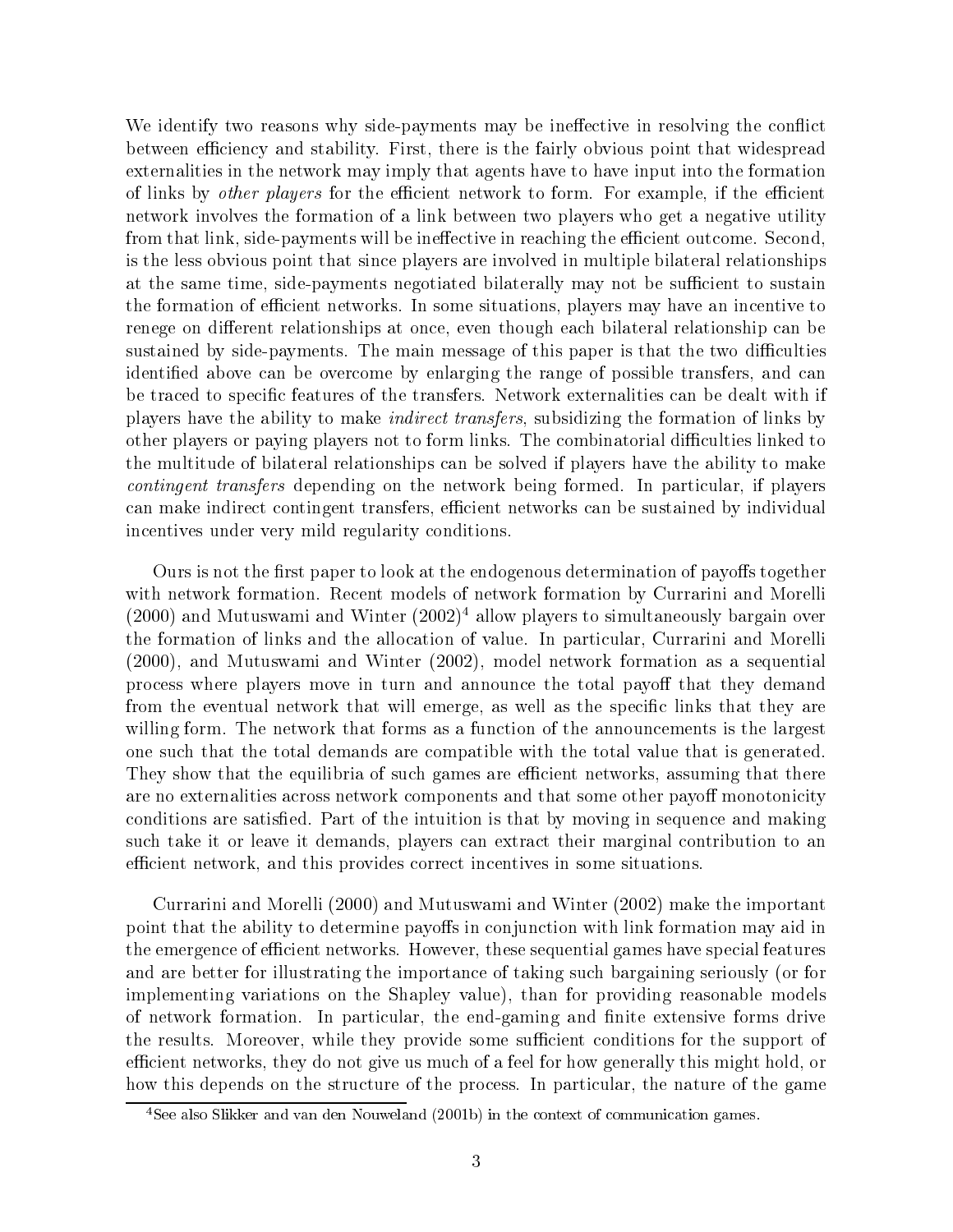does not even allow an analysis of which players pay which others - essentially everything is implicitly centralized.5

The rest of this paper is organized as follows. Section 2 introduces our notations for players and networks. We describe the dierent models of network formation in Section 3. We then study the different models in turn. Section 4 is devoted to the direct transfer game, Section 5 to the indirect transfer game, Section 6 to contingent transfers and Section 7 to a game where players may pay to prevent the formation of links by other players. We conclude in Section 8. The paper ends with two Appendices. Appendix A discusses the relation between pairwise stability, as defined by Jackson and Wolinsky (1996), and the networks supported by the direct transfer game. Appendix B contains the proofs of our results.

## 2 Modeling Networks

### Players and Networks

 $N = \{1, \ldots, n\}$  is the set of players who may be involved in a network relationship.<sup>6</sup>

A network  $q$  is a list of pairs of players who are linked to each other. For simplicity, we denote the link between i and j by ij, so  $ij \in g$  indicates that i and j are linked in the Hetwork q. Let  $q^{\perp}$  be the set of all subsets of *i*v of size 2. The network  $q^{\perp}$  is referred to as the complete network. The set  $G = \{q \subset q^m\}$  denotes the set of all possible networks on  $N$ .

For any network  $g \in G$ , let  $N(g)$  be the set of players who have at least one link in the network g. That is,  $N(g) = \{i \mid \exists j \text{ s.t. } ij \in g\}$ . Given a player  $i \in N$  and a network  $g \in G$ , let  $L_i(g)$  denote the set of links in g involving player i,  $L_i(g) = \{jk \in g | j = i \text{ or } k = i\}.$ 

### Paths and Components

A path in a network  $g \in G$  between players  $i$  and  $j$  is a sequence of players  $i_1,\ldots,i_K$ A path in a network  $g \in G$  between players *i* and *j* is a sequence of players  $i_1$ ,..<br>such that  $i_k i_{k+1} \in g$  for each  $k \in \{1, ..., K - 1\}$ , with  $i_1 = i$  and  $i_K = j$ .

A component of a network q, is a nonempty subnetwork  $q' \subset q$ , such that

• if  $i \in N(q')$  and  $j \in N(q')$  where  $j \neq i$ , then there exists a path in q' between i and  $j$ , and

<sup>&</sup>lt;sup>5</sup>We have become aware of independent work by Matsubayashi and Yamakawa (2004) who analyze a game which operates on a link by link basis, as do some of the games we study here. Their work focuses on Jackson and Wolinsky's (1996) connections model, and a game where players negotiate over how much of the cost of a link each player will bear. Thus, there is almost no overlap with our results.

<sup>6</sup>For background and discussion of the model of networks discussed here, see Jackson (2003b).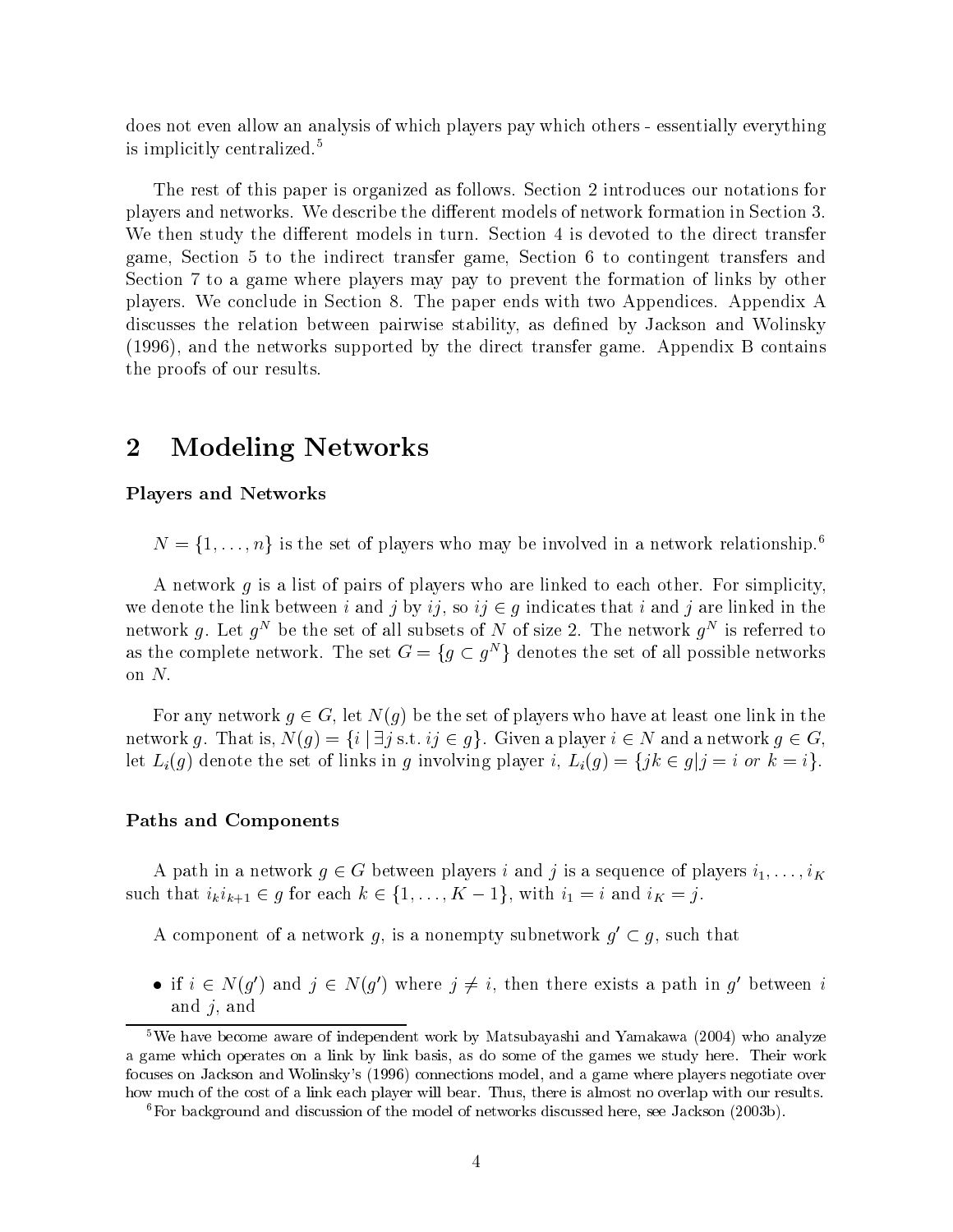• if  $i \in N(q')$  and  $ij \in q$ , then  $ij \in q'$ .

### Utility Functions

The utility of a network to player i is given by a function  $u_i : G \to \mathbb{R}_+$ .<sup>7</sup> Let u denote the vector of functions  $u = (u_1, \ldots, u_n)$ . We normalize payoffs so that  $u_i(\emptyset) = 0$ .

A utility function tells us what value accrues to any given player as a function of the network. This might include all sorts of costs, benefits, and externalities.

For any network  $g \in G$  and subset of links  $\ell \subset g$ , we define the marginal utility of the links  $\ell$  in g to player i by  $mu_i(g, \ell) = u_i(g) - u_i(g \setminus \ell).$ 

### Externalities

While the class of utility functions we consider is completely general, the following definitions of externalities will prove useful.

A profile of utility functions u satisfies no externalities if  $u_i(g) = u_i(g + jk)$  for all g,  $jk \notin g$ , and  $i \notin jk$ .<br>A profile of utility functions u satisfies nonpositive externalities if  $u_i(g) \ge u_i(g + jk)$ 

for all  $g, jk \notin g$ , and  $i \notin jk$ .<br>A profile of utility functions u satisfies nonnegative externalities if  $u_i(g) \le u_i(g + jk)$ 

for all  $g, jk \notin g$ , and  $i \notin jk$ .

These definitions of externalities are not exhaustive since there are settings where some links may result in positive externalities and others in negative externalities, or the nature of the externality may differ across players. Nevertheless, these definitions provide a useful organizing device, and can easily be interpreted. Situations with no externalities correspond to cases where players only care about who they are connected to, but no further information. Nonpositive (negative) externalities arise when players are hurt by the formation of links by other players. An example of this is the coauthor model of Jackson and Wolinsky (1996), where a player is hurt if their co-authors take on other co-authors. Other examples of these are seen in Goyal and Joshi (2003), where two firms form strategic alliances and other firms are harmed by the resulting reduction in marginal cost; or in Goyal and Joshi (2000) and Furusawa and Konishi  $(2002)$ , where two countries enter into a free-trade agreement and other countries suffer. Nonnegative (positive) externalities arise when players benet from the formation of new links. In Jackson and Wolinsky's (1996) and connections model, externalities are

<sup>&</sup>lt;sup>7</sup>As opposed to Jackson and Wolinsky (1996) we do not distinguish between a value function and an allocation rule. Instead, our primitive is the set of individual values for every network.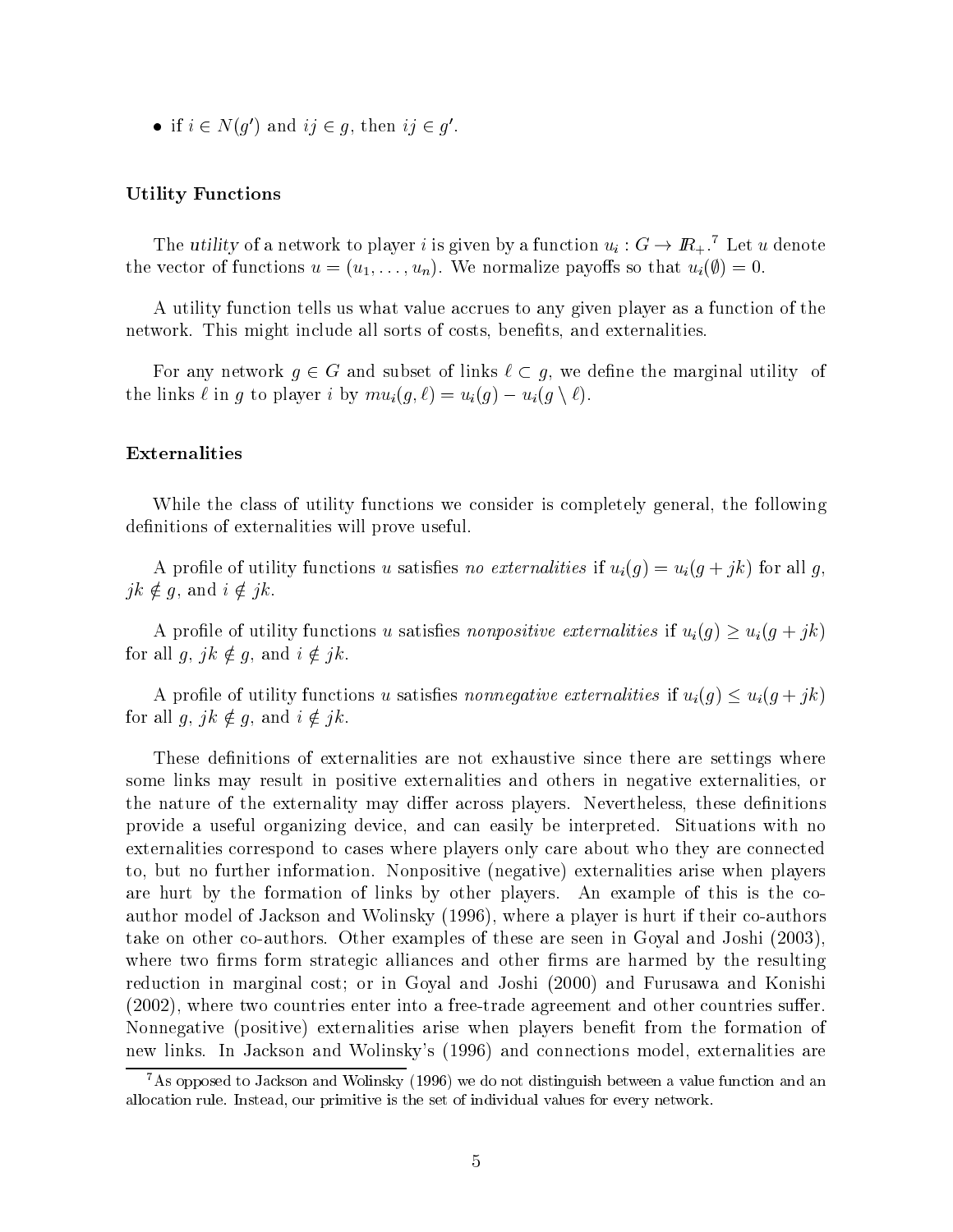positive as all players benet from an increase in the friendship/communication network. Positive externalities also emerge in Belleflamme and Bloch (2001)'s collusive networks. where market sharing agreements reduce the number of competitors on the market to the benefit of other firms.

### Values and Efficiency

A network  $g \in G$  Pareto dominates a network  $g' \in G$  relative to u if  $u_i(g) \geq u_i(g')$ for all  $i \in N$ , with strict inequality for at least one  $i \in N$ . A network  $q \in G$  is Pareto efficient relative to  $u$  if it is not Pareto dominated.

A network  $g \in G$  is efficient relative to u if it maximizes  $\sum_i u_i(g)$ .

When transfers are possible, Pareto efficiency and efficiency are equivalent, so we focus here on efficient networks.<sup>8</sup>

#### 3 3 Network Formation Games

We consider several models of network formation where various types of transfers are available, and examine which networks emerge as equilibria of these games. There are two basic versions of the game, allowing for direct or indirect transfers. In the direct transfer game, players can only bargain over the distribution of payoffs of the links they are involved with. In the indirect transfer game, players can subsidize the formation of links by other players. We later extend both games to allow for contingent transfers.

### The Direct Transfer Network Formation Game

In the direct transfer game, every player  $i \in N$  announces a vector of transfers  $t^i \in I\!\!R^{n-1}$ . We denote the entries in this vector by  $t^i_{ij}$ , representing the transfer that player i proposes on link ij: Announcements are simultaneous.

Link  $ij$  is formed if and only if  $t_{ij}^* + t_{ij}^* \geq 0$ . Formally, the network that forms as a function of the profile of announced vectors of transfers  $t = (t_1, \ldots, t_n)$  is

$$
g(t) = \{ij \mid t_{ij}^i + t_{ij}^j \ge 0\}
$$

In this game, player  $i$ 's payoff is given by

$$
u_i(g(t))-\sum_{ij\in g(t)}t_{ij}^i.
$$

<sup>&</sup>lt;sup>8</sup>For a detailed discussion of various notions of efficient networks in the presence of transfers, see Jackson (2003a).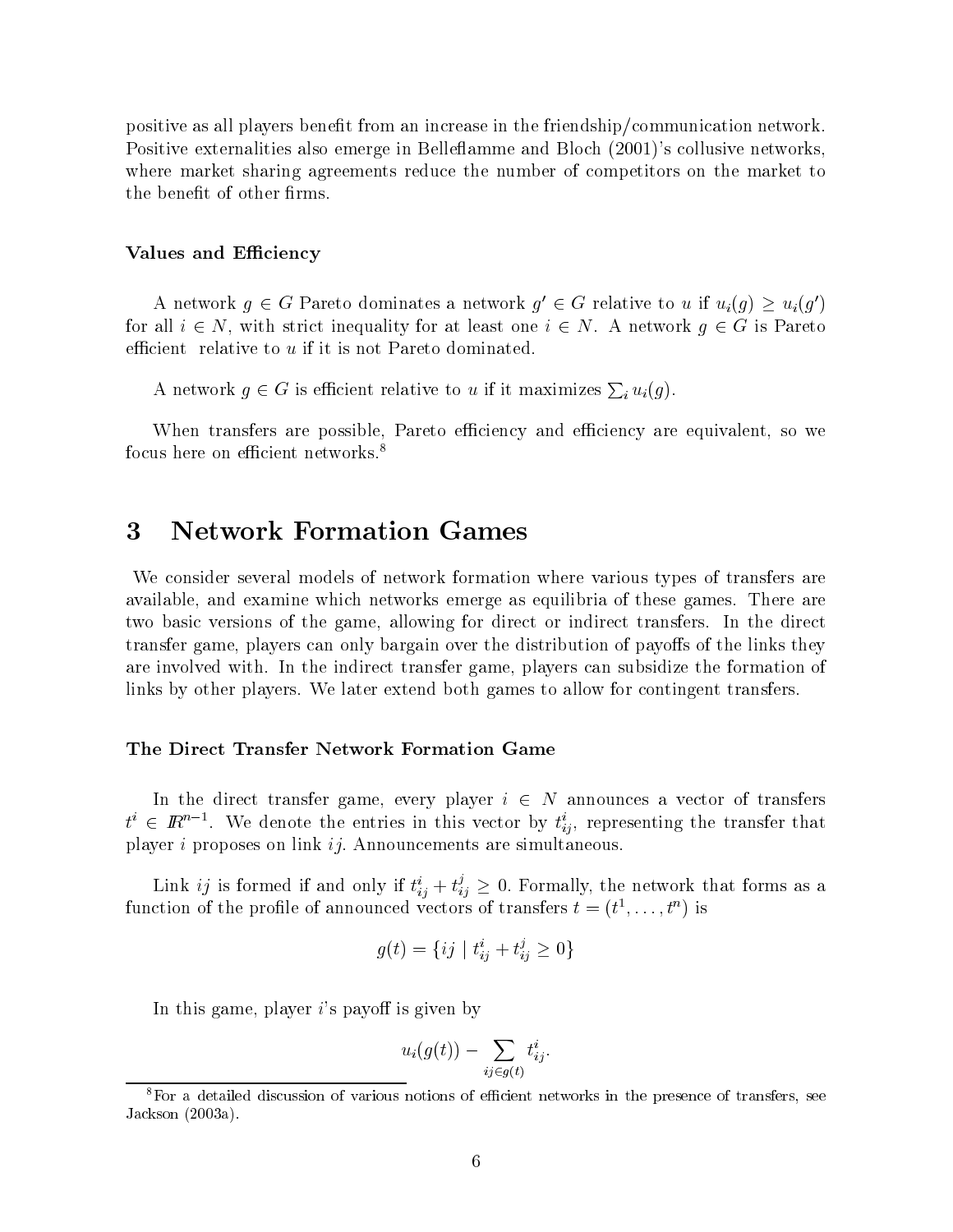This game is easily interpreted. Players simultaneously announce a transfer for each possible link that they might form. If the transfer is positive, it represents the offer that the player makes to form the link. If the transfer is negative, it represents the demand that a player requests to form the link. Note that the offer may exceed the demand,  $t_{ij}^*+t_{ij}^*\geq 0.$  In that case, we hold both players to their promises. If for instance  $t_{ij}^*$   $>$   $-t_{ij}^*$   $>$  0, player  $\imath$  ends up making a bigger payment than player  $\jmath$  demanded. Player j only gets his demand, and the excess payment is wasted.

It is important to note that wasted transfers will never occur in equilibrium, and alternative specifications of the game (for instance, letting player i only pay player  $i$ 's demand or player j receive the total offer of player i) would not change the structure of the equilibria.

### The Indirect Transfer Network Formation Game

In the indirect transfer game, every player  $i$  announces a vector of transfers  $t^* \in \mathbb{R}^2$  $\mathbb{R}^{n(n-1)/2}$ . The entries in the vector t<sup>'</sup> are given by  $t_{jk}^i$ , denoting the transfer that player *t* puts on the link  $j\kappa$ . If  $i \notin j\kappa$ ,  $t_{jk} \geq 0$ . Player *t* can make demands on the links that he or she involved with (it is permissible to have  $t_{ij} < 0$ ), but can only make oners on the other links. The reasoning here is that a player cannot prevent the formation of a link between two other players (except possibly by paying them not to form the link, as we consider later).

Link jk is formed if and only if  $\sum_{i\in N} t_{ik}^i \geq 0$ . Formally, the network that forms as a function of the profile of announced vectors of potential transfers  $t = (t^*, \ldots, t^*)$  is

$$
g(t) = \{ij \mid \sum_{i \in N} t_{jk}^i \ge 0\}
$$

In this game, player  $i$ 's payoff is given by

$$
u_i(g(t)) - \sum_{jk \in g(t)} t^i_{jk}.
$$

### Network Formation Games with Contingent Transfers

In the games we have defined above, players only have a limited ability to condition their actions on the actions of other players. Those games do not allow for contingent contracts of the form "I will pay you to form link  $i_j$  only if link jk is also formed." It turns out that being able to make this kind of contingent contract can be very important, and so we now define such games.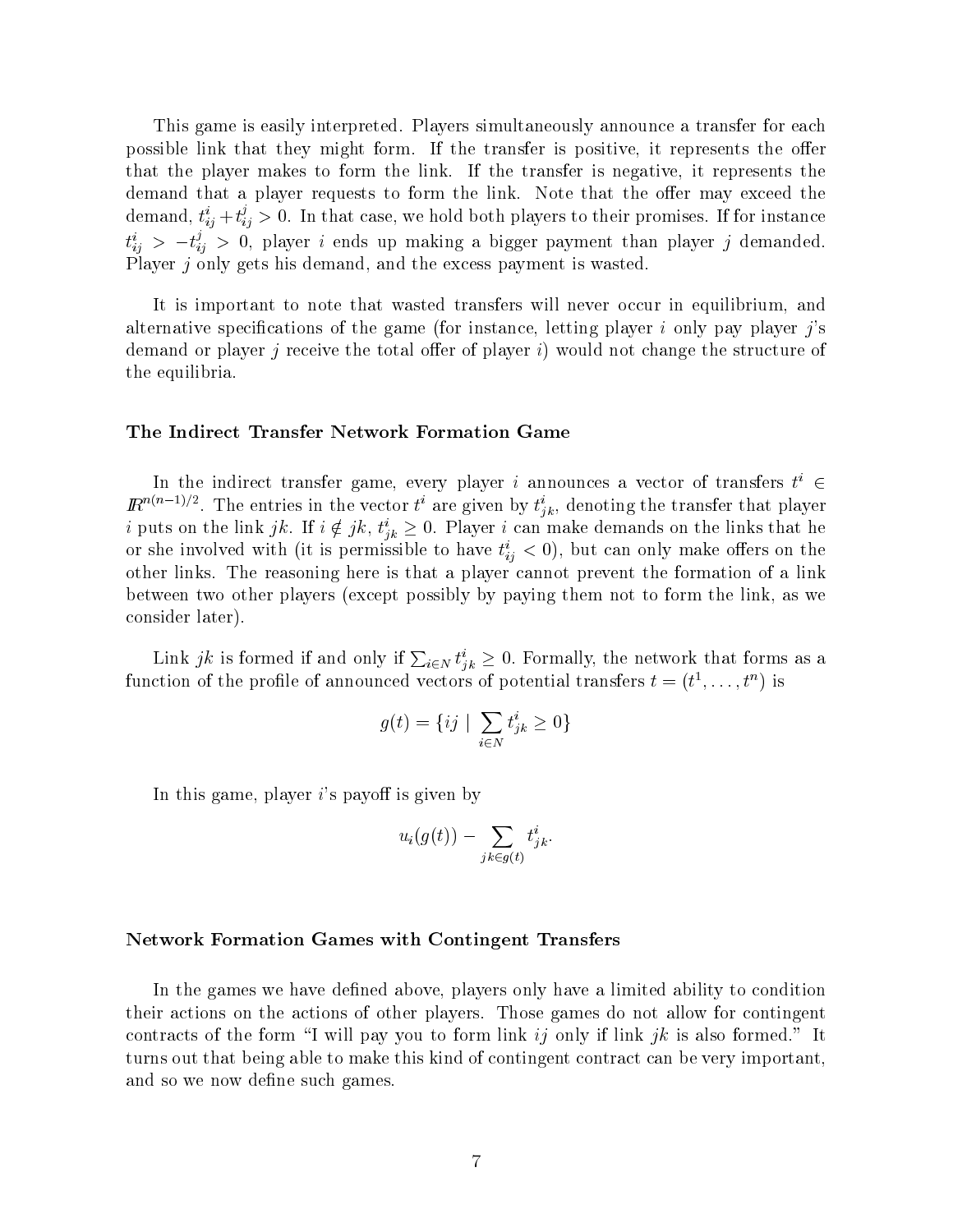Every player announces a vector of contingent transfers  $\iota'(q)$  contingent on  $q$  forming, for each conceivable nonempty  $q \in G$ . In the direct transfer game,  $t'(q) \in I\!\!R^{n-1}$  for each i, while in the indirect transfer game,  $t^{\ell}(q) \in I\!\!R^{n-1}$ 

There are many possible ways to determine which network forms given a set of contingent announcements. We consider the following one, but it will become clear that the results are robust to changes in the way the network is determined. Let there be an ordering over G, captured by a function  $\sigma$  which maps G onto  $\{1,\ldots,\#G\}$ . The  ${\rm neworr}$  that forms is determined as follows. Start with the first network,  $q$  -such that  $\varrho(q^*) = 1$ , and check whether  $q(\iota(q^*)) = q^*$ . If the answer is yes, then this is the network that forms. Otherwise, move on to the second network,  $q$  , and continue the process until we find such a network. The network formed is thus the first network  $q^\mu$  in the ordering for which  $q(t|q|) = q$ . If there is no such  $\kappa$ , then the empty network forms.

### Equilibrium and Supporting a Network

Given a vector of transfers t in any of the variants of the game, a players payoff is given by

$$
\pi_i(t) = u_i(g(t)) - \sum_{jk \in g(t)} t^i_{jk}
$$

in the non-contingent game,<sup>9</sup> and

$$
\pi_i(t) = u_i(g(t)) - \sum_{jk \in g(t)} t^i_{jk}(g(t))
$$

in the contingent game.

A vector t forms an equilibrium of one of the above games if it is a pure strategy Nash equilibrium of the game. That is,  $t$  is an equilibrium if

$$
\pi(t) \geq \pi(t_{-i}, \tilde{t}^i),
$$

for all  $i$  and  $i$ .

We say that a network  $g$  is supported via a given game relative to a profile of utility functions  $u = (u_1, \ldots, u_n)$  if there exists an equilibrium t of the game such that  $g(t) = g$ .

### A Comment on Simultaneous Move Games

A critical advantage of considering a simultaneous version of network formation is that after seeing the resulting network and transfers, players will not wish to make further

This equation includes  $t_{ik}$ , even when  $i \notin jk$ , and such transfers are not included in the direct transfer game. Simply set  $t_{ik} = 0$  when  $i \notin jk$  for the direct transfer game.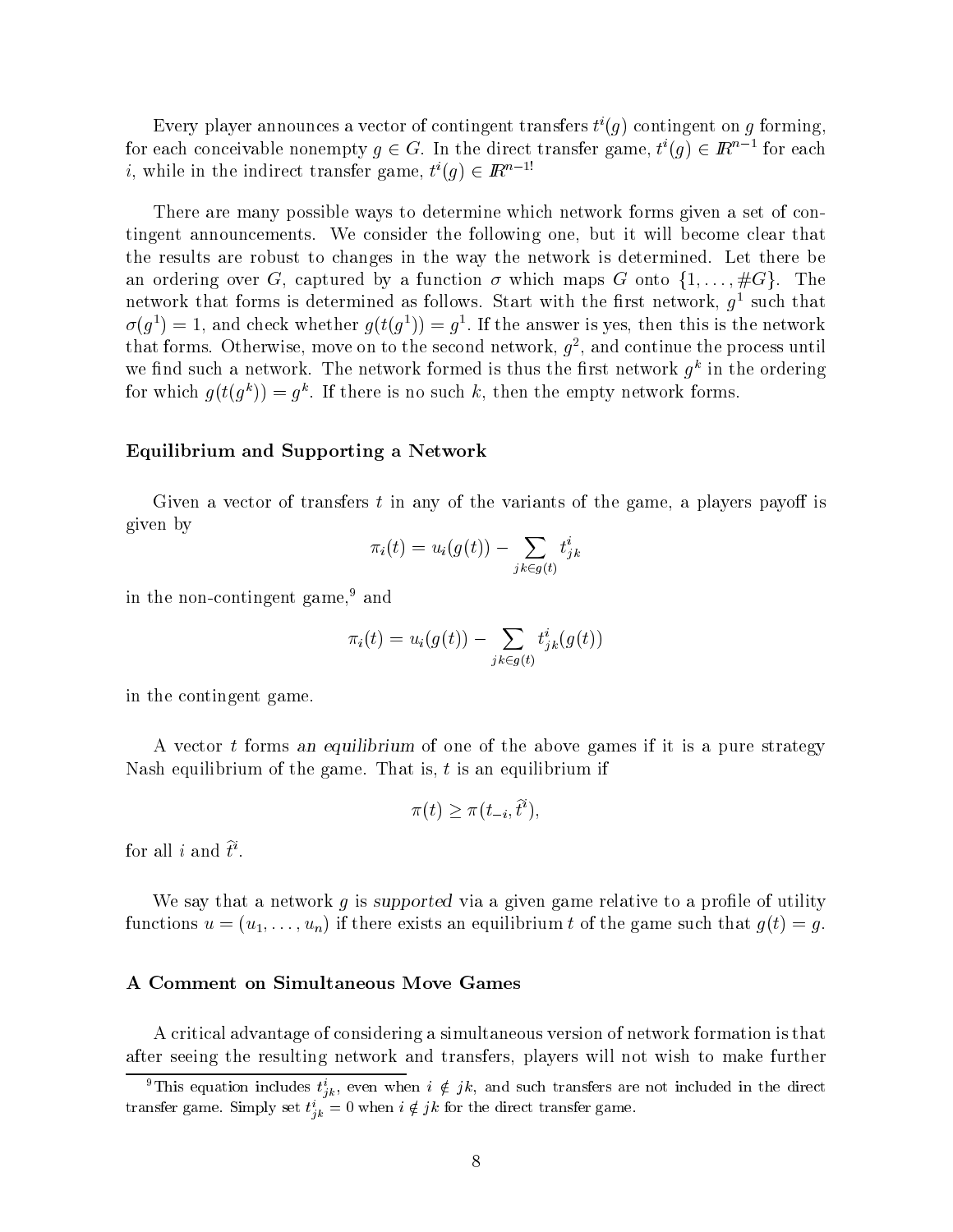changes to their transfers and links. This is not true if one instead models network formation sequentially, by having the players move in some order. It could be that the resulting network and transfers would not be stable if players could then come back and make further changes.

Regardless of whether one thinks that network formation is simultaneous, the conditions imposed by equilibrium are necessary conditions for any process to come to a stable position. That is, the equilibrium conditions that are derived here are conditions that capture the idea that we have arrived at a network such that no players would gain from further changes.

### A Renement: Pairwise Equilibrium

The simultaneity of announcements has a drawback; but one that we can easily deal with. It allows for a multiplicity of equilibrium networks as a result of coordination failures. Consider for example the following example where all the transfer games are equivalent.

### **Example 1** Why refine?



There are two supported networks. One is the empty network and the other is complete network (one link). The complete network is supported by transfers  $t_{12}^* = t_{12}^* = 0$ . To support the empty network, set  $t_{12} = t_{12} = -t$ , where  $t \ge 1$ . In the second equilibrium, the link is not formed because both players expect the other to make an unreasonable demand.

Note that the equilibrium supporting the empty network survives an elimination of weakly dominated strategies and is also a trembling hand perfect equilibrium.<sup>10</sup> To eliminate this equilibrium using standard refinements would require the machinery of iterative elimination of strategies, which is cumbersome in games with a continuum of actions.

<sup>&</sup>lt;sup>10</sup>Demanding  $-t$  fares well in the case where the other agent happens to offer at least t.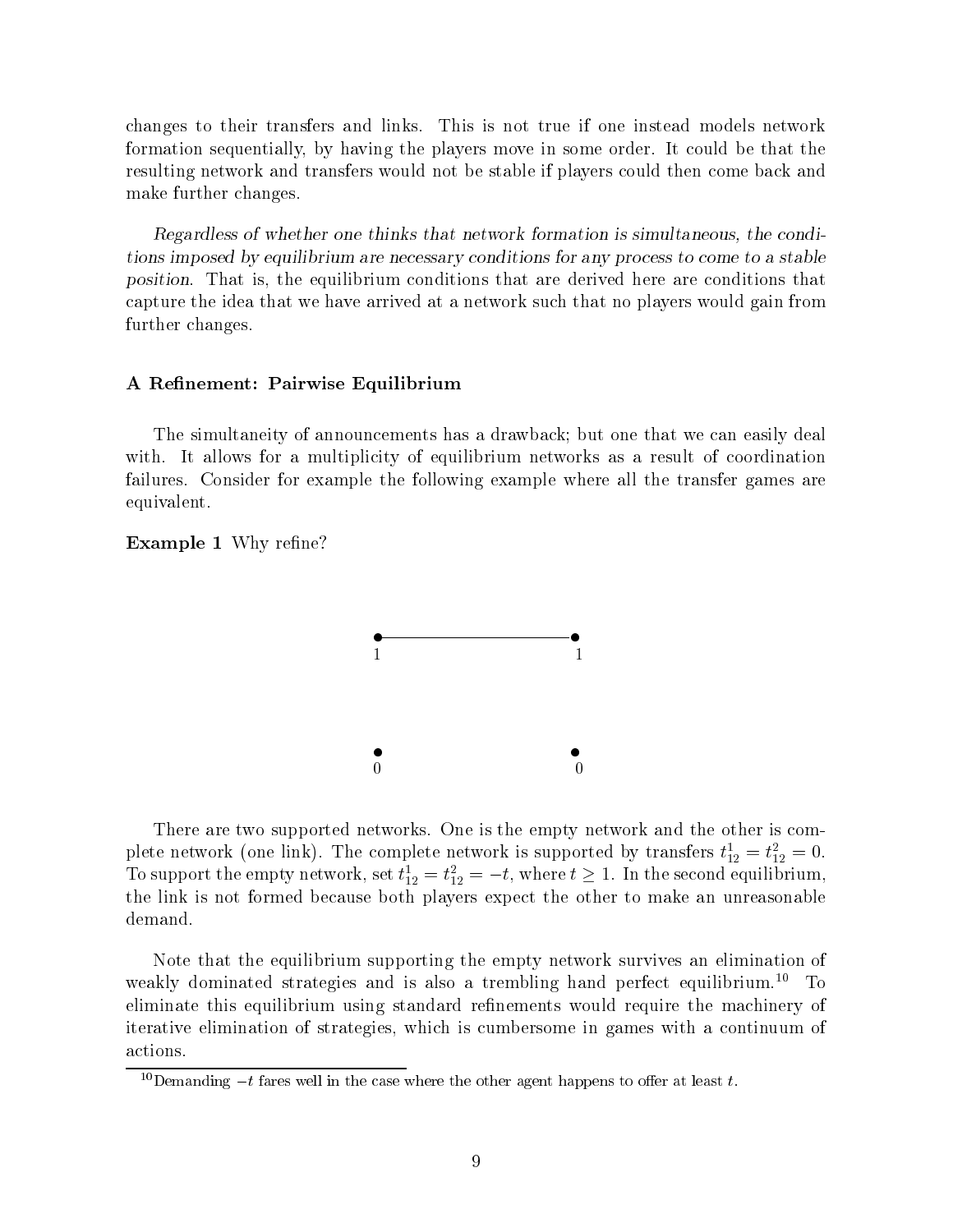Alternatively, we should expect players forming a link to be able to coordinate their actions on that formation, as the real-life process that we are modeling would generally already involve some form of direct communication. This suggests a very simple refinement.

Given t, let  $t_{-ij}$  indicate the vector of transfers found simply by deleting  $t_{ij}^*$  and  $t_{ij}^*$ .

A vector t is a pairwise equilibrium of one of the above games if it is an equilibrium of the game, and there does not exist any  $i\gamma \notin q(\iota)$ , and  $\iota$  such that

- $(1)$   $\pi_i(t_{-ij}, t_{ij}^*, t_{ij}^*) \geq \pi_i(t),$
- $(2)$   $\pi_j(t_{-ij}, t_{ij}, t_{ij}) \geq \pi_j(t)$ , and
- (3) at least one of (1) or (2) holds strictly.<sup>11</sup>

This refinement allows any two agents who have not yet formed a link to change their demands and offers in order to add a link. We focus attention on the addition of links, as players can already unilaterally choose to sever links by increasing their demands. Hence, the proper incentives to sever links are already captured by Nash equilibrium.<sup>12</sup>

While it is clear that Nash equilibria always exist in all the games we consider (the empty network is always supported in equilibrium), the existence of pairwise equilibria is not guaranteed. The following example shows that there exist environments for which no pairwise equilibrium exists.

### Example 2 Nonexistence of Pairwise Equilibria

 $11$ Given the continuity of transfers, this is easily seen to be equivalent to requiring that both (1) and (2) hold strictly.

 $^{12}$ There are many other refinements we could also consider. In the indirect transfer game, it seems natural to allow all agents to change their transfers on a given link, and we do introduce this more stringent refinement later. However, we believe that these more stringent refinements are harder to justify. Once one allows for such group deviations, it makes sense to go all the way to allowing general group deviations. At that point one is led to something that is equivalent to the concept of strong stability with side payments of Jackson and van den Nouweland (2000). Such a renement is quite stringent, and while it has the nice property of only supporting efficient networks, it only applies in situations where there is substantial room for communication between all individuals.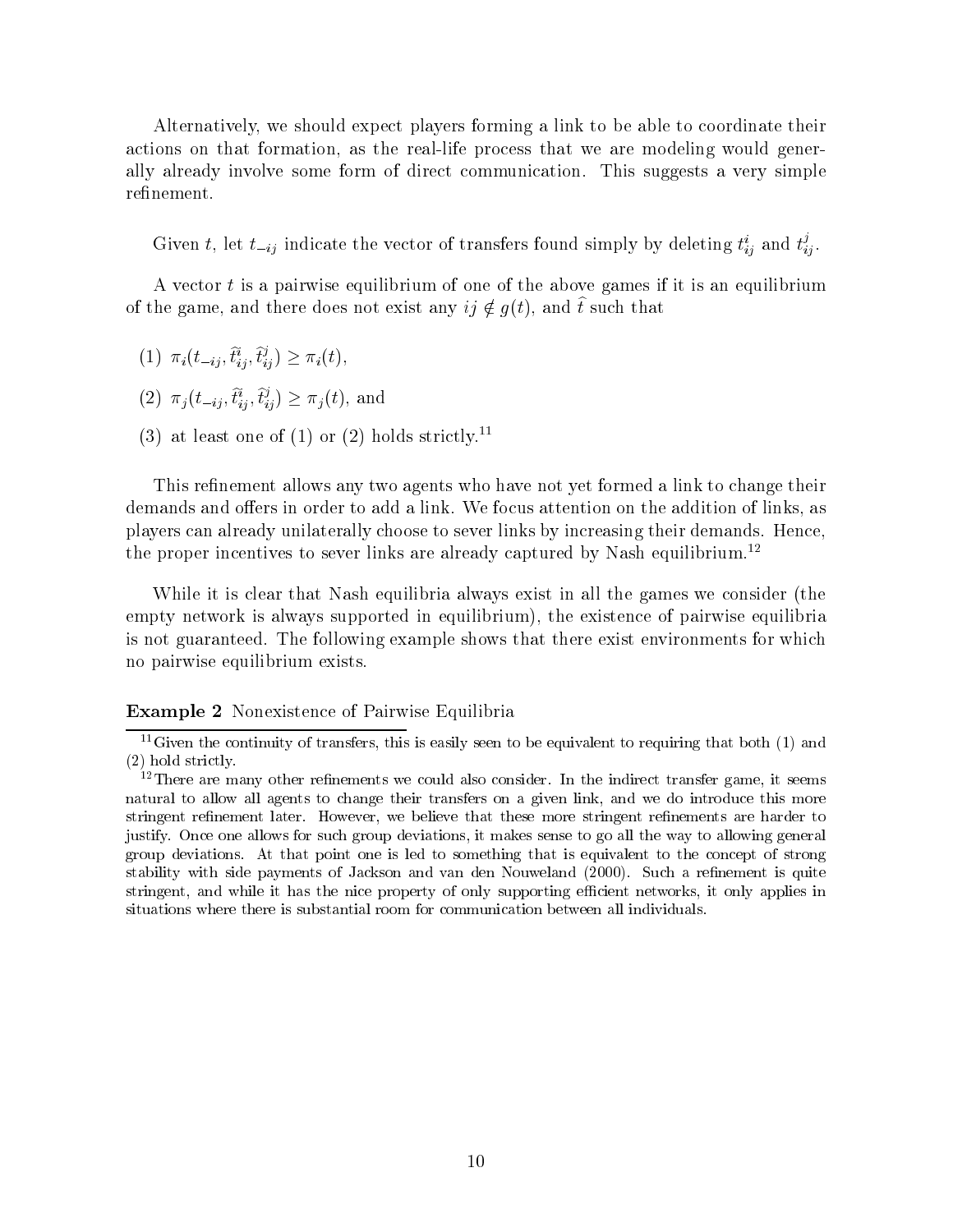

The empty network is a (pure strategy Nash) equilibrium, but not a pairwise equilibrium: two players can set zero demands to form a link and get  $1 > 0$ . No network that has at least two links can be supported as an equilibrium. Any such network must involve a player who gets a negative payoff, and who could profitably deviate by setting high demands on all his links which results in a payoff of 0. Finally, a network with one link cannot be a pairwise equilibrium. The unlinked player and either of the linked players would benefit from setting transfers  $-3.5$  and 3.5, respectively.

## 4 The Direct Transfer Game

We now provide an analysis of the direct transfer network formation game. This is a natural, and the simplest, game to capture direct bargaining in the formation of links.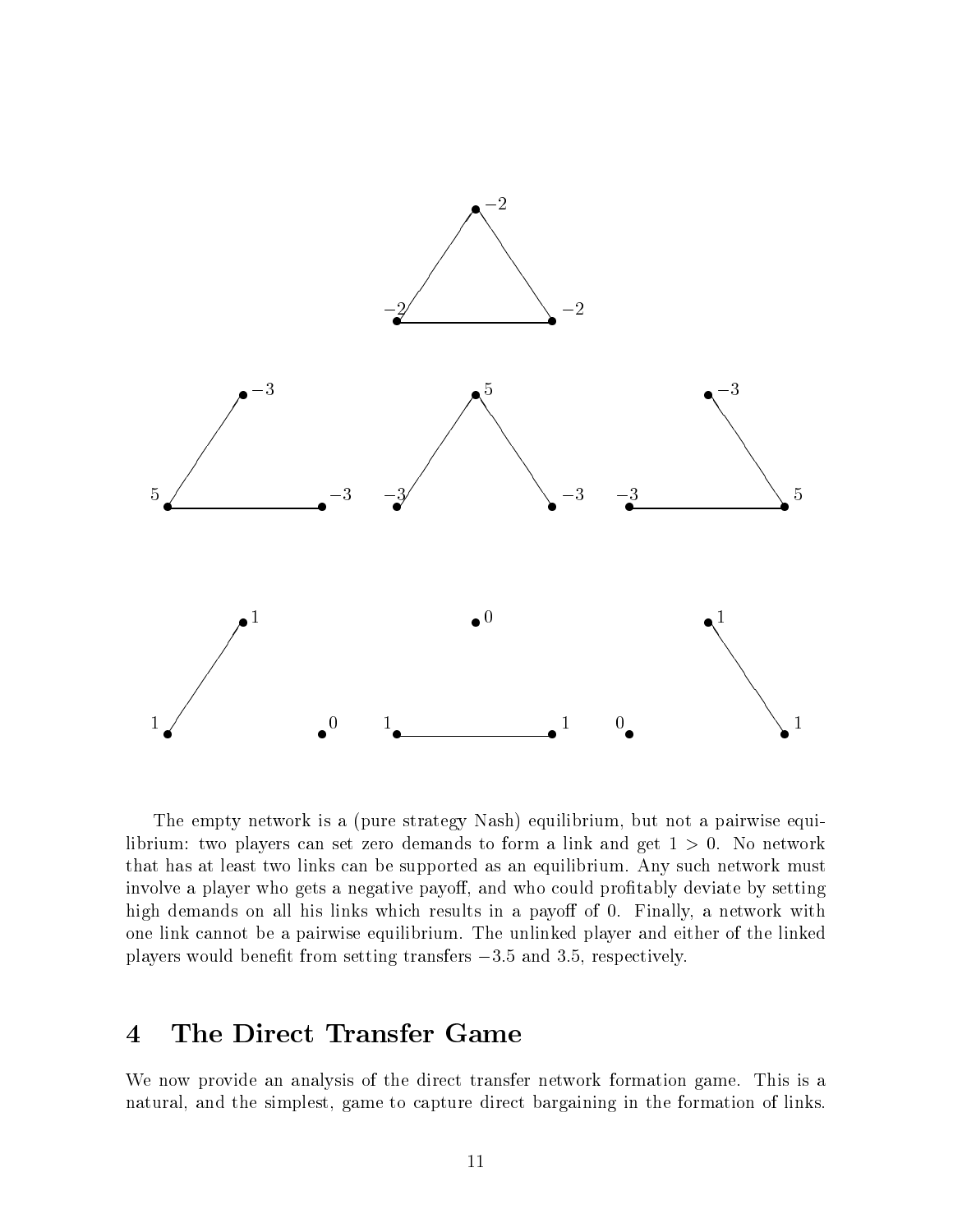We start with a simple example to show that externalities may prevent the emergence of an efficient network in equilibrium.

**Example 3** Inefficient Network Formation with Direct Transfers and Positive Externalities

1  
2  
3  

$$
u_1(g)=2
$$
  
3  
0  
 $u_2(g)=0$   
3  
0  
0  
0  
0  
0  
-1

All other networks result in a utilities of 0 for all players.

The efficient network is the line  $\{12, 23\}$ . For this network to be supported, we must have  $t_{23} \leq -1$ , as otherwise 3 would benefit by lowering  $t^*$ . If  $t_{23} \geq 1 \geq -t_{23}$ , player 2 will benefit by lowering  $t_{23}$ , regardless of what other links have formed as  $u_2$  is 0 for all other networks. Thus, the network  $\{12, 23\}$  cannot be supported in equilibrium.

This example shows that, in the presence of positive externalities, direct transfers may be insufficient to guarantee that efficient networks are supported in equilibrium. In fact, this example clearly suggests that indirect transfers (in the form of link subsidization) are needed to support efficient networks in equilibrium.

The next example shows that, even in the absence of any externalities, the efficient network may fail to form in equilibrium.

**Example 4** The Efficient Network is Not Supportable in the Complete Absence of Externalities.

Consider a three-player society and a prole of utility functions described as follows. Any player gets a payoff of 0 if he or she does not have any links. Player 1 gets a payoff of 2 if she has exactly one link, and a payoff of 1 if she has two links. Player 2 gets a payoff of  $-2$  if he has exactly one link, and a payoff of 0 if he has two links. Player  $3$ 's payoff function is similar to that of player 2: he gets a payoff of -2 if he has exactly one link, and a payoff of  $0$  if he has two links.

It is clear from this specification that all players' payoffs depend only on the configuration of their own links and so there are no externalities in payoffs. This payoff structure is pictured in the network below.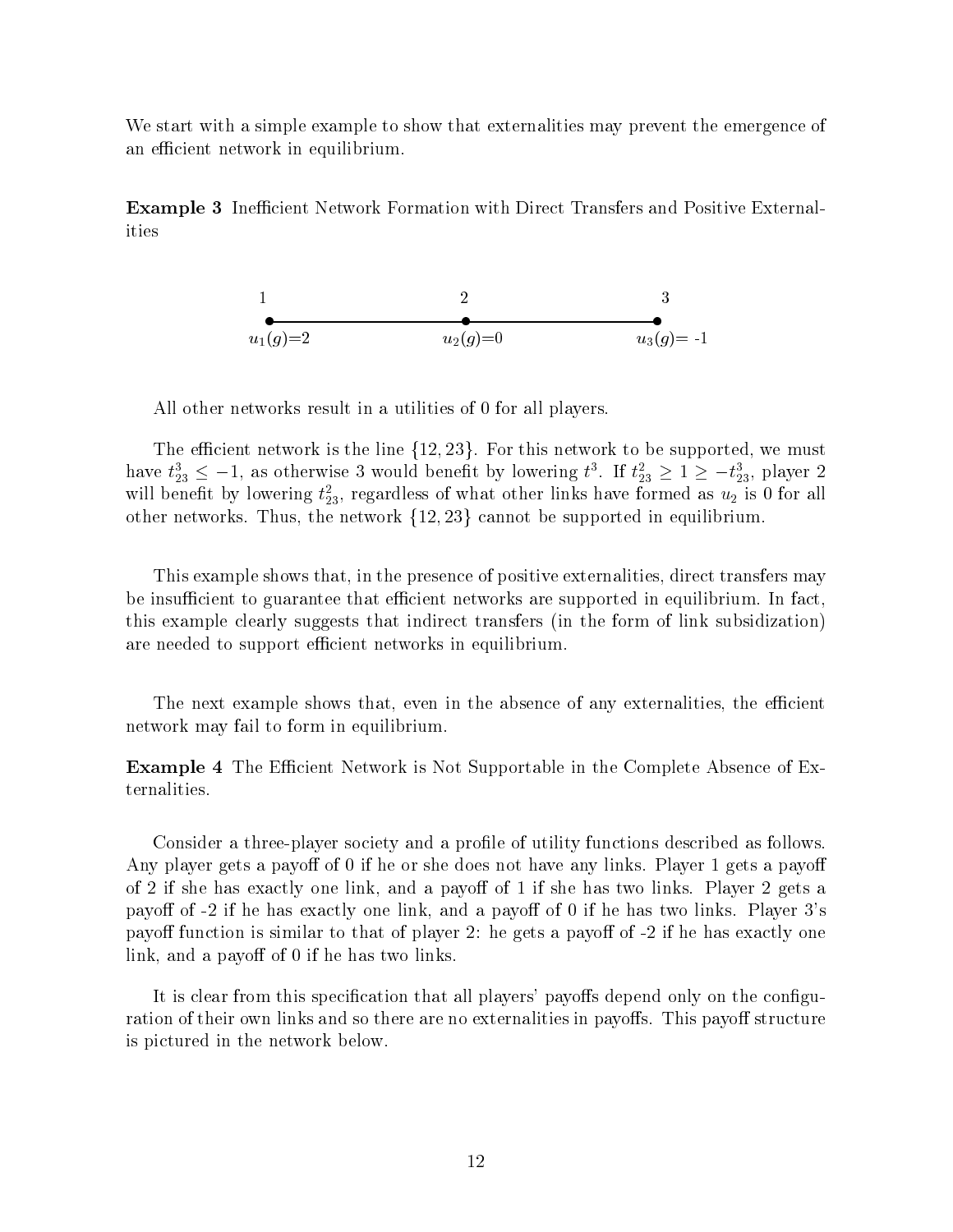

Let us argue that there is no equilibrium of the direct transfer game that supports the complete network, which is the unique efficient network . By setting  $t_{2i} \leq 0$  for each  $i$ , player 2 gets a payoff of at least 0. The same is true for player 3. Thus, players 2 and 3 must have a payoff of at least 0 in any equilibrium. Now, suppose by contradiction that the complete network were supported in an equilibrium. It would follow that  $\iota_{1i}^*\geq$  0 for at least one  $i$ , or otherwise one of players 2 and 3 would have a negative payoff. Without loss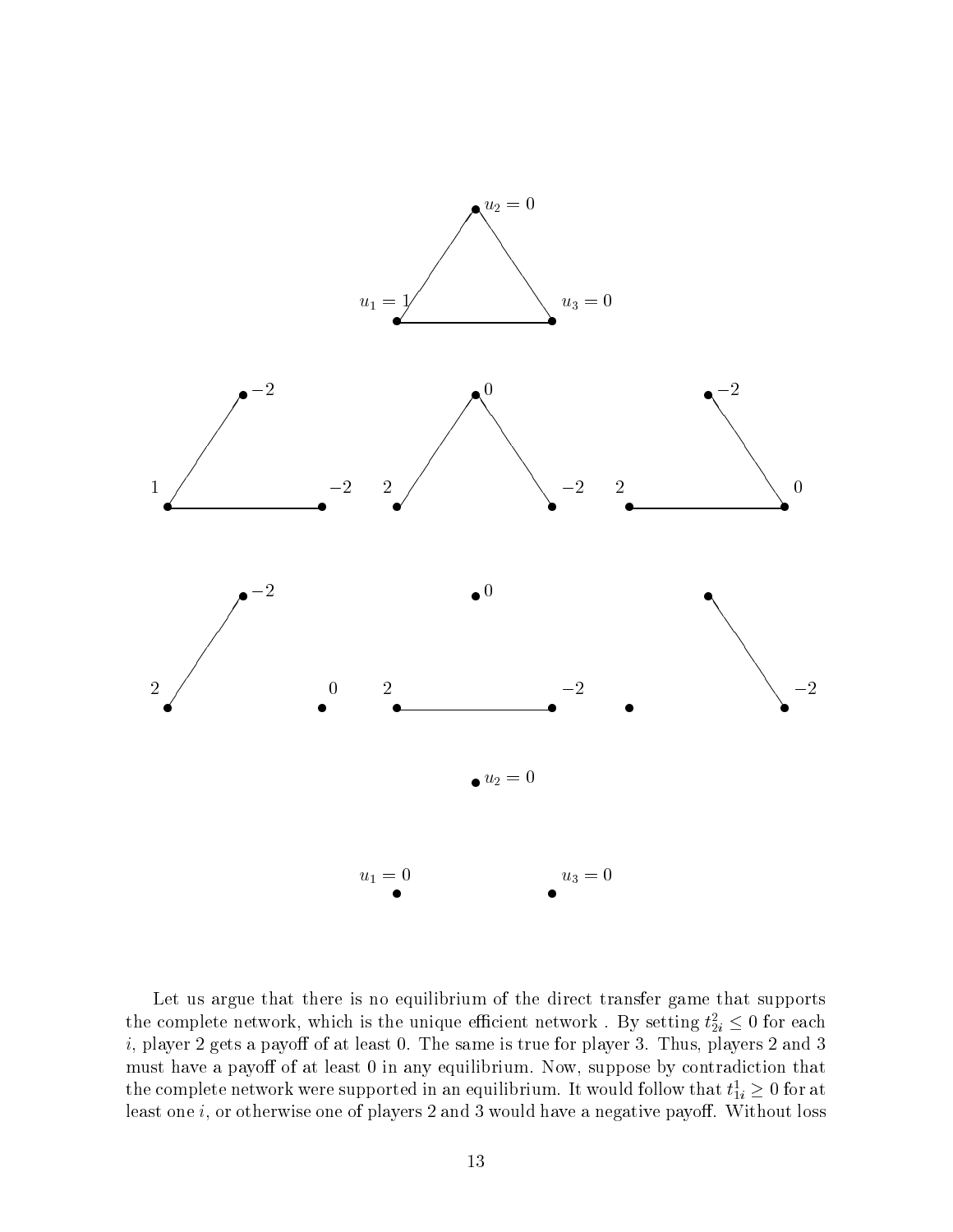of generality, suppose that  $t_{12}^1 \geq 0$ . Player 1's payoff would then be  $1-t_{12}^1-t_{13}^1$ . Suppose that player I deviated and changed  $t_{12}$  so that  $t_{12} + t_{12} < 0$ . Then the network that would form would be 13, 23 and player 1's payoff would become  $2 - t_{13}^1$  which is greater than  $1 - t_{12} - t_{13}$  (since  $t_{12} \geq 0$ ). Hence player 1 would have a profitable deviation, and the complete network cannot be supported in equilibrium.

This example points to another difficulty in sustaining efficient networks. Players can choose to delete any combination of links. In order to sustain a given network as an equilibrium, it must be that each possible deviation is unprotable, and each combination of links that could be deleted might require different transfers in order to be avoided. Some of these combinations might be in conflict with each other. In the above example, it is the possibilities that either player 2 or 3 might sever both of his links that lies in con
ict with what player 1 can get by severing a single link at a time.

The preceding examples suggest two features that the link formation game must have in order to always result in efficient networks in equilibrium. First, indirect transfers are needed in order to take care of externalities, as suggested by Example 3. Second, as Example 4 suggests, transfers need to be contingent on the network in order to adjust to the particular combination of links that are formed.

Before turning to a full analysis of the games with indirect transfers and/or contingent transfers, we analyze the game with only direct transfers. We do this for several reasons. First, there may be applications where this is the most appropriate game; second, this serves as a useful benchmark; and third, if an efficient network can be supported via just direct transfers, then it is in a sense more plausible that it will emerge than one that requires a more involved transfer scheme to sustain it.

We first offer a complete characterization of the networks that can be supported in equilibrium of the direct transfer game, and then we identify some settings where direct transfers suffice to support efficient networks.

## A Complete Characterization of Networks Supported by Direct Transfers: The Network Balance Condition

A set of nonnegative weights  $\{\mu_\ell\}_{i\in N,\ell\subset L_i(q)}$  is balanced frelative to a network g if

$$
\sum_{\ell\subset L_i(g):i j\in\ell}\mu^i_\ell=\sum_{\ell\subset L_j(g):i j\in\ell}\mu^j_\ell
$$

for each  $ij \in q$ .

The network q is balanced relative to the profile of utility functions  $u$  if

$$
\sum_i \sum_{\ell \subset L_i(g)} \mu_\ell^i m u_i(g,\ell) \geq 0.
$$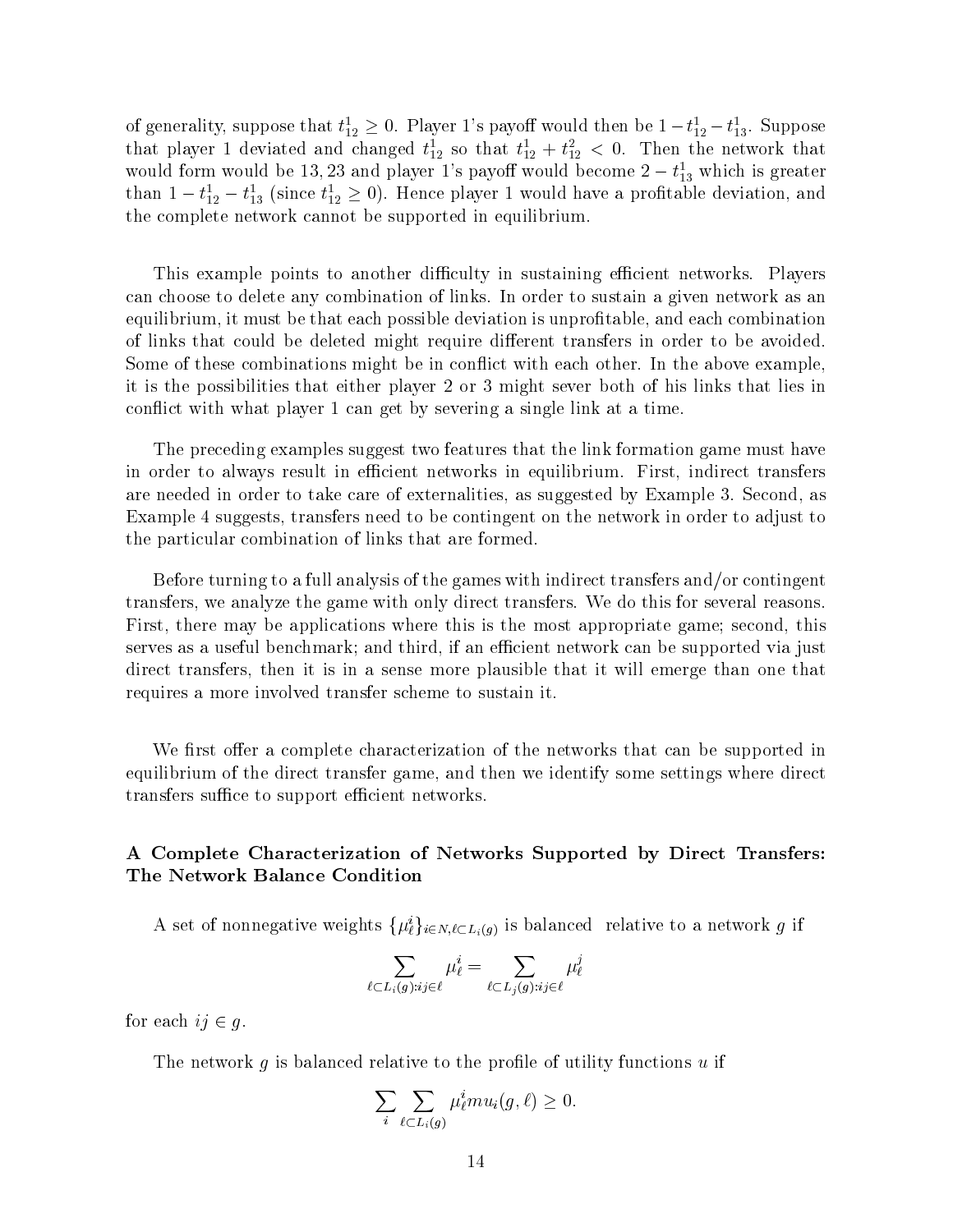for every balanced vectors of weights.

We should emphasize that the balance conditions identified here are different both in structure and implications from the balance conditions used in cooperative game theory. Our balance condition assigns weights to each player and combination of bilateral links involving that player. This contrasts with weights assigned to coalitions in cooperative games, and reflects the bilateral structure of networks. This also reflects the fact that these balance conditions are set to address an equilibrium notion that deals with deviations by at most two individuals at a time.

Proposition 5 A network g is supportable as an equilibrium of the direct transfer network formation game relative to the profile of utility functions u if and only if it is balanced relative to the profile of utility functions u.

The proof of Proposition 5, together with all of our other proofs, appears in the appendix. It follows a logic similar to that of the proof of the existence of the core for balanced games, exploiting duality to convert the problem of existence of transfers into a set of balance conditions. There are a couple of twists due to the bilateral nature of the problem, but the proof is fairly short. While balance conditions are not transparent to interpret, they still have a simple intuition. They examine whether or not all of the possible marginal utilities from potential deviations can be overcome via some set of transfers. Our balance conditions prove useful in exploring sufficient conditions for efficient networks to be supported in equilibrium.

Proposition 5 only characterizes supportability, and not supportability via pairwise equilibrium. Clearly this provides necessary, but not sufficient conditions for supportability via pairwise equilibrium. The additional constraints imposed by pairwise equilibrium are difficult to capture through balancedness conditions. Nevertheless, we can identify a sufficient condition, as follows.

**Proposition 6** If a network g is supportable via pairwise equilibrium by the direct transfer network formation, then it is balanced relative to the profile of utility functions  $u$ . Conversely, if  $u$  satisfies nonnegative externalities, and  $g$  is efficient and balanced relative to u, then g is supportable via pairwise equilibrium by the direct transfer network formation game.

More generally, we show the following lemma, which also applies to the indirect transfer game.

**Lemma 7** If g is efficient and supportable via the direct or indirect transfer game, and  $u$  satisfies nonnegative externalities, then  $g$  is supportable in pairwise equilibrium.

### Supportability with Nonpositive Externalities and Convexity in Own-Links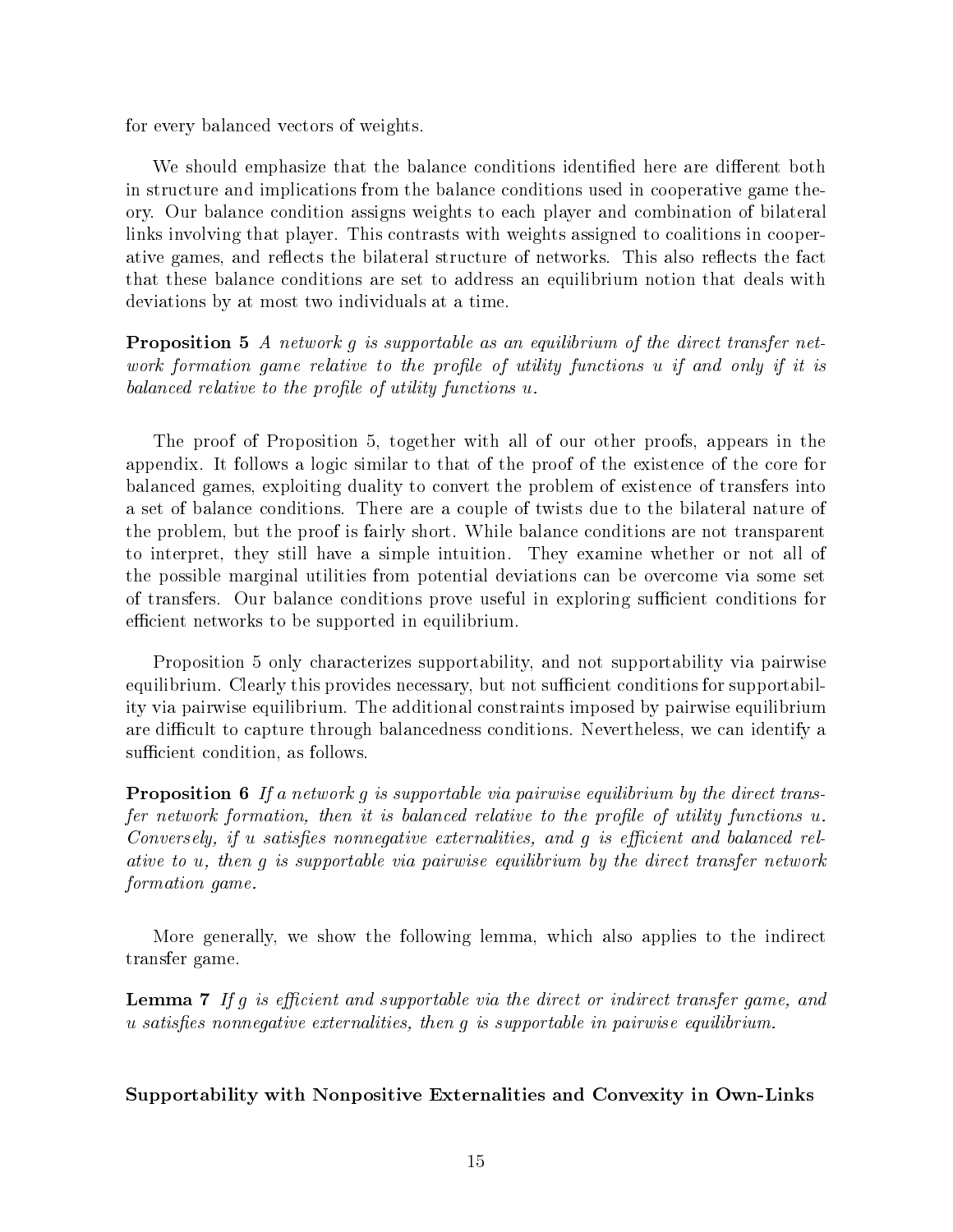We now identify sufficient conditions for the efficient network to be supported in equilibrium, using the intuition of Examples 3 and 4. Example 3 suggests that we should look at situations where externalities are nonpositive. Example 4 suggests a restriction that marginal payoffs from a given set of links be at least as high as the sum of the marginal payoffs from separate links. This condition is formalized as follows.

A profile of utility functions u are convex in own-links if

$$
mu_i(g,\ell) \geq \sum_{ij \in \ell} mu_i(g,ij)
$$

for all i, g, and  $\ell \subset L_i(g)$ .

Under these two conditions efficient networks are supportable, as stated in the following proposition.

Proposition 8 If utility functions are convex in own-links and satisfy nonpositive externalities, then any efficient network  $q$  is supportable via the direct transfer game. If utility functions are convex in own links and satisfy no externalities, then g is supportable via a pairwise equilibrium. $^{13}$ 

Goyal and Joshi (2003)'s model of networks of collaboration in oligopoly provides an example of a setting where convexity in own links and nonpositive externalities hold. Suppose that  $n$  firms are engaged in quantity competition in a market for a homogeneous good. By forming a link, firms can decrease their constant marginal cost of production. Suppose that cost reductions are an increasing but concave function of the number of links,  $c(\eta_i(g))$  where  $\eta_i(g)$  denotes the number of edges of firm i in the graph g. It is easy to check that the formation of links by players  $j$  and  $k$  reduces the production costs of those two firms, resulting in a decrease in the profit of firm  $i$  and so there are nonpositive (negative) externalities. Furthermore, when the additional benefit of a new link is decreasing with the number of links the firm has already formed, convexity in own links holds. Thus, Proposition 8 applies and the efficient network is supportable via the direct transfer game.

### Link-Separable Payoffs

<sup>&</sup>lt;sup>13</sup>Toni Calvo-Armengol has pointed out to us that this proposition holds if we weaken convexity in own-links to only require that there exist some  $\alpha > 0$  such that  $mu_i(g, \ell) \geq \alpha \sum_{i,j \in \ell} mu_i(g, ij)$  for all i, g, and  $\ell \subset L_i(g)$ . The proof in the appendix is easily modified, by simply placing an  $\alpha$  on the right hand side of the inequalities.] This captures some applications, such as the co-author model of Jackson and Wolinsky (1996), which satisfies nonpositive externalities and the  $\alpha$  version of convexity in own links, but does not satisfy convexity in own links. We have not stated the proposition using this weaker convexity condition, as Proposition 13, which uses a parallel convexity condition cannot be stated in the weaker form.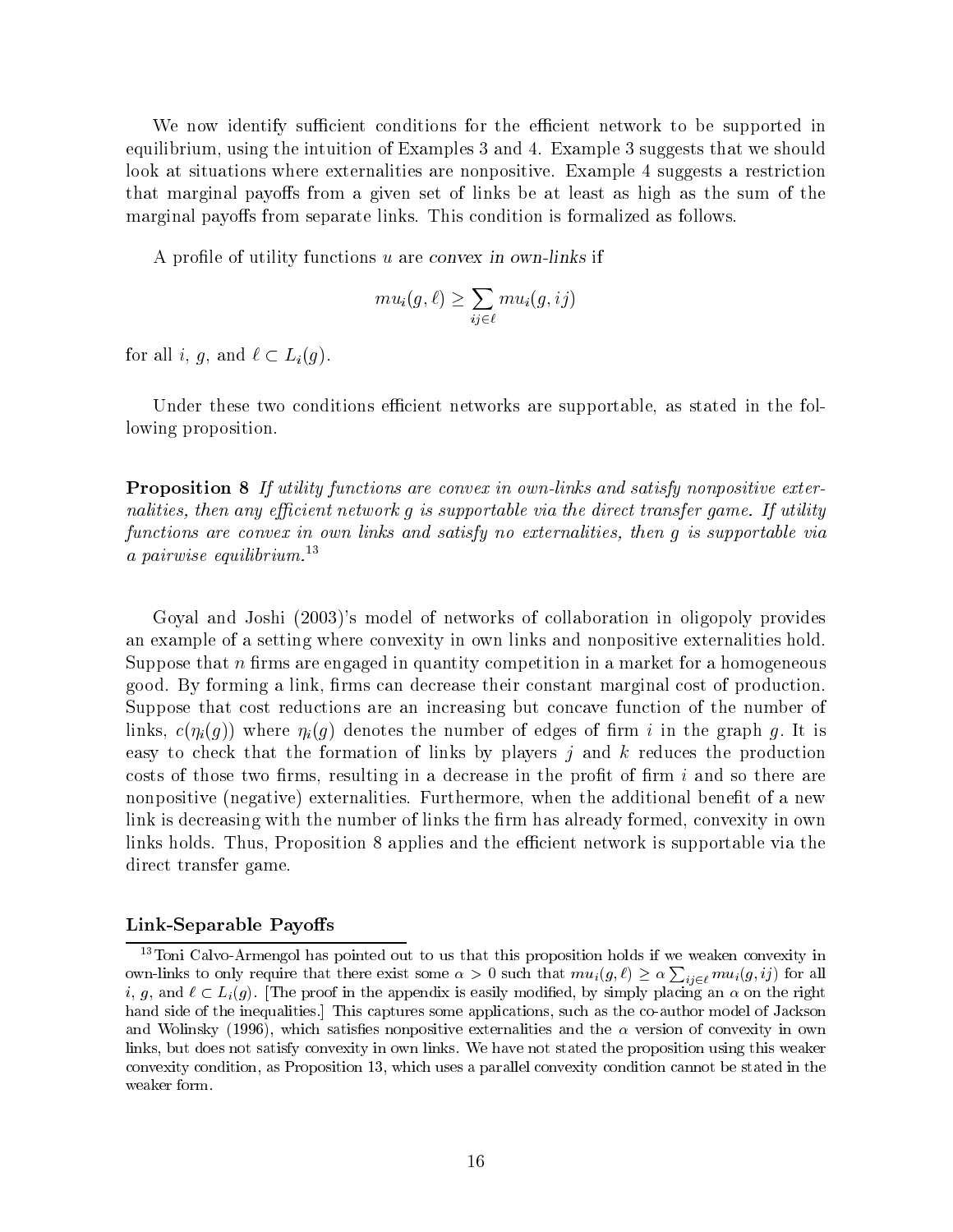While Proposition 8 shows that the efficient network is supported as one equilibrium of the game, it does not guarantee that no other networks will be supported as equilibria as well. In order to check when efficient networks may be supported as the *only* pairwise equilibria of the direct transfer game, we turn to a special case of convexity in own links, where payoffs are separable across links.

Payoffs are link-separable, if for each player *i* there exists a vector  $w \in \mathbb{R}^{n-1}$ , where  $w_{jk}$  is interpreted as the net utility that player  $i$  obtains from link  $j\kappa$  forming. Then

$$
u_i(g) = \sum_{jk \in g} w_{jk}^i.
$$

This very strong condition states that players view relationships completely separately. A special case of link separable payoffs is one where agents only care about their direct links.

**Corollary 9** If payoffs are link-separable and have nonpositive externalities, then any efficient network q is supportable via the direct transfer game. Furthermore, if payoffs are link-separable and have no externalities, then g is supportable via a pairwise equilibrium if and only if  $q$  is efficient.

The first statement and first part of the second statement follow from Proposition 8. To see the only if claim, suppose to the contrary that  $g$  is supportable via a pairwise equilibrium but not efficient. Then there exists g' such that  $\sum_i u_i(g') > \sum_i u_i(g)$ . As payoffs are link separable and have no externalities, either there exists  $ij \in q \backslash q'$  such that  $w^i i j + w^j i j < 0$  or there exists  $i j \in q' \setminus q$  and  $w^i i j + w^j i j > 0$ . In the first case, q cannot be supported as an equilibrium, because one of the two players has an incentive to increase her demanded transfer thereby severing the link; in the second case, g cannot be supported as a pairwise equilibrium, since will exist a pair of compatible transfer such that the players have an incentive form the link.

### Distance-Based Payoffs and Stars

Convexity in own links and nonpositive externalities are sufficient conditions for the efficient network to be supported as an equilibrium of the direct transfer game, but are by no means necessary, as there are other conditions that ensure that network balance is satisfied. We now exhibit another class of utility functions, which violate both these conditions, but for which the efficient network can be sustained in equilibrium. This is the class of distance based utilities, where players get value from the number of players they are linked to, and this value is decreasing with the distance of the connection.

Let  $d(i, j)$  denote the distance between i and j in terms of the number of links in the shortest path between them (setting  $d(i, j) = \infty$  if there is no path).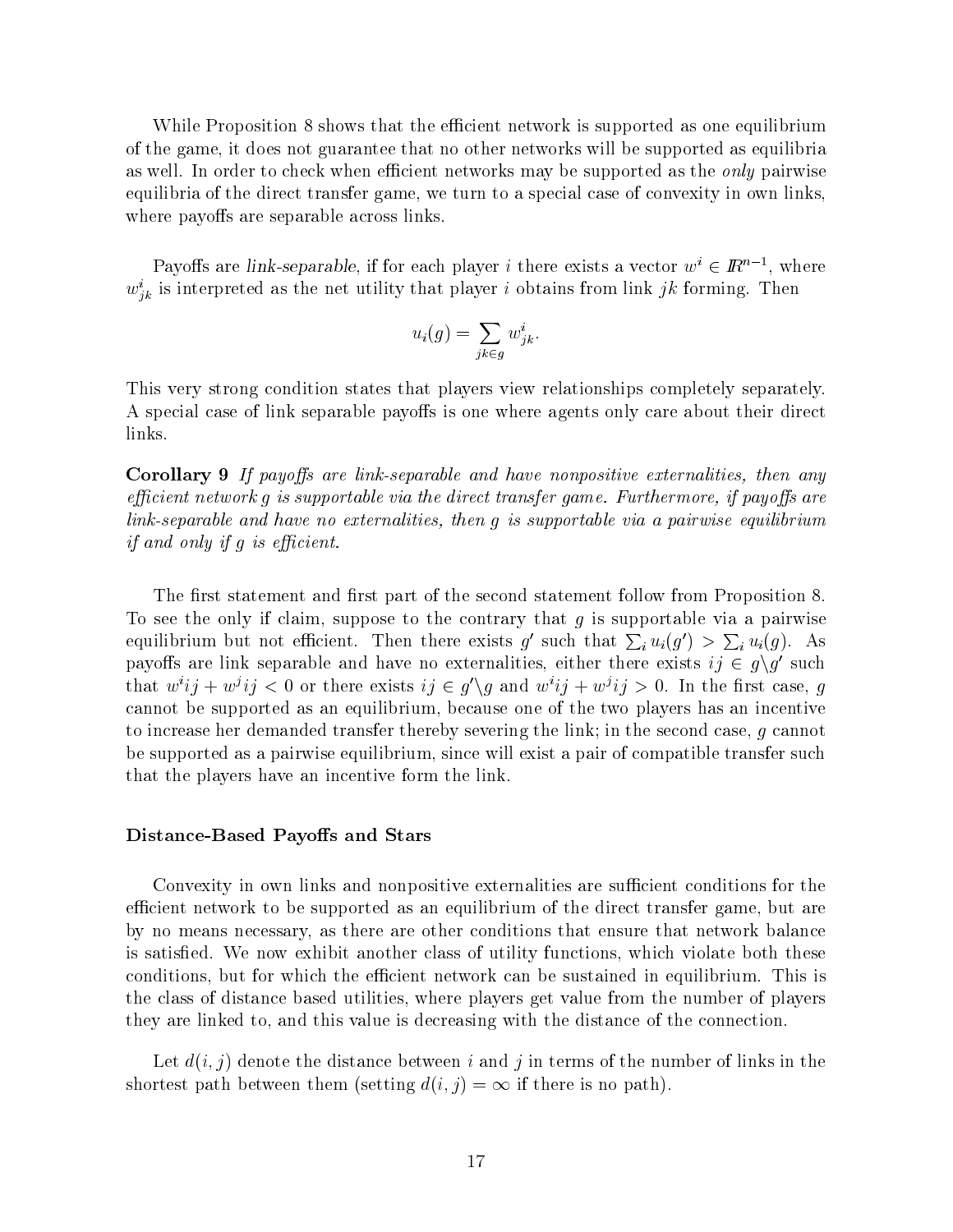A profile of utility functions is distance-based if there exist c and f such that

$$
u_i(g) = \sum_{j \neq i} f(d(i,j)) - c|L_i(g)|
$$

for all i, where  $c \geq 0$  is a cost per link, and f is a nonincreasing function.

A distance-based payoff structure is one where players may get benefits from indirect connections, but where those benefits are determined by the shortest paths. Special cases of distance-based payoffs are the connections model and truncated connections models of Jackson and Wolinsky (1996). In such settings, "star" networks play a very central role, as captured in the following proposition.

**Proposition 10** If u is distance-based, then the unique efficient network structure is

- If the complete network  $q^+$  if  $c \leq |I(1)| = |I(2)|$ ,
- (ii) a star encompassing all players if  $f(1) f(2) < c < f(1) + \frac{(n-2)f(2)}{2}$ , and
- (iii) the empty network if  $f(1) + \frac{(n-2)f(2)}{2}$ .

In the case where c is equal to  $f(1) - f(2)$  or  $f(1) + \frac{(n-2)f(2)}{2}$ , there are can be a variety of network structures that are ecient. Nevertheless, the star is still ecient in those cases.

The proof of Proposition 10 is an easy extension of the proof of a Proposition in Jackson and Wolinsky (1996), but we include it in the appendix for completeness.

It turns out that efficient networks can be supported (even by pairwise equilibrium) in the direct transfer game for distance-based payoff structures. This result is related to the special nature of the efficient network. In a star, every player is related to the center and positive externalities pass through the center. Peripheral players can subsidize the center of the star to keep their links formed, and this properly accounts for externalities. This is captured in the following corollary to Propositions 5 and 6.

**Corollary 11** If u is distance-based, then some efficient network is supportable as an equilibrium the direct transfer game, and is also supportable in pairwise equilibrium.

The claim is easy to see directly in cases where either the empty or complete networks are efficient. Consider the remaining case where  $f(1) - f(2) \le c \le f(1) + \frac{(n-2)f(2)}{2}$ , and thus a star involving all players is efficient. Here, we let us discuss how one can verify the balance conditions. An agent i connected to the center j in a star has only one link, we can simply set  $\mu_{\{ij\}} = c$  for any  $c \geq 0$ . Then for the center f, it must be that  $\sum_{\ell \in L_i(g): i_j \in \ell} \mu_{\ell}^j = c$ . The fact that a star is balanced then follows from noting that  $cmu_i(g, ij) + c\mu_i(g, ij) = 2f(1) + (n-2)f(2) - 2c \geq 0$  in situations where the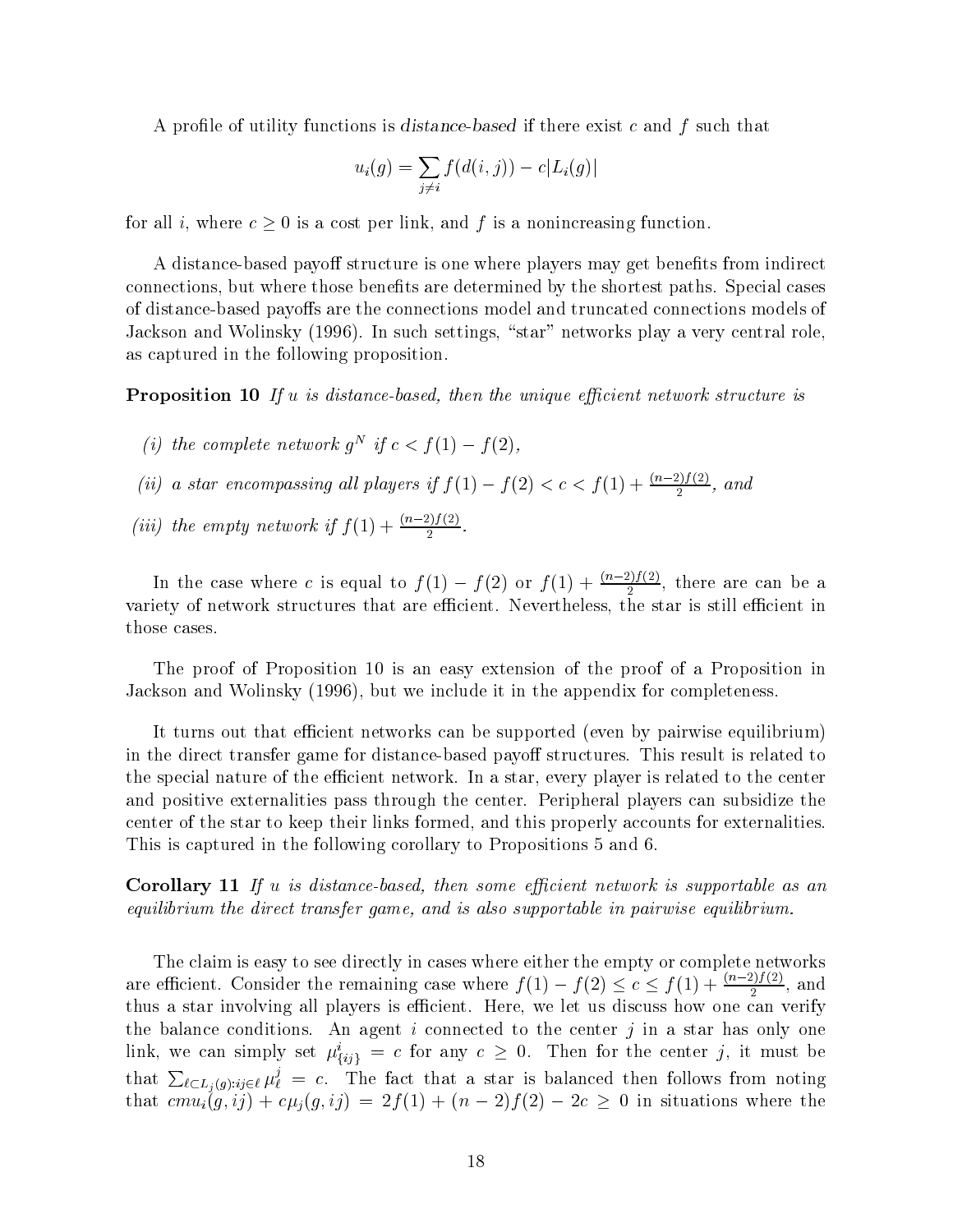star is efficient, and noting that the center's payoff is additively separable across links.<sup>14</sup> Proposition 6 implies that we can support an efficient  $q$  as a pairwise equilibrium, noting that there are nonnegative externalities in a distance-based  $u$  (as adding a link that does not involve i can only increase i's payoff as it may decrease the distance between i and some other agent, but does not impose a cost on  $i$ )

#### $\overline{5}$ 5 Indirect Transfers

As discussed above, indirect transfers are needed to overcome some of the difficulties linked to positive externalities in the network. However, in the indirect transfer game, convexity in own-links is no longer sufficient to overcome the difficulty due to the deletion of combinations of links, as a player's deviation can result in the severance of links in which he is not involved. Thus the problem associated with the interaction of the multitude of bilateral relationships is more complex when indirect transfers are present. This is illustrated in the following example.

**Example 12** Efficient Network are not Supportable with Indirect Transfers and Convexity in Own-Links

Consider a three-player society with payoffs pictured below.



<sup>&</sup>lt;sup>14</sup>This also gives us an idea of which transfers support a star as an equilibrium with agent 1 as the center. Setting  $t_{1i} = f(1) + (n-2)f(2) - c$ ,  $t_{ii} = -(n-1)f(1)$  for  $j > 1$ , and  $t_{1i} = -(f(1) + (n-2)f(2) - c)$ for each i. It is easily seen that these form an equilibrium that supports the star.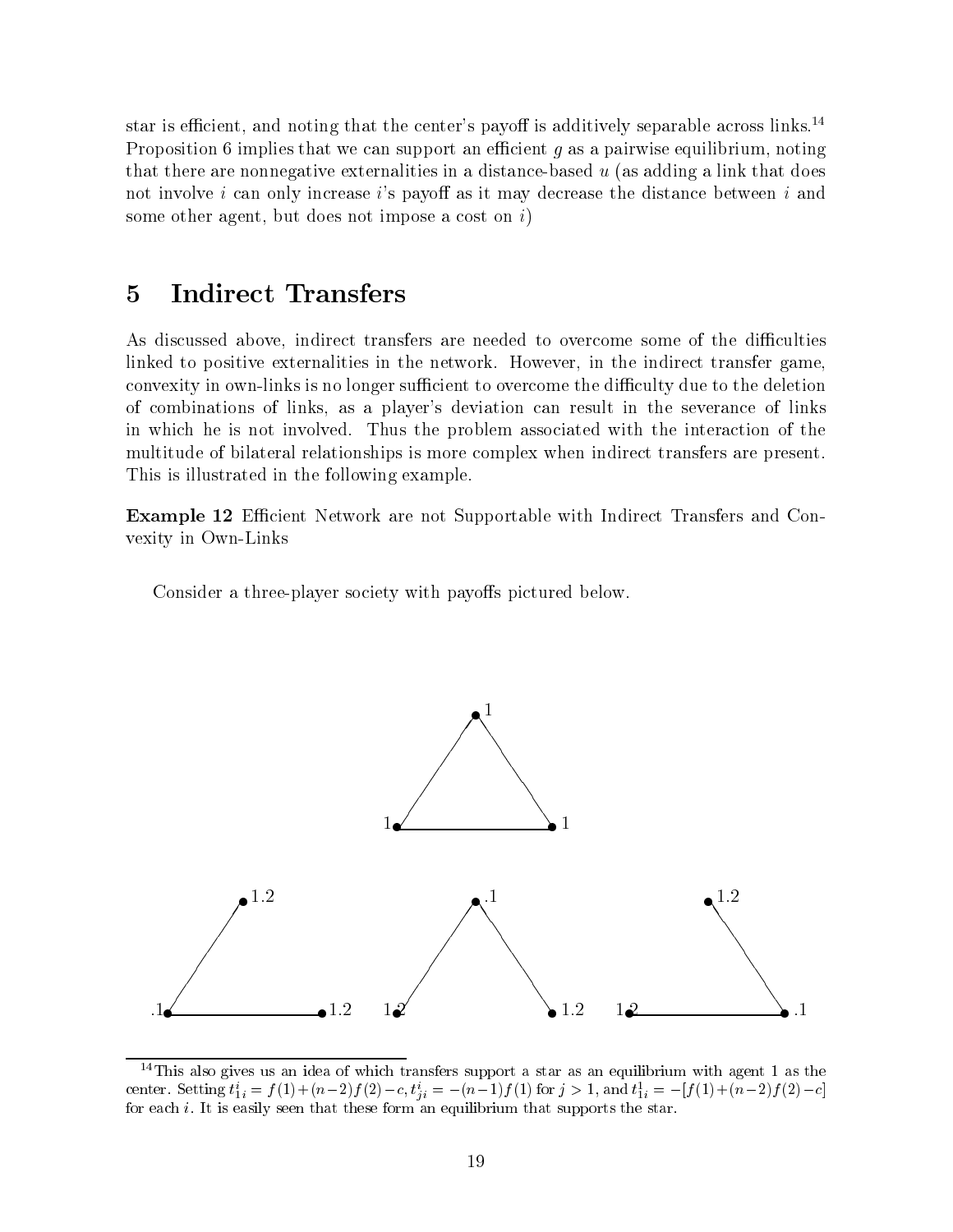

The complete network is efficient but is not the outcome of any equilibrium of the indirect transfer network formation game. Consider any player i. Player i must offer to subsidize the link jk by an amount of at least .4, as otherwise at least one of j and k will have an incentive to "sever" the link (set their demand to be less than  $-.2$ ).

Consider some player t and link to such that  $t_{ij} \geq 0$ . Such a link must exist if the complete network is supported. Consider the following deviation: player  $i$  reduces the payment on the link  $j\kappa$  and  $\,$  severs  $\,$  link  $ij$  (setting  $\iota_{ij}$  to be low enough so that  $ij$  does not form). In that case, the only link formed is link  $ik$ , and player is base payoff is the increased, and transfers have decreased which is strict improvement for player  $i$ .

The above network is convex in own-links, as the marginal utility of any second ownlink is negative while the marginal utility of any set of two own-links is always positive. However, note that the convexity in links fails more generally. The marginal utility to player 1 at the complete network of the links 12,23 is negative, while the marginal utility of 23 at the complete network is 1.1, and the marginal utility of 12 is  $-2$ , so the sum of the marginal utilities is positive. Indeed, this is the source of the problem in the example.

### Convexity in All Links

A profile of utility functions  $u$  is **convex in all links** if

$$
mu_i(g,\ell) \geq \sum_{jk \in \ell} mu_i(g,jk)
$$

for all *i*, *g*, and any  $\ell \subset g$ .

We can now state the following proposition.

**Proposition 13** If payoffs are convex in all links, then any efficient network g is supportable via the indirect transfer game. If payoffs also have nonnegative externalities, then g is supportable via pairwise equilibrium.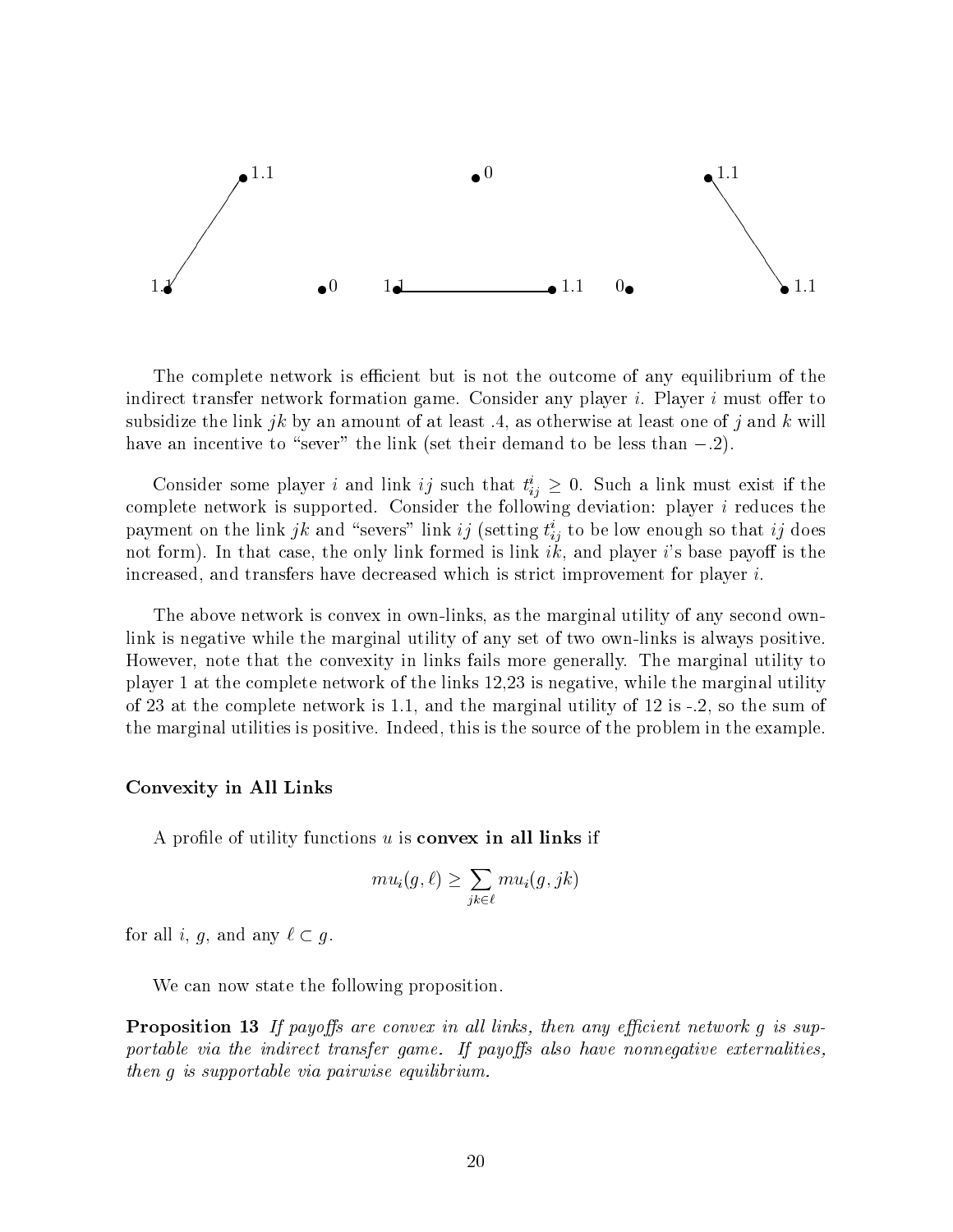With indirect transfers, efficient networks can thus be supported irrespective of the nature of externalities in payoffs if one simply requires equilibrium, and can be supported under nonnegative externalities if we require pairwise equilibrium. However, the convexity assumption property needed to support efficient networks is stronger than "convexity in own links" which was required to support efficient networks in the direct transfer game. In words, we require that the marginal benefit of any subset of links (and not only the links involving the player) be greater than the sum of the additional benefits link per link. This convexity assumption is likely to be satisfied when the marginal benefit of a new link is decreasing with the number of links already formed. Examples of such situations are trading and information sharing networks. In these networks, the addition of new connections typically has positive externalities on all the players. All players benet from enlarging the set of trading opportunities, or increasing the number of communication channels. However, the marginal benet of an additional link will often be decreasing with the number of links already formed. If players incur a cost for forming direct links, the efficient network (typically the complete network) may not be formed at equilibrium, because players do not internalize the positive externalities they produce on other players. We claim that indirect transfers will allow for the formation of the complete network in such trading and information sharing networks.

While indirect transfers enable the support of efficient networks as equilibria of the game, there is no guarantee that efficient networks are the only equilibria of the game. We now show that, in games with link separable payoffs and nonnegative externalities, efficient networks are the only equilibria of the game if we allow cooperation by all players in the formation of additional links. More precisely, we strengthen the denition of pairwise equilibrium to allow all players to change their offers/demands on a given link.

A vector t is a strong pairwise equilibrium of the indirect transfer game if it is an equilibrium of the game, and there does not exist any  $\eta \notin \eta(t)$  and  $S \subset N$ , and  $t$  that differs from t only on  $t_{ij}^*$  where  $\kappa \in S$ , and such that  $\pi_i(t_{-ij}, t_{ij}) \geq \pi_i(t)$ , for all players  $i \in S$ , with strict inequality for some of the players.

This definition is weaker than a strong equilibrium, where arbitrary subsets of players can alter all of their strategies. We work with the weaker definition since the Corollary below still holds for this weaker definition. In fact, it turns out that under link separability and nonnegative externalities, the strong equilibria and the strong pairwise equilibria of the indirect transfer game coincide. This is easy to see as the payoffs separate completely across links, and so one can consider links one at a time.

Corollary 14 If payoffs are link-separable and satisfy nonnegative externalities, then  $g$ is supportable via a strong pairwise equilibrium of the indirect transfer game if and only if  $g$  is efficient.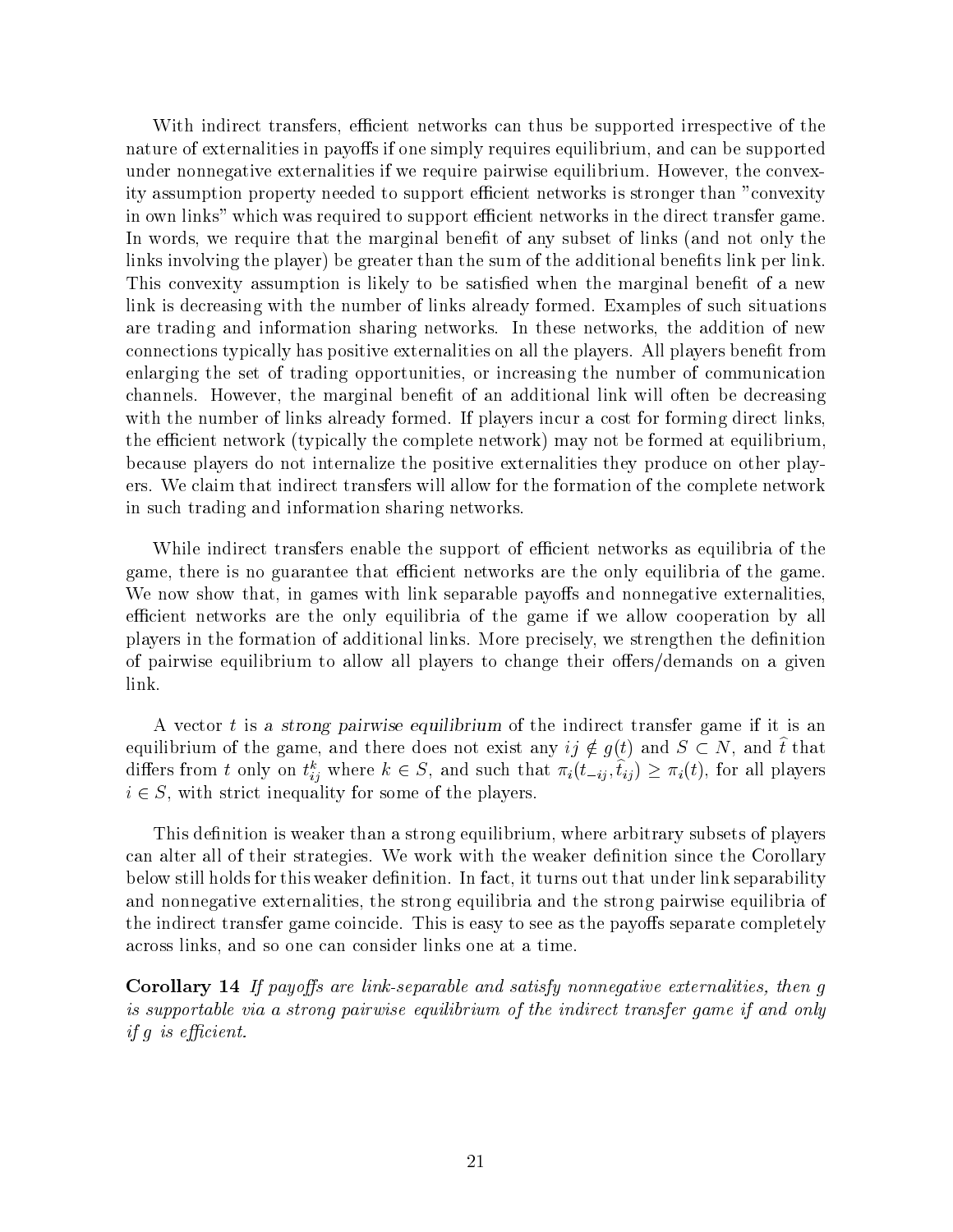## 6 Network Contingent Transfers

We now consider network formation games where players can condition their transfers on the network that is formed.

As we see now, allowing transfers to be contingent on the network that forms has a big impact on the set of networks that can be supported as equilibrium networks, even when only direct transfers are possible. To understand why contingent transfers may help to support efficient networks, even when only direct transfers are possible, reconsider Example 3. In that example, the efficient network could not be formed in the direct transfer game, and we argued that the efficient network could be supported if indirect transfers were allowed, as player 1 needs to subsidize the formation of link 23. There is another possibility, which does not require the use of indirect transfers, but instead relies on contingent transfers. Player 1 could make transfers to player 2, to pass them on to player 3. The difficulty is that if player 1 makes this transfer to player 2, then player 2 might not form the link with player 3 and keep the transfer. This can be rectied if transfers can be made contingent on the network that forms.

More generally, contingent direct transfers can be built up along paths so that they end up moving as if they were indirect transfers within connected components. This insight is the key to the following proposition and corollary.

**Proposition 15** Consider the contingent version of the direct transfer game and any u.<br>There exists an equilibrium where the network g is formed and the payoffs are  $y \in \mathbb{R}^n$ where  $y_i \geq 0$  for all  $i \in N(g)$  if and only if  $\sum_{i \in N(g')} u_i(g) = \sum_{i \in N(g')} y_i$  for all  $g' \in C(g)$ and  $y_i \neq u_i(g)$  implies  $i \in N(g)$ .

Corollary 16 Consider the contingent version of the direct transfer game. Consider any u and network g such that  $\sum_{i\in N(q')} u_i(g) \geq 0$  for all components  $g' \in C(g)$ . There exists an equilibrium supporting g. Moreover, there is an equilibrium corresponding to each allocation  $y \in \mathbb{R}^n$  such that  $\sum_{i \in N(q')} u_i(g) = \sum_{i \in N(q')} y_i$  for each  $g' \in C(g)$  and  $y_i = u_i(g)$  or  $y_i < 0$  implies  $i \notin N(g)$ .

Proposition 15 is based on a constructive proof, where we explicitly derive equilibrium contingent transfers to support the network. While this proposition shows that a wide set of networks can be supported as equilibria of the contingent direct transfer game, it is limited by the fact that transfers cannot flow across separate components of a network in the direct transfer game, even if payments are contingent. If we allow for contingent indirect transfers, then there are additional networks that can be supported, as we now show.

Proposition 17 Consider the contingent version of the indirect transfer network formation game. Consider any u, any network g, and any allocation  $y \in \mathbb{R}_+^n$  such that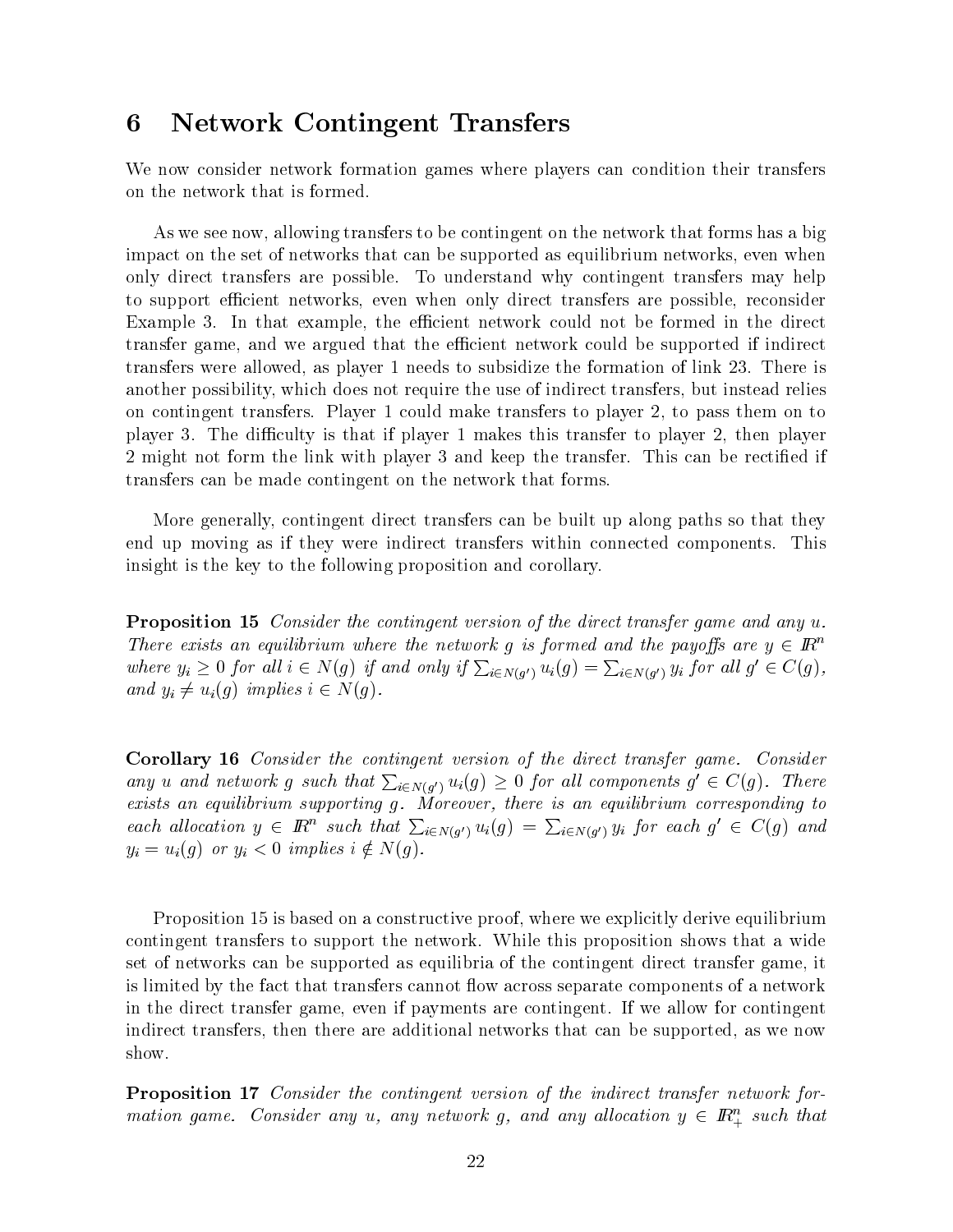$\sum_i y_i = \sum_i u_i(g)$ , and  $y_i > u_i(g)$  implies  $i \in N(g)$ .<sup>15</sup> There exists an equilibrium where g is formed and payoffs are y.

Corollary 18 Consider the contingent version of the indirect transfer network formation game, and any  $u$ . Any efficient network such that disconnected players earn zero payoffs is supportable. Moreover, there is an equilibrium supporting each allocation  $y \in \mathbb{R}^n_+$  such that  $\sum_i y_i = \sum_i u_i(g)$  and  $y_i > 0$  implies  $i \in N(g)$ .

Proposition 17 and Corollary 17 show that the combination of indirect transfers and allowing these to be contingent allows the support of almost all efficient networks as equilibria. The artifact that this includes situations where negative externalities might be present is due to the fact that we are considering only equilibrium and not pairwise equilibrium.

### Pairwise Equilibria with Contingent Transfers

Propositions 15 and 17 have counterparts for pairwise equilibrium,<sup>16</sup> provided the network being supported is efficient and there are nonnegative externalities. A simple extension of the proof Lemma 7 leads to the following corollary.

Corollary 19 Consider the contingent version of the indirect transfer network formation game, and any u satisfying nonnegative externalities. Consider the contingent version of the indirect transfer network formation game. Consider any efficient network g and allocation  $y \in \mathbb{R}_+^n$  such that  $\sum_i y_i = \sum_i u_i(g)$ , and  $y_i > u_i(g)$  implies  $i \in N(g)$ . Then g is supportable as a pairwise equilibrium with equilibrium payoffs  $y$ .

#### 7 7 Transfers to Prevent Link Formation

The previous analysis shows that efficient networks can be supported as a Nash equilibrium of the indirect contingent transfer game under very mild assumptions on the payoff function. However, in order to sustain efficient networks as pairwise equilibria, we needed the additional restriction that externalities are nonnegative. To see why this is important, consider the following example exhibiting negative externalities.

**Example 20** Negative Externalities and Inefficient Pairwise Equilibria

<sup>&</sup>lt;sup>15</sup>The y's in Proposition 17 are required to be nonnegative. One can also support the networks from Proposition 15 that are not covered in this proposition through the construction used there. The difference is that here one sometimes needs a player not in  $N(g)$  to subsidize the formation of a component that has a negative value to its members. For this to work, it must be that the disconnected player earns a nonnegative payoff, or they would withdraw their subsidies. Rather than break this into separate cases, we have simply worked with the assumption of nonnegative payoffs.

The order to define pairwise equilibrium, allow players t and f to vary their announcements  $t_{ij}(\cdot)$  (as contingent on any network).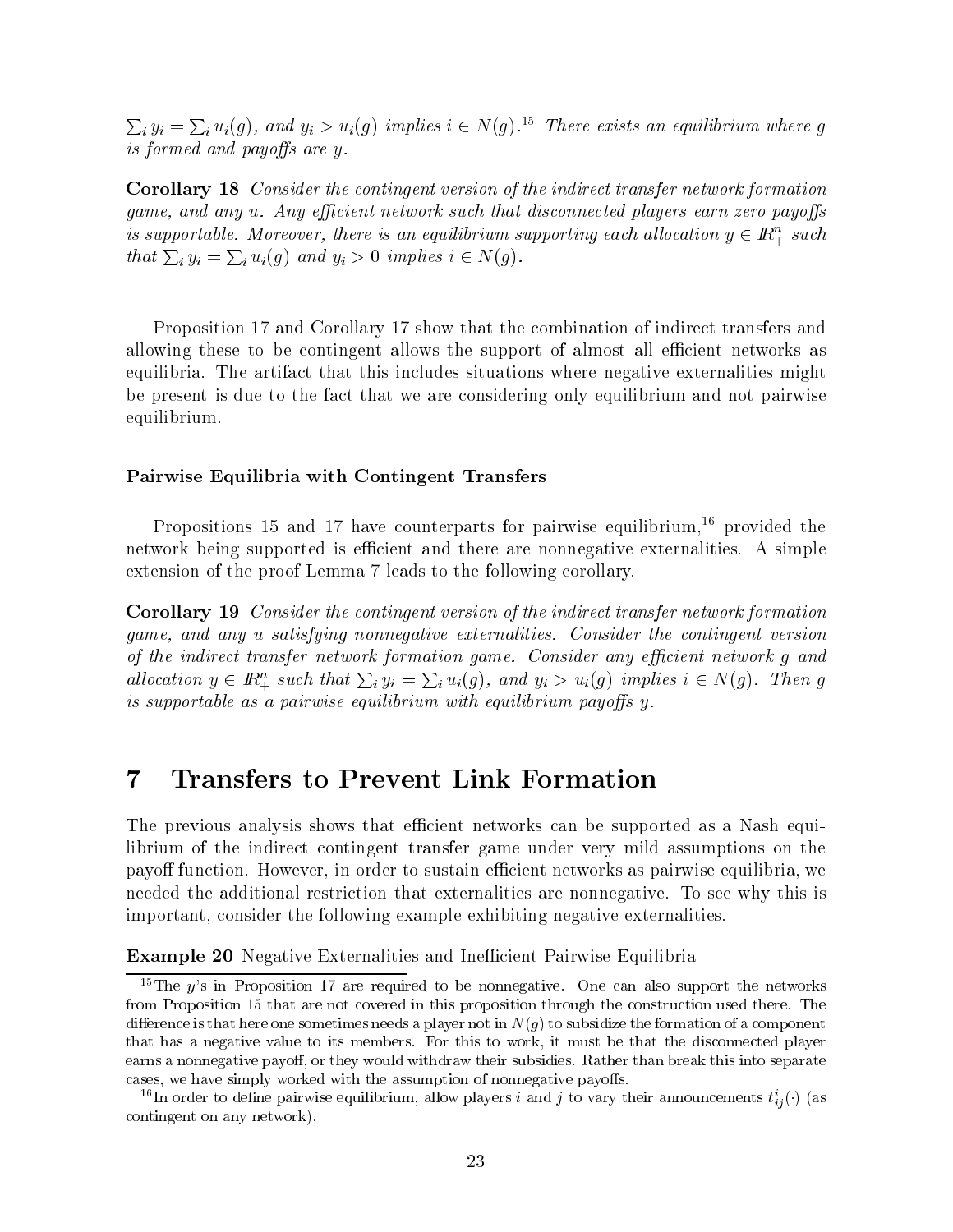The society has four players. If one link forms, the two players involved each get a payoff of 3.



If two (separate) links form, then the four players each get a payoff of 1.



All other networks result in a payoff of 0.

In this example, the only pairwise equilibria are inefficient.<sup>17</sup> Two players who are disconnected always benefit from forming a link, and there is no way to prevent them from doing so. Indeed, two players involved in a link would like to pay the other players not to form a link.

### A Game with Payments to Prevent Link Formation

In order to overcome the difficulty exhibited in Example 20, we need to have a game where players have the ability to make transfers to prevent the formation of links.

We first describe a game that allows payments to prevent link formation, but without considering contingent transfers. We come back to incorporate contingencies after this game is made clear. The game is based on the indirect link formation game, with the following modification. Each player announces two transfers per link, instead of just

 $17$ The efficient network is supportable as an equilibrium, where the two disconnected players fail to form a link because each demands too large a transfer. This, again, is a case where pairwise equilibrium is a reasonable refinement.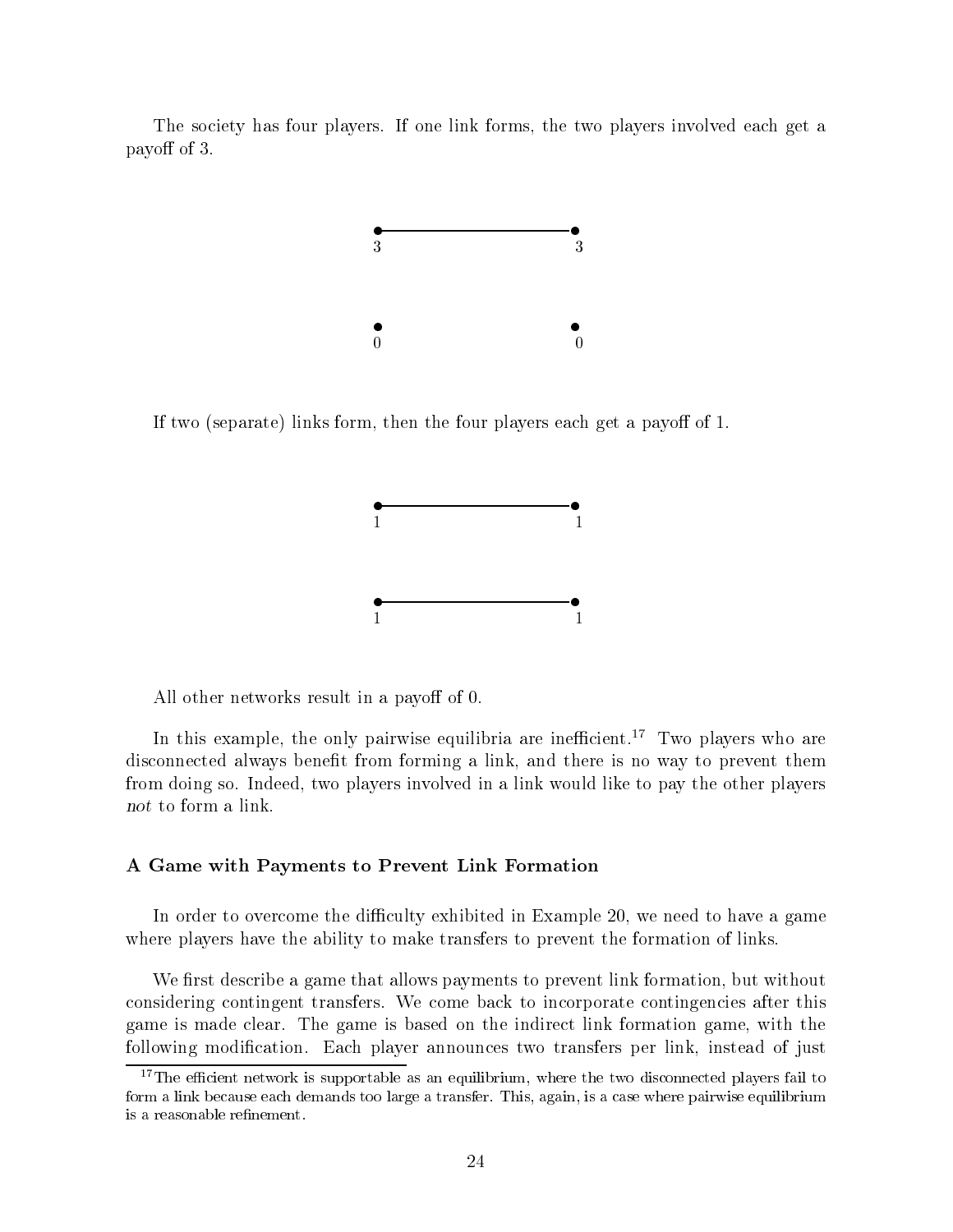one. This pair of announcements by player i relative to link jk is denoted  $t_{ik}^+$  and  $t_{ik}^+$ . Again, these must be nonnegative if  $i \notin \{k\}$ , and can be anything otherwise. Player  $i$  also announces  $m_i^i \in \{+, -\}$  for each  $j \neq i$ . The interpretation is that i is declaring whether ir of announcements by player *i* relative to link  $jk$  is denoted  $t_{jk}^{i+}$  and  $t_{jk}^{i-}$ .<br>must be nonnegative if  $i \notin jk$ , and can be anything otherwise. Player *i* also<br> $i \in \{+, -\}$  for each  $j \neq i$ . The interpretation the default decision on link  $ij$  is not to add  $ij$  or to add  $ij$ .

The network  $g(t, m)$  is then determined as follows.

- $\bullet$  If  $m^{\circ}_i \neq m^{\circ}_i$ , then  $ij \notin g$ .
- If  $m_i^i = m_i^j = +$ , then  $ij \in g$  if and only if  $\sum_k t_{ij}^{\kappa +} \geq 0$ .
- If  $m_i^i = m_i^j = -$ , then  $ij \notin g$  if and only if  $\sum_k t_{ij}^{\kappa -} \geq 0$ .

Payoffs are then

$$
u_i(g(t)) - \sum_{jk \in g(t), m_k^j = m_j^k = +} t_{jk}^{i+} - \sum_{jk \notin g(t), m_k^j = m_j^k = -} t_{jk}^{i-}.
$$

The contingent version of the game with payments to prevent the formation of links is the version where the  $t^i$  and  $m^i_j$ 's are announced as a function of g, and then solved via an ordering over games, just as before.

Equilibrium is again pure strategy Nash equilibrium in pure strategies, and pairwise equilibrium and strong pairwise equilibrium are the obvious extensions to this game. In particular, here a pairwise equilibrium is an equilibrium such that no pair  $i$  and j could alter their strategies pertaining to  $ij$  (as contingent on any g's  $m_i^i(\cdot), m_i^j(\cdot), t_{ij}^{i+}(\cdot),$  $t_{ij}^{(1)}(\cdot), t_{ij}^{(2)}(\cdot))$  and both be weakly better off and one strictly better off. A strong pairwise equilibrium is an equilibrium such that there does not exist any  $ij$  and a deviation by some set of players  $S \subset N$  on the strategies  $t_{i,j}^{k+1}(\cdot), t_{i,j}^{k-1}(\cdot),$  (and  $m_i^l(\cdot)$  if  $k \in ij$ ) such that all members of  $S$  are strictly better off as a result of the deviation.

To see how the game defined above works, reconsider Example 20.

### Example 21 Negative Externalities with Payments to Prevent Links

Consider the payoff function of Example 20. Let us find a pairwise equilibrium of the game with payments not to form links that supports an efficient network. Let us support the efficient network  $\{12\}$ . Have all players set  $t_{12}^{+1}(\{12\})=0$ . Set  $t_{34}^{+1}(\{12\})=0$  $t_{34}^{2-1}(\{12\})=1/2$  and  $t_{34}^{2-1}(\{12\})=t_{34}^{+1}(\{12\})=-1/2$ , and  $m_{34}^{3}(g)=m_{34}^{3}(g)=-$  for all g, and  $m_{ij}^*(g) = +$  otherwise. For any other transfers set  $t_{ij}^*(g) = -2$ , and  $t_{ik}^*(g) = 0$  when  $i \notin jk$ .<br>Here, players 1 and 2 pay players 3 and 4 if the link 34 is not formed. It is straight-

forward to check that this is a pairwise equilibrium.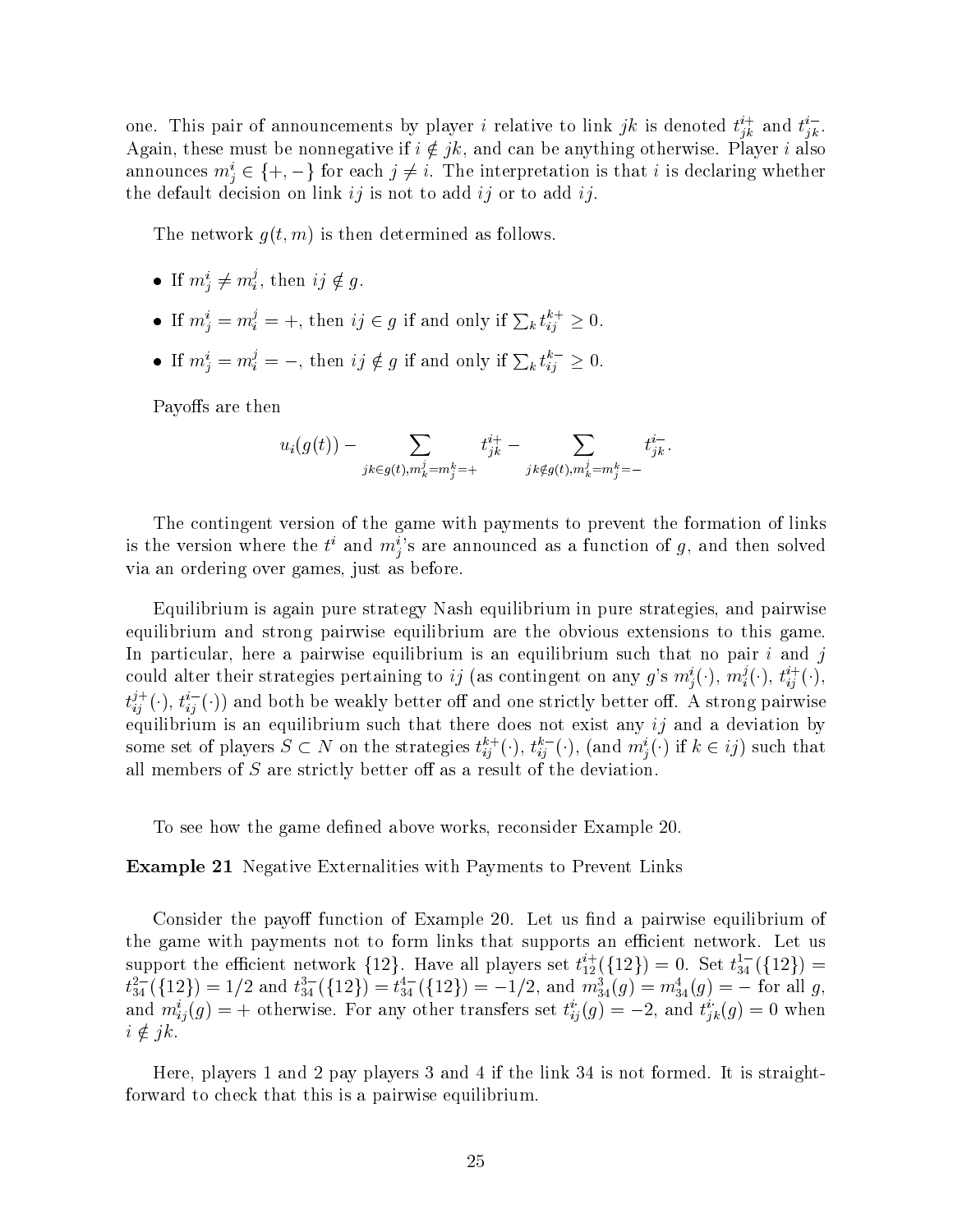Proposition 22 In the contingent game with indirect transfers to form or not to form links, any efficient network is supportable via pairwise equilibrium, and in fact via strong pairwise equilibrium.

Proposition 22 shows that with the ability to make contingent indirect transfers that both subsidize the formation or the prevention of links, efficient equilibria are supportable via pairwise equilibria.

#### **Concluding Remarks** 8

We have defined a series of games of network formation where transfers among players are possible, and through an analysis of the equilibrium networkse have shed light on how the type of transfers is related to the support of efficient networks. We pointed out two basic hurdles in supporting efficient networks in equilibrium. First, the presence of positive externalities in payoffs may prevent the formation of efficient networks, because players involved in a link do not internalize the external effects the link has on other players. Second, players may be unable to reach an efficient network because the transfers needed to prevent the deletion of various subsets of links may be incompatible. Overcoming positive externalities relies on players' ability to subsidize the formation of links by other players, and overcoming negative externalities relies on their ability to pay to prevent the formation of links. The problem of dealing with the combinatorial nature of the set of bilateral links that need to be considered together is overcome if players have the ability to condition their transfers on the entire network.

We would like to point out a limitation of our analysis. While some of our results provide complete characterizations of supportable networks (for instance, the network balance conditions, the link separability conditions, and the conditions outlined for the contingent direct transfer game); others only outline sufficient conditions for the support of efficient networks and rely on constructive proofs. This leaves open some questions of the precise necessary conditions for supportability in some of the games, which goes together with a question of which inefficient networks might emerge in some of the games. Closing the remaining gaps to developing a full understanding of the situations where efficient networks emerge as the unique plausible equilibria of a network formation game is a priority for future research.

#### **References** 9

Belleflamme, P. and Bloch, F. (2001) "Market Sharing Agreements and Stable Collusive Networks", forthcoming, International Economic Revie1

Calvo-Armengol, A. (2004) \Pairwise Stability and Nash Equilibria in Network Formation," mimeo: Universitat Autonoma de Barcelona.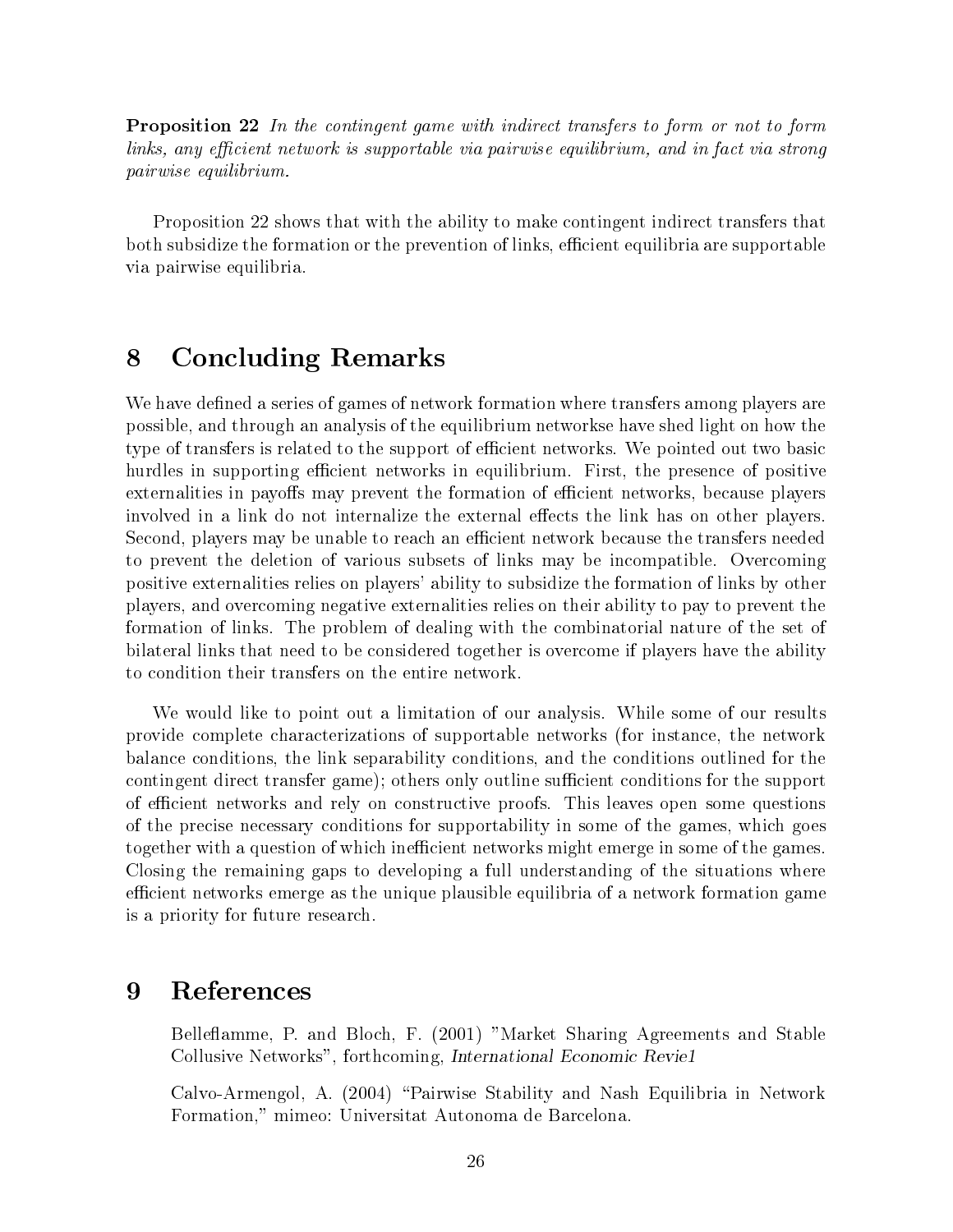Currarini, S. and M. Morelli (2000) "Network Formation with Sequential Demands," Review of Economic Design,  $5, 229-250$ .

Dutta, B. and S. Mutuswami (1997) "Stable Networks," Journal of Economic Theory, 76, 322-344.

Furusawa, T. and H. Konishi (2002) "Free Trade Networks," mimeo: Yokohama National University and Boston College.

Goyal, S. and S. Joshi (2000) "Bilateralism and Free Trade", mimeo., University of Essex and Georgetown University.

Goyal, S. and S. Joshi (2003) "Networks of Collaboration in Oligopoly", Games and Economic Behavior, 43, 57-85.

Jackson, M.O. (2003a). "The Stability and Efficiency of Economic and Social Networks," in Advances in Economic Design, edited by S. Koray and M. Sertel, Springer-Verlag: Heidelberg, and reprinted in Networks and Groups: Models of Strategic Formation, edited by B. Dutta and M.O. Jackson, Springer-Verlag: Heidelberg.

Jackson, M.O. (2003b). "A Survey of Models of Network Formation: Stability and Efficiency," forthcoming in Group Formation in Economics: Networks, Clubs, and Coalitions, edited by G. Demange and M. Wooders, Cambridge University Press: Cambridge. http://www.hss.caltech.edu/~jacksonm/netsurv.pdf

Jackson, M.O. and van den Nouweland, A. (2000) "Strongly Stable Networks," forthcoming: Games and Economic Behavior, http://www.hss.caltech.edu/ $\sim$ jacksonm/coopnet.pdf

Jackson, M.O. and A. Wolinsky (1996) "A Strategic Model of Social and Economic Networks," Journal of Economic Theory, 71, 44-74.

Matsubayashi, N. and S. Yamakawa (2004) "A Network Formation Game with an Endogenous Cost Allocation Rule," mimeo: NTT Communications.

Mutuswami, S. and E. Winter (2002) "Subscription Mechanisms for Network Formation," Journal of Economic Theory, .

Slikker, M. and van den Nouweland, A. (2001a) Social and Economic Networks in Cooperative Game Theory, Kluwer.

Slikker, M. and A. van den Nouweland (2001b) "A One-Stage Model of Link Formation and Payoff Division," Games and Economic Behavior, 34, 153-175.

Watts, A. (2001) "A Dynamic Model of Network Formation," Games and Economic Behavior, 34, 331-341.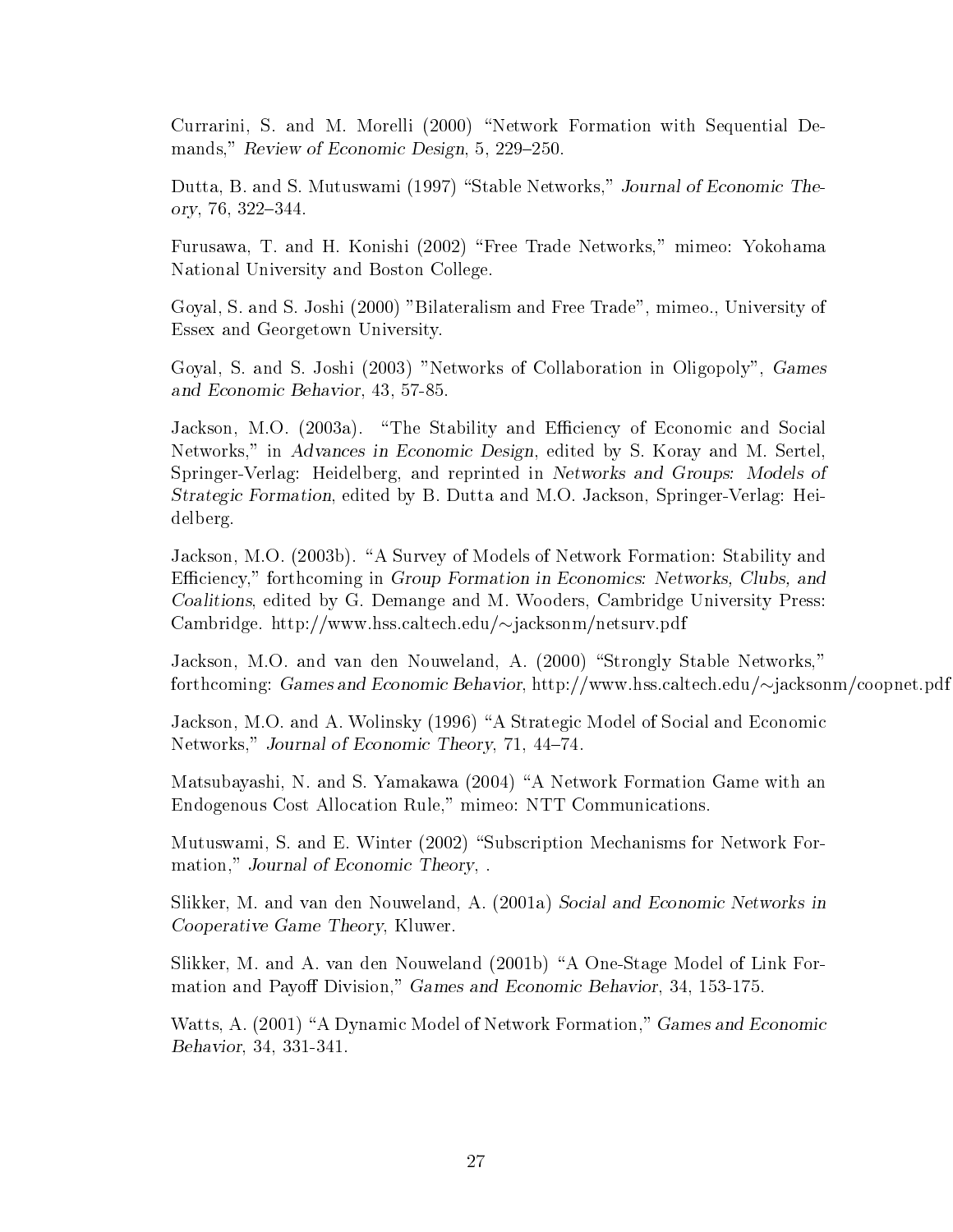# Appendix A Pairwise Stability and Equilibrium **Networks**

In this Appendix, we discuss the relation between the networks supported in the direct and indirect transfer games, and the pairwise stable networks introduced by Jackson and Wolinsky (1996). This discussion highlights the connections between situations where the allocation rule is fixed before the formation of the networks, and situations where players can freely bargain over the allocation of the value of additional links.

The following definitions identify networks that are stable when the payoffs are fixed before the formation process.18

A network  $g$  is pairwise stable with respect to a profile of utility functions  $u$  if

- (i) for all i and  $ij \in g$ ,  $u_i(g) \ge u_i(g ij)$ , and
- (ii) for all  $ij \notin g$ , if  $u_i(g + ij) > u_i(g)$  then  $u_j(g + ij) < u_i(g)$ .

This is a self-evident solution concept that requires that no player benefit by severing a link and no two players benefit by adding one.

A network q is pairwise stable<sup>\*</sup> with respect to a profile of utility functions u if

- (i) for all i and  $\ell \subset L_i(g)$ ,  $u_i(g) \geq u_i(g \setminus \ell)$ , and
- (ii) for all  $ij \notin g$ , if  $u_i(g + ij) > u_i(g)$  then  $u_i(g + ij) < u_i(g)$ .

This variation on pairwise stability is stronger than pairwise stability in that it allows players to sever sets of links rather than just considering one link at a time. This solution is discussed by Jackson and Wolinsky (1996) and is also essentially the same as the pairwise Nash equilibrium refinement of pairwise stability discussed by Goyal and Joshi  $(2003).^{19}$ 

The next definition is a way of incorporating transfers into the study of network formation without actually modeling the bargaining process explicitly.20

A network q is pairwise stable with transfers with respect to a profile of functions  $u$ if

 $18$ The first two definitions are from Jackson and Wolinsky (1996). Strong pairwise stability is discussed by Jackson and Wolinsky (1996, section 5), but is not named.

<sup>&</sup>lt;sup>19</sup>For a more in depth discussion of the relation between the concepts of pairwise stable and pairwise stable , see Calvo-Armengol (2004). We stay away from the term pairwise Nash equilibrium, to avoid confusion with pairwise equilibrium.

 $^{20}$ This differs from the concept of pairwise stability allowing for side payments that is discussed by Jackson and Wolinsky (1996). That concept had a stronger requirement in (i), requiring that  $u_i(g)$  $u_i(g - ij)$  and  $u_j(g) \geq u_j(g - ij)$ . If transfers are possible in sustaining a network, and not just in deviations, then arguably the definition here is more appropriate.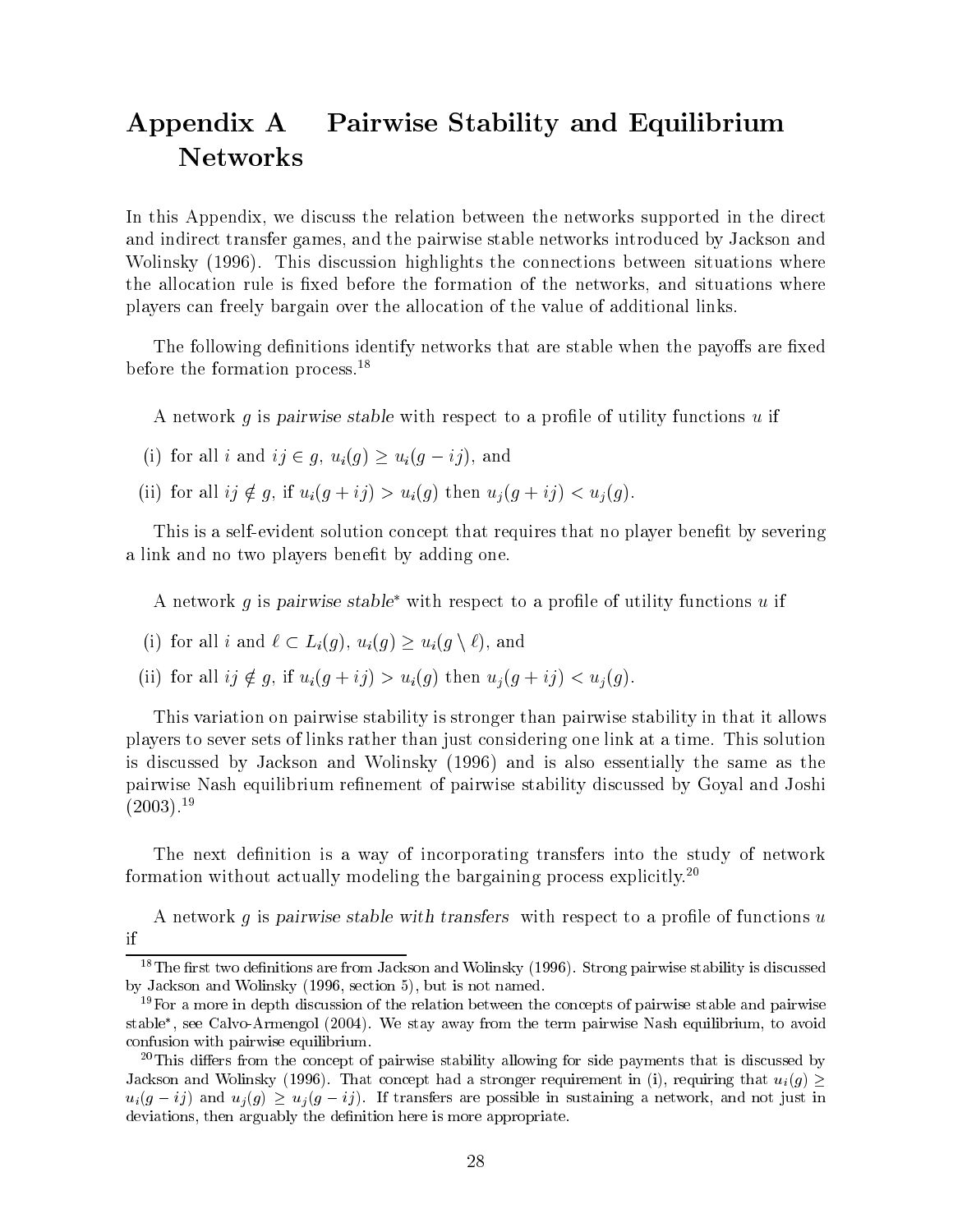(i)  $ij \in g \Rightarrow u_i(g) + u_j(g) \ge u_i(g - ij) + u_j(g - ij)$ , and (ii)  $ij \notin g \Rightarrow u_i(g) + u_j(g) \le u_i(g - ij) + u_j(g - ij).$ 

Part (ii) captures the idea that there are no two players who could add a link between them, together with some transfers, and both be better off. Part (i) captures the idea that if a link is in the network, then there must be some transfer (possibly 0) for which both players do not wish to delete the link.

While the notions of pairwise stability and pairwise stability can differ from the equilibria of the direct transfer game, the notion of pairwise stability with transfers captures some of the spirit of the equilibria of the direct transfer game.

Proposition 23 The set of networks supportable as pairwise equilibria is exactly the intersection of those networks that are supportable via the direct transfer game and the networks that are pairwise stable with transfers.

The relationship between supportable networks, pairwise equilibria, and the other pairwise stability concepts is outlined in the following proposition. The relationships between the solution concepts 24 are captured in the following Venn diagram.



### Proposition 24

(i) The set of pairwise equilibria is a subset of the set of equilibria.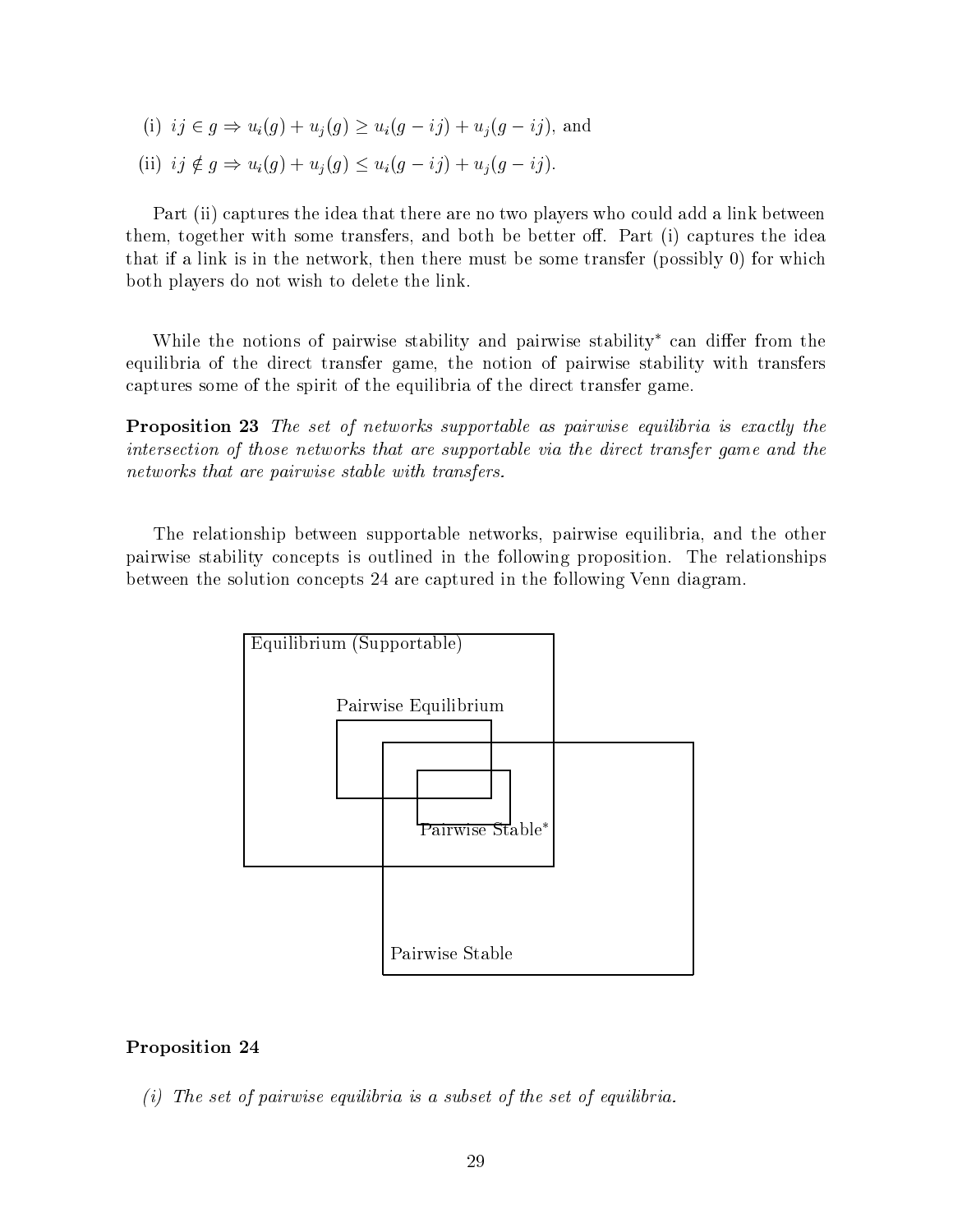- (ii) If a network q is pairwise stable<sup>\*</sup> relative to a profile of utility functions u, then it is supportable via the direct transfer game and it is pairwise stable.
- (iii) There exist u and g for which g is pairwise stable (and thus pairwise stable and supportable), but not supportable via pairwise equilibrium.
- (iv) There exist u and g for which g is supported via pairwise equilibrium (and thus supportable) and pairwise stable but not pairwise stable\*.
- (v) There are networks that are supportable and not pairwise stable nor supportable via pairwise equilibrium.
- (vi) There are networks that are pairwise stable and not supportable (nor supportable via pairwise equilibrium, nor pairwise stable).
- (vii) There are networks that are both supportable and pairwise stable, but not pairwise  $stable^*$  nor supportable via pairwise equilibrium.
- (viii) There are networks that are supportable via pairwise equilibrium and not pairwise stable.
- (ix) There exist networks that are pairwise stable\* (and thus pairwise stable) and at the same time supported via pairwise equilibrium (and thus supportable).

**Proof of Proposition 24:** (i) follows from the definition of pairwise equilibrium. The pairwise stable part of (ii) is direct. To see the other part of (ii), set  $t_{ij}^* = t_{ij}^* = 0$  for each  $ij \in g$ , and  $i_{ij} = -\lambda$  for each  $ij \notin g$ , for some  $\lambda > 0$ . For large enough  $\lambda$  this forms an equilibrium. To see (iii), consider the empty network in Example 26. To see (iv), see Example 27. To see (v), consider the empty network in Example 1. To see (vi), see Example 25. To see (vii), see Example 28. To see (viii), see Example 26. To see (ix), see the complete network in Example 1.

The examples illustrating the claims in Proposition 24 are as follows.

Example 25 Pairwise stable but not Supportable.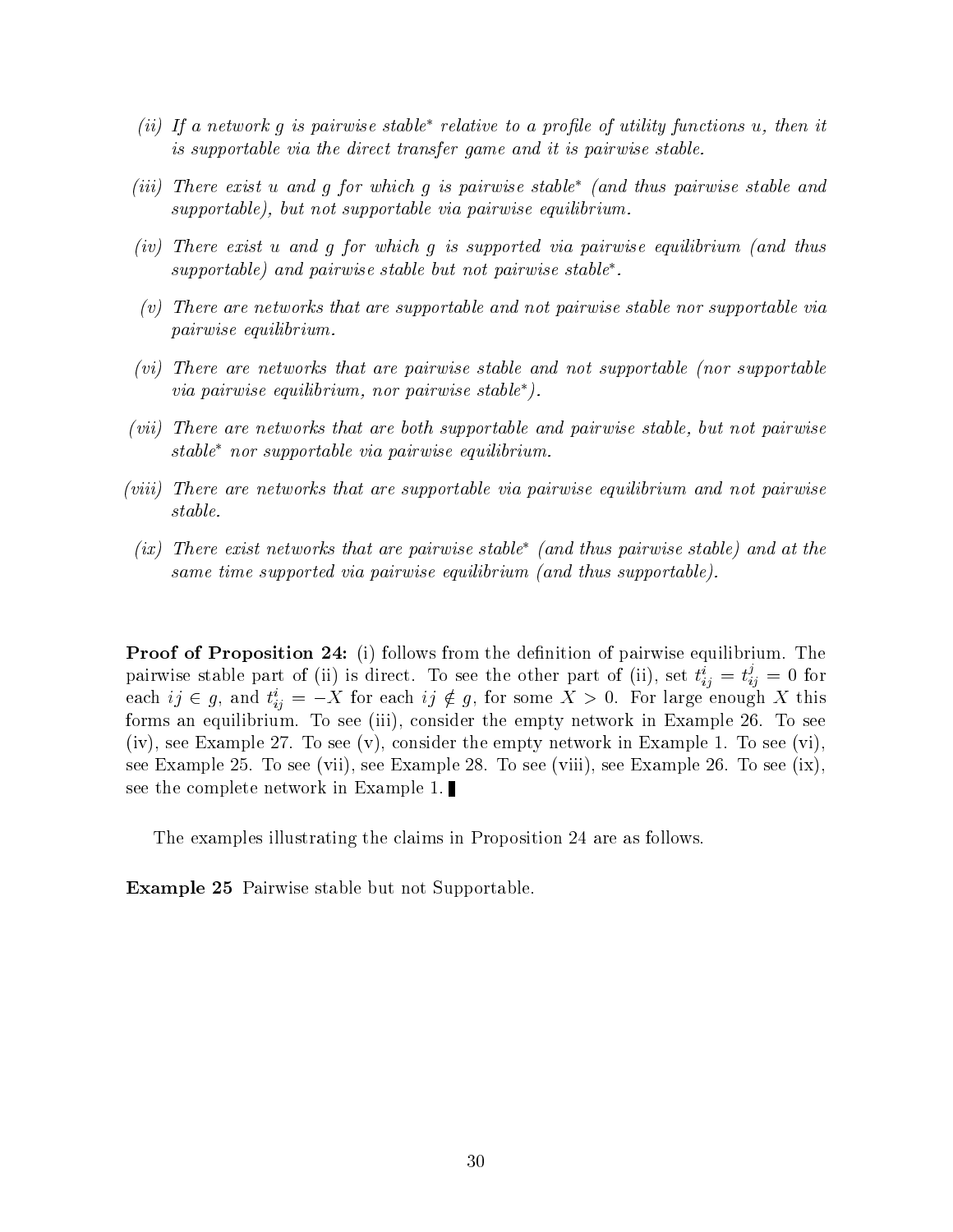

Example 26 Supportable via Pairwise Equilibrium but not Pairwise Stable



Example 27 Supportable via Pairwise Equilibrium and Pairwise Stable but not Pairwise Stable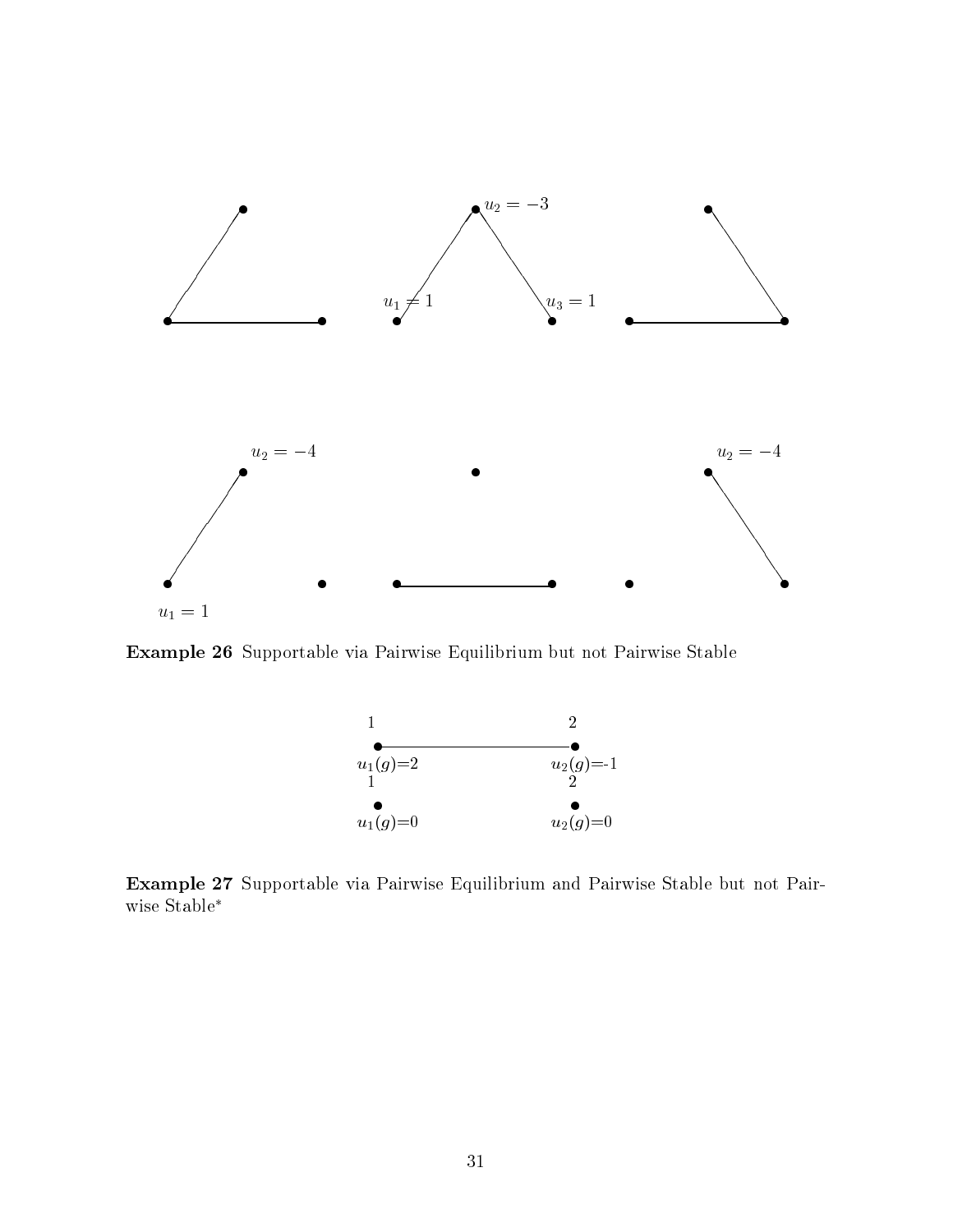

All other networks have value of 0. The network  $\{12, 23\}$  is supportable via pairwise equilibrium and pairwise stable but not pairwise stable .

**Example 28** Supportable and Pairwise Stable but not Pairwise Stable<sup>\*</sup> nor Supportable via Pairwise Equilibrium

This is the same as Example 27, except that the complete network leads to  $u_1 = 6$ ,  $u_2 = -3$ , and  $u_3 = -1$ . The network  $\{12, 23\}$  is still supportable and pairwise stable, but no longer supportable via pairwise equilibrium.

## Appendix B Proofs

This Appendix contains the proof of the Propositions in the body of the paper.

**Proof of Proposition 5:** The network  $g$  is supported via an equilibrium of the direct transfer network formation game relative to the profile of utility functions  $u$  if and only if there exists a vector of transfers  $t$  such that:

•  $\sum_{ij\in\ell}t_{ij}^i\leq mu_i(\ell)$ , for all players i and subsets of their links  $\ell\subset L_i(g)$ , and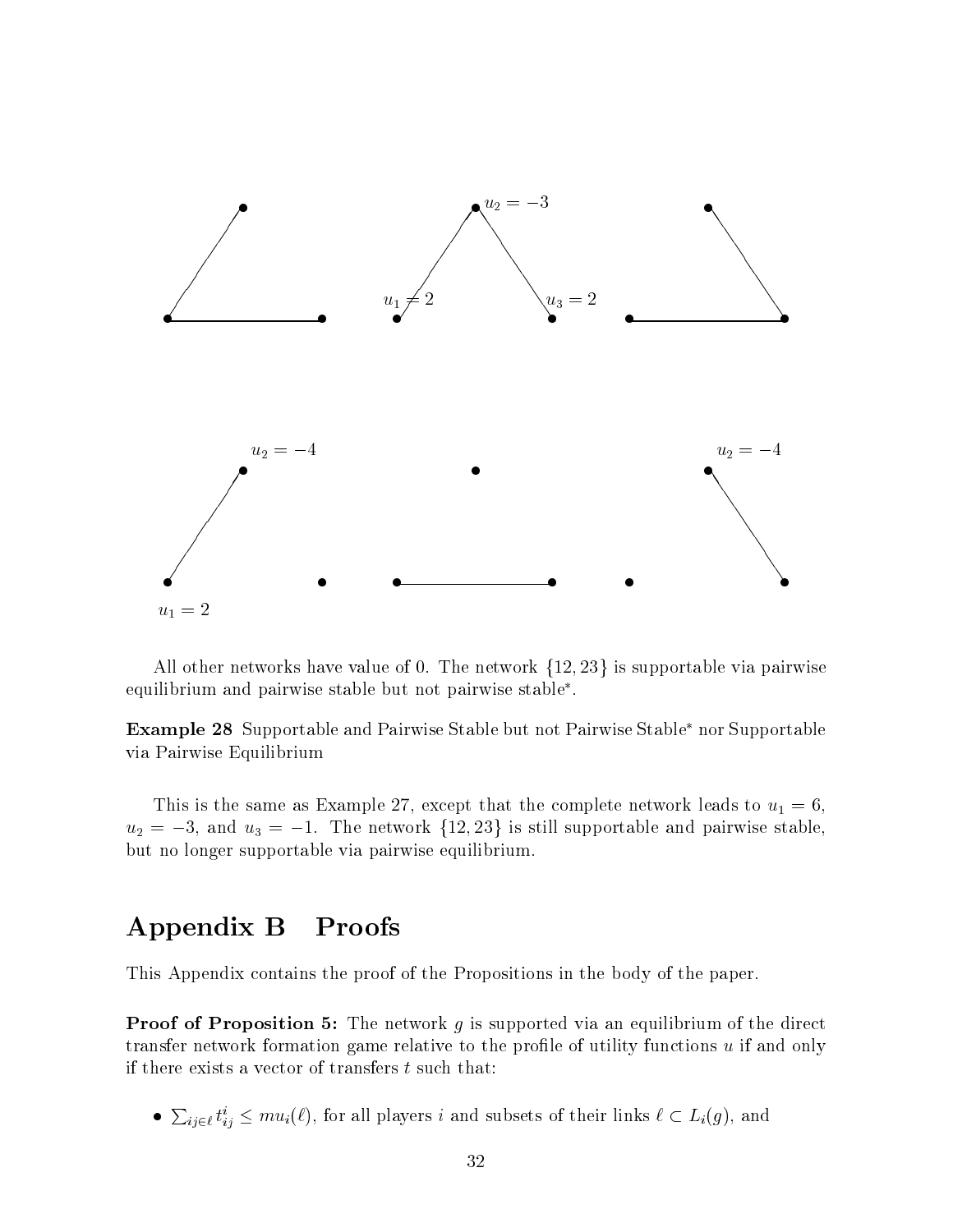•  $t_{ij}^* + t_{ij}^* \geq 0$  for all  $ij \in g$ .

Furthermore, we know that in equilibrium, we cannot have  $t_{ij}^* + t_{ij}^* > 0$  for any  $ij$ , as then either one of the players would strictly benefit by lowering their  $\iota_{ij}$ .

Therefore, to check whether q is supportable, we can solve the problem

```
\min_t \sum_{ij \in q} t_{ij}^i + t_{ij}^jij de la construcción de la construcción de la construcción de la construcción de la construcción de la construcción de la construcción de la construcción de la construcción de la construcción de la construcción de la cons
```
subject to:

subject to:<br>  $-\sum_{ik \in \ell} t_{ik}^i \ge -mu_i(\ell), \forall i \in N, \ell \subset L_i(g)$  and  $t_{ij}^* + t_{ij}^* \geq 0$   $\forall ij \in g$ 

and verify that the solution satisfies:

$$
\min \sum t_{ij}^i + t_{ij}^j = 0.
$$

The dual of this problem is<sup>22</sup>

 $\max_{\{\mu_\ell^i\}_{i\in N,\ell\subset L_i(g)},\{\nu_{ij}\}_{i j\in g}} - \sum_i \sum_{\ell\subset L_i} \mu_\ell^i m u_i(g,\ell)$  subject to  $\sum_{\ell \in L_i(g):ij \in \ell} \mu_{\ell}^i - \nu_{ij} = -1$ , for all ordered pairs  $i \in N$  and  $ij \in g$ , and  $\mu_{\ell} \geq 0$  for all  $i \in N$  and  $\ell \subset L_i(g)$ ,  $\nu_{ij} \geq 0$  for all  $ij \in g$ .

Since we are free to choose any the  $\nu_{ij}$ 's do not appear in the objective function, this problem is equivalent to

$$
\max_{\{\mu_{\ell}^{i}\}_{i\in N,\ell\subset L_{i}(g),\{\nu_{ij}\}_{ij\in g}} - \sum_{i} \sum_{\ell\subset L_{i}} \mu_{\ell}^{i} m u_{i}(g,\ell) \text{ subject to}
$$
  

$$
\sum_{\ell\subset L_{i}(g):ij\in\ell} \mu_{\ell}^{i} - \nu_{ij} = \sum_{\ell\subset L_{j}(g):ij\in\ell} \mu_{\ell}^{j} - \nu_{ij} \text{ for all ordered pairs } i\in N \text{ and } ij\in g, \text{ and}
$$
  

$$
\mu_{\ell}^{i} \geq 0 \text{ for all } i\in N \text{ and } \ell\subset L_{i}(g).
$$

As the objective can be set to 0 by setting all of the  $\mu_{\ell}^i$ 's to 0, we need only verify that  $\sum_i \sum_{\ell \subset L_i} \mu_\ell^i m u_i(g, \ell)$  is at least 0 for all sets of  $\mu_\ell^i$ 's that satisfy the constraints. The constraints correspond to the definition of balanced weights, and thus the proposition follows.

 $z^2$  We can set  $t_{ij}^* = t_{ij}^* = -X$  for some large enough scalar X for any  $ij \notin g$ , to complete the specialistication of the equilibrium strategies. The equilibrium strategies is a strategies of the equilibrium strategies. The experiment of the equilibrium strategies is a strategies of the experiment of the experiment of

 $z^2$ By standard techniques, one can write the  $t_{ij}^* = t_{ij}^- - t_{ij}^+$  , where  $t_{ij}^-$  and  $t_{ij}^-$  are both nonnegative. We according across the two inequalities generated by each one of the equality to -1. We according to -1. We according to -1. We according to -1. We according to -1. We according to -1. We according to -1. We according to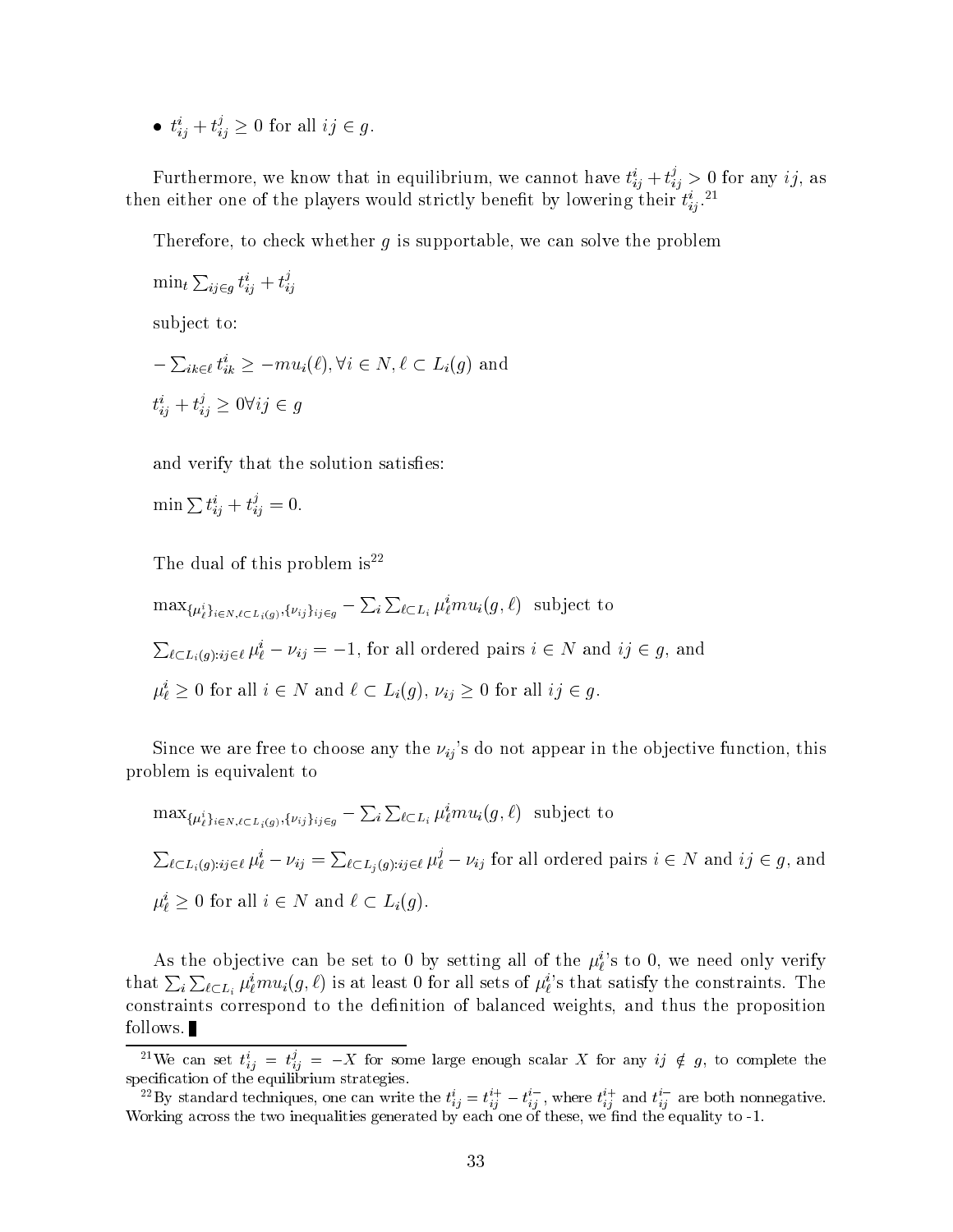**Proof of Proposition 6:** Given Propositions 24 and 5, the first statement follows directly. Thus, the result follows from Lemma 7.

**Proof of Lemma 7:** Consider t supporting g in either game. In the indirect transfer game, for any  $ij \notin g$  and  $k \notin ij$ , without loss of generality rearrange transfers so that  $t_{ij}$  = 0. Since g is enicient, and satisfies nonnegative externalities, it must be that  $u_i(g + ij) + u_j(g + ij) \le u_i(g) + u_j(g)$ , and so  $mu_i(g, ij) + mu_j(g, ij) \le 0$ . Given that  $t_{ij}^* = 0$  for all  $\kappa \notin \mathcal{Y},$  it follows that any joint deviation by  $\imath$  and  $\jmath$  on  $\imath \jmath$  that leads to an improvement for one player, must lead to a loss for the other player.

**Proof of Proposition 8:** Let g be an efficient graph, then for all link ij we must have

$$
\sum_{k} mu_{k}(g, ij) \ge 0.
$$

As the game has nonpositive externalities, this implies that for all links  $mu_k(g, ij) \leq 0$ for all  $k \neq i, j$ . Hence,  $mu_i(g, ij) + mu_j(g, ij) \geq 0$ . Now by convexity in own-links,  $mu_i(g, \ell) \geq \sum_{i_j \in \ell} mu_i(g, ij)$  for any  $\ell \subset L_i(g)$ . Hence

$$
\sum_{i} \sum_{\ell \subset L_i(g)} \mu_{\ell}^{i} m u_i(g, \ell) \geq \sum_{i} \sum_{\ell \subset L_i(g)} \mu_{\ell}^{i} \sum_{ij \in \ell} m u_i(g, ij)
$$
\n
$$
= \sum_{i} \sum_{ij \in g} m u_i(g, ij) \sum_{\ell \subset L_i(g):ij \in \ell} \mu_{\ell}^{i}
$$
\n
$$
= \sum_{ij \in g} (m u_i(g, ij) \sum_{\ell \subset L_i(g):ij \in \ell} \mu_{\ell}^{i} + m u_j(g, ij) \sum_{\ell' \subset L_j(g):ij \in \ell'} \mu_{\ell'}^{j})
$$

Now, by balancedness,  $\sum_{\ell \subset L_i(q):ij \in \ell} \mu_{\ell}^i = \sum_{\ell' \subset L_i(q):ij \in \ell'} \mu_{\ell'}^j = \nu_{ij} \geq 0$ . Hence,

$$
\sum_{i}\sum_{\ell\subset L_i(g)}\mu_{\ell}^i mu_i(g,\ell)\geq \sum_{ij\in g}\nu_{ij}(mu_i(g,ij)+mu_j(g,ij))\geq 0,
$$

which is the required balance condition.

The Second statement obtains from Lemma 7.

**Proof of Proposition 10:**(i) Given that  $f(2) < f(1) - c$ , any two players who are not directly connected will improve their utilities, and thus the total value, by forming a link.

(ii) and (iii). Consider q', a component of q containing m players. Let  $k > m - 1$  be the number of links in this component. The value of these direct links is  $k(2f(1) - 2c)$ . This leaves at most  $m(m-1)/2 - k$  indirect links. The value of each indirect link is at most  $2f(2)$ . Therefore, the overall value of the component is at most

$$
k(2f(1) - 2c) + (m(m - 1) - 2k)f(2). \tag{1}
$$

If this component is a star then its value would be

$$
(m-1)(2f(1) - 2c) + (m-1)(m-2)f(2).
$$
 (2)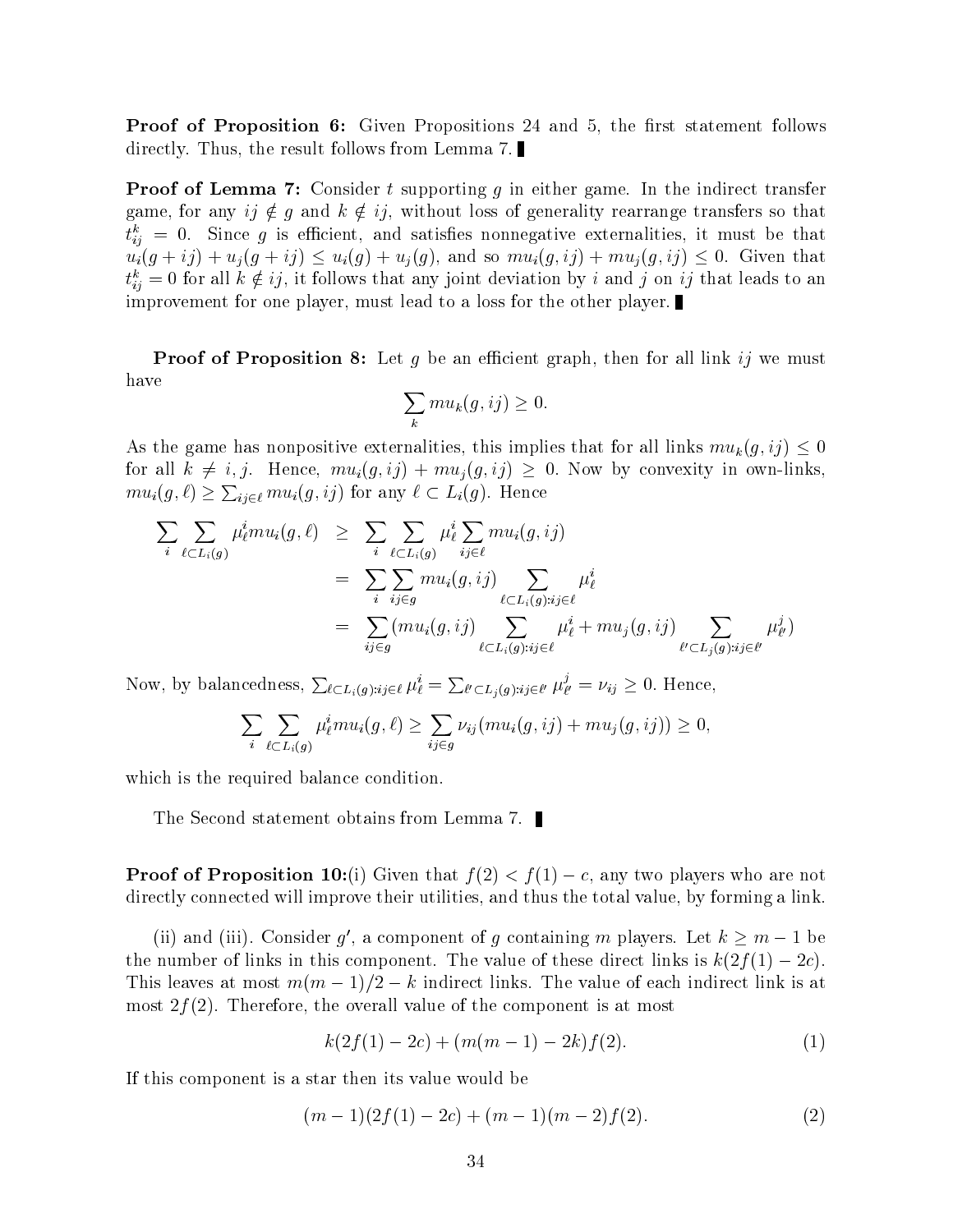Notice that

$$
(1) - (2) = (k - (m - 1))(2f(1) - 2c - 2f(2)),
$$

, which is at most 0 since  $k \ge m - 1$  and  $c > f(1) - f(2)$ , and less than 0 if  $k > m - 1$ . The value of this component can equal the value of the star only when  $k = m - 1$ . Any network with  $k = m - 1$ , which is not a star, must have an indirect connection which has a path longer than 2, getting value at most  $2f(2)$ . Therefore, the value of the indirect links will be below  $(m - 1)(m - 2)f(2)$ , which is what we get with star.

We have shown that if  $c>f(1)-f(2)$ , then any component of a efficient network must be a star. Note that any component of a efficient network must have nonnegative value. In that case, a direct calculation using (2) shows that a single star of  $m + m'$  individuals is greater in value than separate stars of m and  $m'$  players. Thus if the efficient graph is nonempty, it must consist of a single star. Again, it follows from  $(2)$  that if a star of n players has nonnegative value, then a star of  $n + 1$  players has higher value. Finally, to complete (ii) and (iii) notice that a star encompassing everyone has positive value only when  $f(1) + \frac{(n-2)}{2}f(2) > c$ .

**Proof of Proposition 13:** Let g be an efficient network. If  $ij \notin g$ , let the transfers be  $t_{ij}^* = t_{ij}^* = -X$  and  $t_{ij}^* = 0$  for  $k \notin \mathcal{U}$ , where X is sufficiently large to be exceed the largest marginal utility of any agent for any set of links. If  $\imath\imath \in q,$  by efficiency  $\sum_k mu_k(g, ij) \ge 0$ . If  $mu_k(g, ij) \ge 0$  for all k set all the transfers  $t_{ij}^{\kappa} = 0$ . If  $mu_i(g, ij) < 0$ and/or  $mu_j(g, ij) < 0$  then set the corresponding  $t_{ij}^*$  and or  $t_{ij}^*$  equal to the marginal utility, and then for each  $\kappa$  such that  $mu_k(g, ij) > 0$  set  $\iota_{ij} \in [0, mu_k(g, ij)]$  so that  $\sum_l t_{ij}^i = 0$ . This is possible by the efficiency of g.

These t are such that for any  $ij \in g$ ,  $mu(y, ij) \geq t_{ij}$  whenever  $t \in ij$  or  $t \notin ij$  and  $t_{ij} > 0$ . Let us argue that this forms an equilibrium of the indirect transfer game.

First, note that by the definition of  $X$ , if there exists an improving deviation, there will exist one that only changes  $t$ 's on links in  $g$ .

Dy convexity in all links, if there exists a deviation that is improving for some  $t$  on  $t$ on some set of links, then there exists some deviation that involves at most one link  $t_{ij}$ , with the possibility that  $l \in ij$ . For  $ij \in g$ , increasing transfers is costly and does not change the outcome. Reducing transfers implies that the link will not be formed. Such a deviation cannot be prontable as  $mu(y, ij) = v_{ij} \geq 0$  if  $i \in ij$  or if  $i \notin ij$  and  $v_{ij} > 0$ . It is not possible to lower  $t_{ij}$  below 0 if  $l \notin \mathcal{U}$ .

The last claim in the Proposition follows from Lemma 7.

**Proof of Corollary** 14 We first show that the efficient network is supported in a strong pairwise equilibrium. Clearly, an efficient network must satisfy  $ij \in g$  if and only if  $\sum_k w_{ij}^{\kappa} \geq 0$ . Consider then the following transfer scheme. For any link such that  $\sum_k w_{ij}^k \geq 0$ . If  $w_{ij}^i \geq 0$  and  $w_{ij}^j \geq 0$ , let  $t_{ij}^k = 0$  for all k. If at least one of the two involved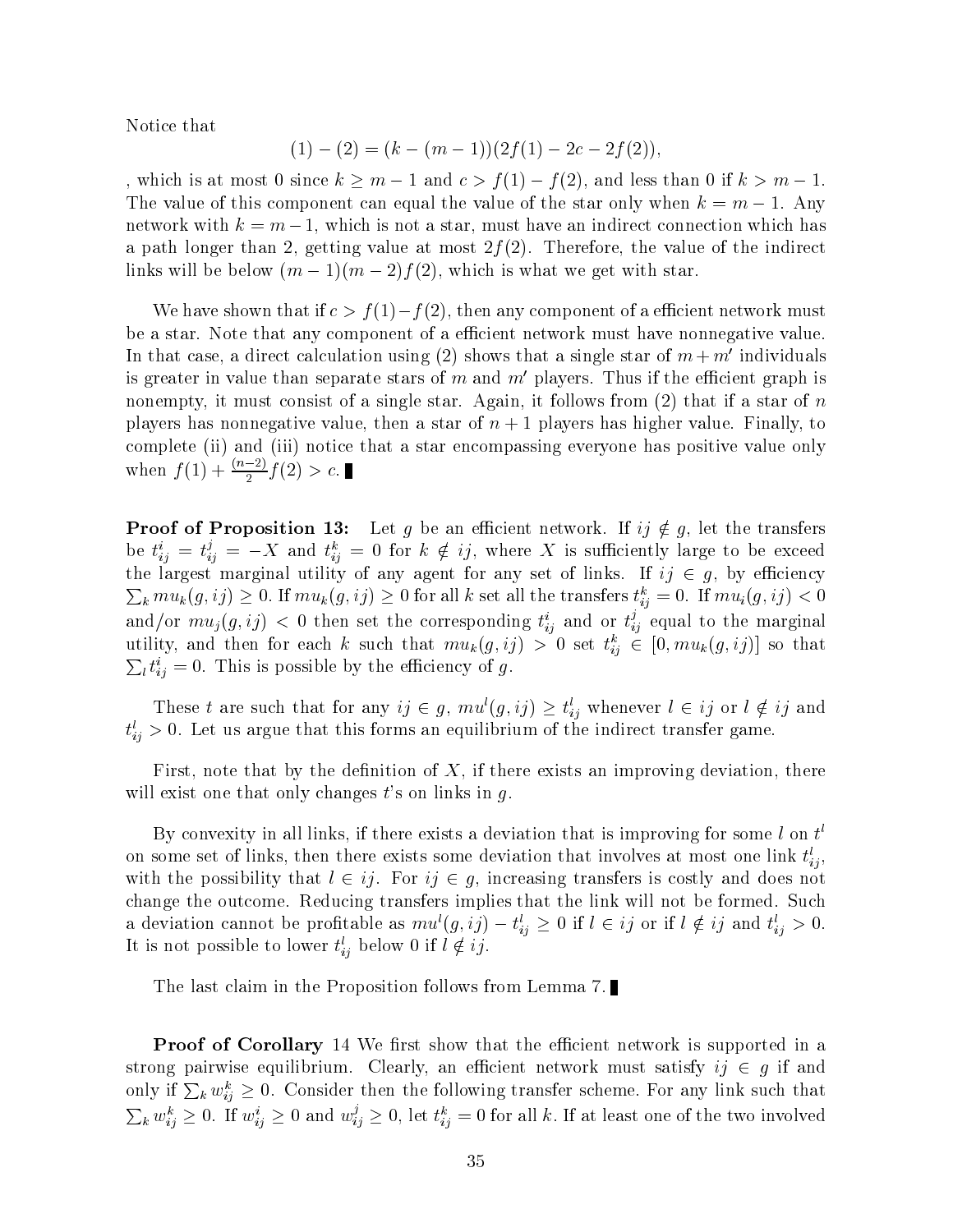players has a negative marginal utility from that link, consider all players k for which  $w_{ij}^k > 0$  and set transfers so that  $t_{ij}^k = w_{ij}^k - (\sum_k w_{ij}^k / |K|)$  and for i such that  $w_{ij}^i < 0$  set  $t_{ij}^i = w_{ij}^i$ . For any link such that  $\sum_k w_{ij}^{\kappa} < 0$  set transfers  $t_{ij}^{\kappa} = X$  where X is very large. For any  $ij \in g(t)$ , it is clear that those transfers form an equilibrium strategy. If  $ij \notin g(t)$ , there cannot be any transfer scheme such that  $\sum_k t_{ij}^{\kappa} \geq 0$  and  $\sum_k w_{ij}^{\kappa} - \sum_k t_{ij}^{\kappa} > 0$ .

Next, suppose by contradiction that an inefficient network is supported in a strong pairwise equilibrium. As g is inefficient, there must exist either  $ij \in g$  and  $\sum_k w_{ij}^k < 0$  or  $ij \notin g$  and  $\sum_k w_{ij}^{\kappa} > 0$ . Because payoffs satisfy nonnegative externalities, if  $\sum_k w_{ij}^{\kappa} < 0$ then  $w_{ij}^* + w_{ij}^* < 0.$  Hence, one of the players must have a profitable deviation by changing transfers so as to sever the link. If  $\sum_k w_{ij}^k > 0$ , construct a transfer scheme as above. ( If  $w_{ij}^* \geq 0$  and  $w_{ij}^* \geq 0$ , let  $t_{ij}^* = 0$  for all k. If at least one of the two involved players has a negative marginal utility from that link, consider all players  $\kappa$  for which  $w_{ij} > 0$  and set transfers so that  $t_{ij}^k = w_{ij}^k - (\sum_k w_{ij}^k / |K|)$  and for i such that  $w_{ij}^i < 0$  set  $t_{ij}^i = w_{ij}^i$ . Under this transfer scheme the link is formed and all players increase their utilities.

**Proof of Proposition 15:** The necessity of  $\sum_{i\in N(q')} u_i(g) = \sum_{i\in N(q')} y_i$  for all  $g' \in C(g)$ , and  $y_i \neq u_i(g)$  implies  $i \in N(g)$  follow from the balance of transfers across components and the observation that in equilibrium the transfers will sum to 0 on any link that is formed.

To complete the proof, let us show that any such network g and allocation  $y$  can be supported as an equilibrium.

Let  $Y = 3 \max\{\max_i |y_i|; \max_{i,g'} |u_i(g')|\}.$ 

For  $g' \neq g$ , set  $t_{ij}^i(g') = -Y$  for all i and j.

For g, set transfers as follows. For any  $\imath \jmath \notin g$  set  $t_{ij}^* = t_{ij}^* = -Y$ .

For  $ij \in g$  we set transfers as follows.

Consider a component  $q' \in C(q)$ .

Find a tree  $h \subset q'$  such that  $N(h) = N(q')$ .<sup>23</sup>

Let player i be a root of the tree.<sup>24</sup> Consider each j who has just one link in the tree. There is a unique path from j to i. Let this path be the network  $h' = \{i_1 i_2, \ldots, i_{K-1} i_K\},\$ where  $j = i_1$  and  $i = i_K$ .

 $^{23}$ A tree is a network that consists of a single component and has no cycles (paths such that every player with a link in the path has two links in the path).

 $^{24}$ A root of the tree is a player who lies on any path that connects any two players who each have just one link in the tree.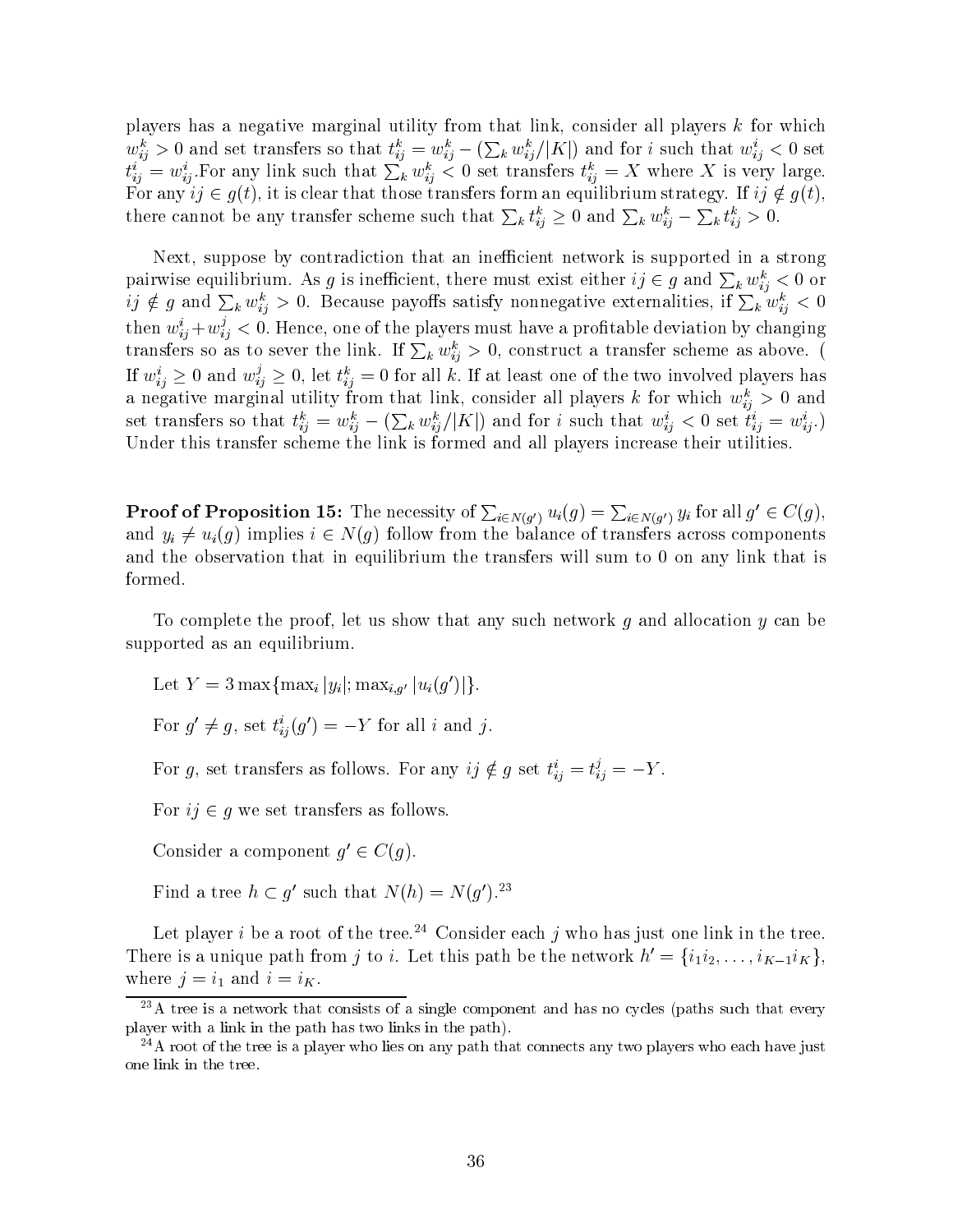Iteratively, for each  $k \in \{1,\ldots,K\}$  set<sup>25</sup>

$$
t^{i_k}_{i_{k-1}i_k} = \sum_{k' < k} y_{i_{k'}} - u_{i_{k'}}(g)
$$

and

$$
t^{i_k}_{i_k i_{k+1}} = \sum_{k' \leq k} -\left(y_{i_{k'}} - u_{i_{k'}}(g)\right)
$$

Do this for each path in the tree.

For any link  $ij \in g$  but  $ij \notin h$ , set  $t_{ij}^* = t_{ij}^* = 0$ .

Under these transfers, g will be the network that forms and  $y$  will be the payoff vector. Let us check that there are no improving deviations.

Consider a deviation that leads to another network  $q' \neq \emptyset$  being formed. This must involve a net loss for any i as i's payoff must be below  $u_i(g') - Y$ . Next, consider a deviation that leads to the empty network. It must be that that the deviating player is  $i \in N(g)$  in which case the new payoff is 0 for i, which cannot be improving as  $y_i \ge 0$ . So, consider a deviation by a player  $i$  that still leads to  $g$  being formed. Player  $i$ 's promises  $t_{ij}^i(g)$  can only have increased, which can only lower *i*'s payoff.

### Proof of Proposition 17:

Let  $Y = 3 \max\{\max_i |y_i|; \max_{i,g'} |u_i(g')|\}.$ 

For  $g' \neq g$ , set  $t_{ij}^i(g') = -Y$  for all i and j, and set  $t_{ik}^i(g') = 0$  for

For g, set transfers as follows. Let  $A = \{i|y_i > u_i(g)\}\$  and  $B = \{i|y_i < u_i(g)\}\$ .

For  $i \in A$  let  $\ell_i(g)$  be the number of links that i has in g. Set  $t_{ij}^i(g) = \frac{-y_i + a_i(g)}{\ell_i(g)}$  if  $i_j \in g$  and set  $i_{ij}(g) = -Y$  if  $ij \notin g$ , and  $i_{jk} = 0$  otherwise.

For  $i \in B$  let

$$
\lambda_i = \frac{u_i(g) - y_i}{\sum_{j \in B} u_j(g) - y_j}.
$$

Then for  $i \in B$  set

$$
t_{jk}^{i}(g)
$$
  
=  $\lambda_{i} \left( \frac{y_{j} - u_{j}(g)}{\ell_{j}(g)} + \frac{y_{k} - u_{k}(g)}{\ell_{k}(g)} \right)$  if  $jk \in g, j \in A$  and  $k \in A$ ,

<sup>25</sup>For  $k = 1$  only the second equation applies, and for  $k = K$  only the first applies.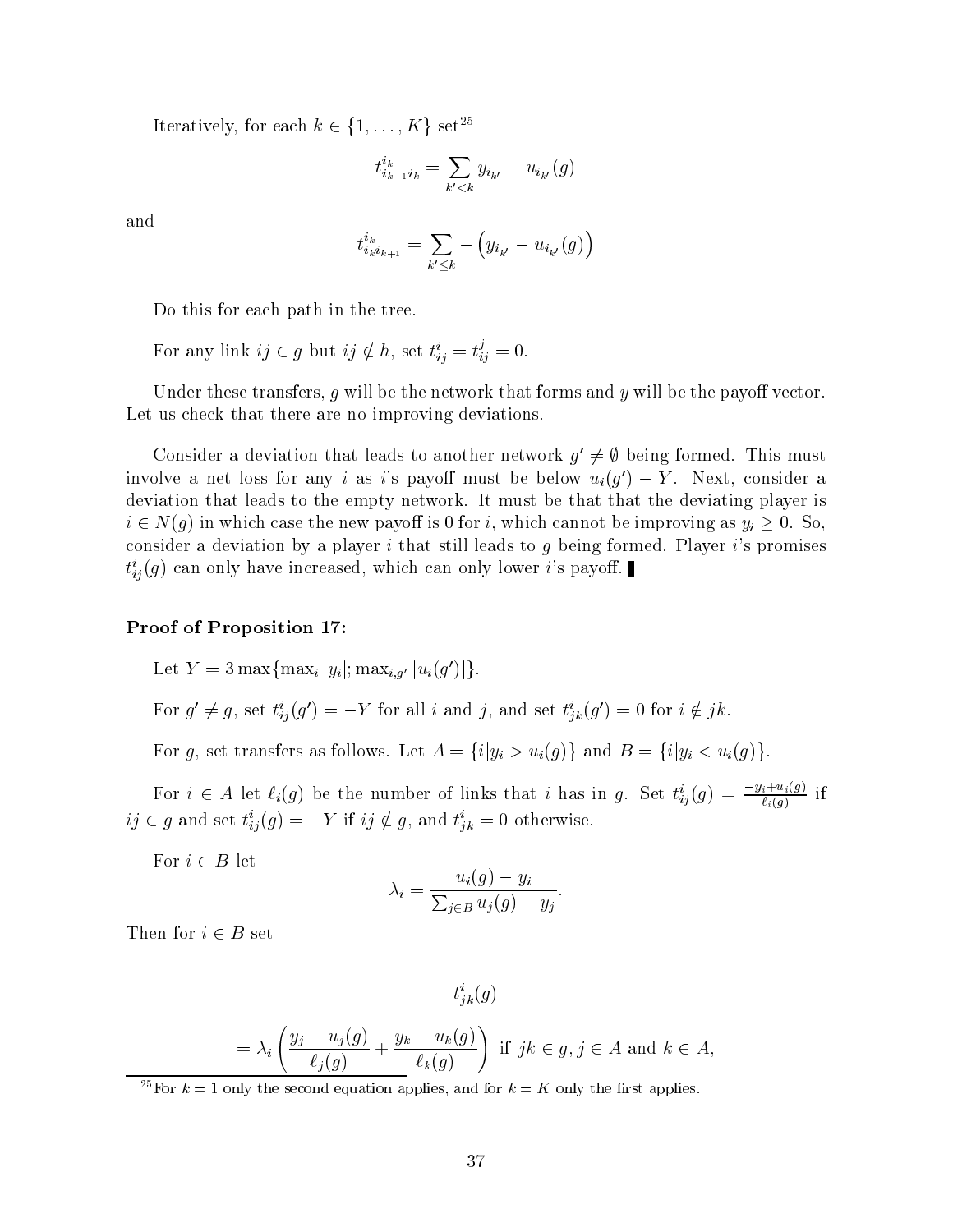$$
= \lambda_i \left( \frac{y_j - u_j(g)}{\ell_j(g)} \right) \text{ if } jk \in g, j \in A \text{ and } k \notin A,
$$
  

$$
= -Y \text{ if } jk \notin g \text{ and } i \in jk, \text{ and}
$$
  

$$
= 0 \text{ otherwise.}
$$

For  $i \notin A \cup B$ , set  $t_{ij} = -Y$  if  $ij \notin g$  and  $t_{jk} = 0$ , otherwise.

Under these transfers, q will be the network that forms and  $y$  will be the payoff vector. Let us check that there are no improving deviations.

Consider a deviation that leads to another network  $q' \neq \emptyset$  being formed. This must involve a net loss for any *i* as *i*'s payoff must be below  $u_i(g') - Y$ . Next, we consider a deviation by a player  $i$  that leads to the empty network. This cannot be improving as  $y_i \geq 0$ . So, consider a deviation by a player i that still leads to g being formed. Player *i*'s promises  $t_{ik}^i(g)$  can only have increased, which can only lower *i*'s payoff.

**Proof of Proposition 23:** It is clear that the set of pairwise equilibria is a subset of the set of equilibria of the direct transfer game. Let us show that any network supportable as a pairwise equilibrium is also pairwise stable with transfers. Consider a pairwise equilibrium t. For any link  $ij \in g$ , player t prefers to announce  $t_{ij}^*$  than any transfer  $X$ such that  $X + t'_{ij} < 0$ . Hence,  $u_i(g) - t'_{ij} \geq u_i(g - ij)$ . Similarly,  $u_j(g) - t'_{ij} \geq u_i(g - ij)$ . Summing up the two inequalities,  $u_i(g) + u_j(g) - (t_{ij}^* + t_{ij}^*) \ge u_i(g - ij) + u_j(g - ij)$  and as (  $t_{ij}^i + t_{ij}^i \geq 0$ ,  $u_i(g) + u_j(g) \geq u_i(g - ij) + u_j(g - ij)$ . Conversely, suppose that  $ij \notin g$ . If  $u_i(g) + u_j(g) > u_i(g - ij) + u_j(g - ij)$ , define a new transfer vector  $t$  where  $t_{kl}^u = t_{kl}^u$  for all  $kl \neq ij$  and  $t_{ij}^* = u_i(g) - u_i(g - ij) - \varepsilon$ ,  $t_{ij}^* = u_j(g) - u_j(g - ij) - \varepsilon$  where  $\varepsilon$  is chosen so that  $t_{ij}^i + t_{ij}^j \geq 0$ . It follows that  $u_i(g(t)) - \sum_{k,ik\in g(\tilde{t})} t_{ik}^i = u_i(g-ij) - \sum_{k\neq j,ik\in g(\tilde{t})} t_{ik}^i + \varepsilon > 0$  $u_i(g(t)) - \sum_{k,i k \in q(\hat{t})} t_{ik}^i$  and similarly,  $u_j(g(t)) - \sum_{k,j k \in q(\hat{t})} t_{jk}^j > u_j(g(t)) - \sum_{k,i k \in q(\hat{t})} t_{jk}^i$ contradicting the denition of pairwise equilibrium.

Finally, let us argue that any network  $q$  that is supportable and is also pairwise stable with transiers is supportable as a pairwise equilibrium. Consider an equilibrium  $\iota$  that supports  $q$ . We argue that  $t$  must also be a pairwise equilibrium. Suppose to the contrary that there exists some  $ij \notin g$  such that

$$
u_i(g+ij) - \sum_{ik \in g} t_{ik}^i - \hat{t}_{ij}^i \ge u_i(g) - \sum_{ik \in g} t_{ik}^i
$$

and

$$
u_j(g+ij) - \sum_{jk \in g} t_{jk}^j - \hat{t}_{ij}^j \ge u_j(g) - \sum_{jk \in g} t_{jk}^j,
$$

with one inequality holding strictly, and where  $t_{ij}^* + t_{ij}^* \geq 0$  (as otherwise the link  $ij$  does not form and the payoffs could not have changed). Thus,

$$
u_i(g+ij)-\hat{t}_{ij}^i+u_j(g+ij)-\hat{t}_{ij}^j>u_i(g)+u_j(g).
$$